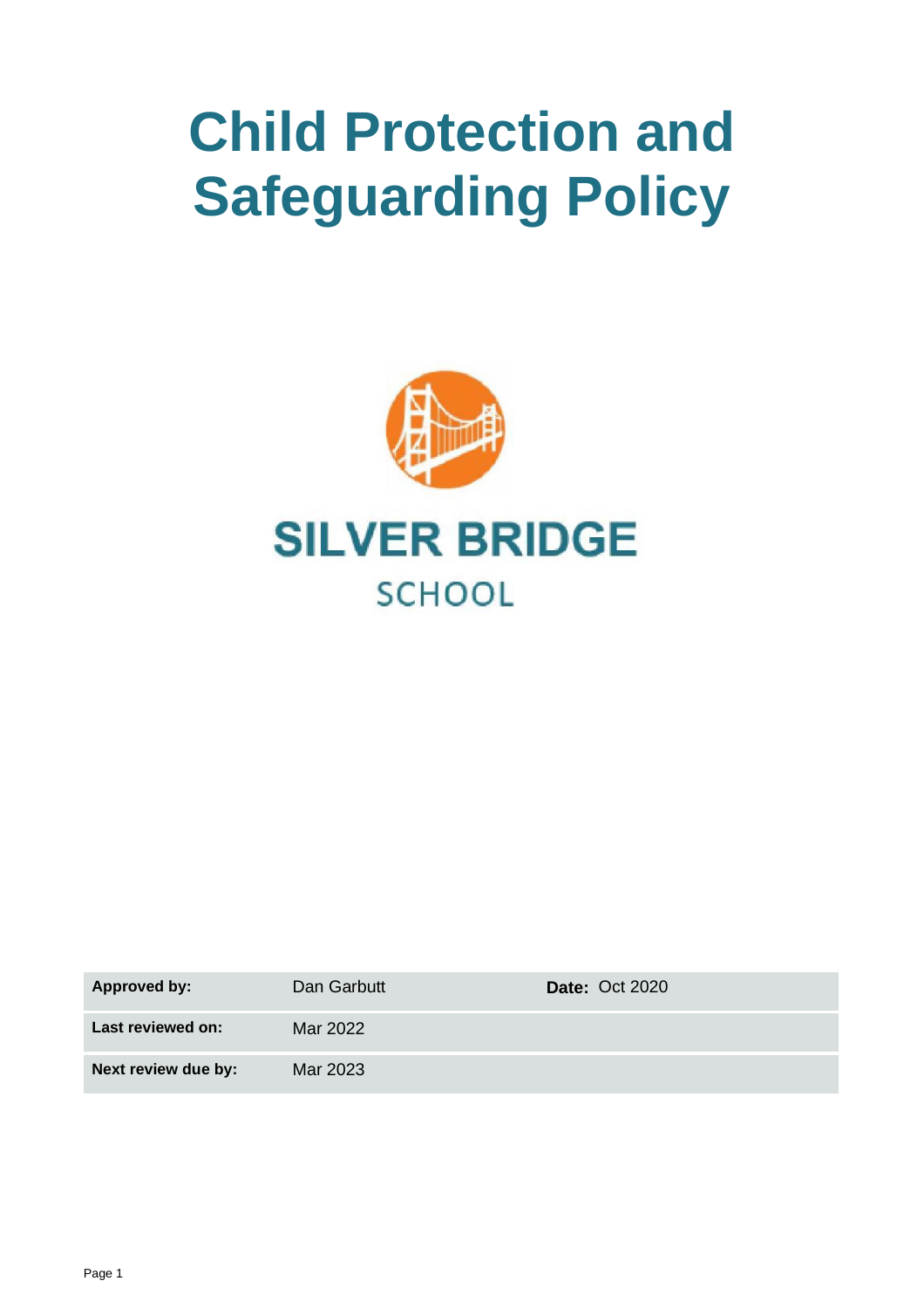# **Contents**

| Important contacts                                                       | $\overline{2}$ |
|--------------------------------------------------------------------------|----------------|
| 1. Aims                                                                  | 3              |
| 2. Legislation and statutory guidance                                    | 3              |
| 3. Definitions                                                           | 3              |
| 4. Equality statement                                                    | 4              |
| 5. Roles and responsibilities                                            | 4              |
| 6. Confidentiality                                                       | 6              |
| 7. Recognising abuse and taking action                                   | 6              |
| 8. Online safety and the use of mobile technology                        | 14             |
| 9. Notifying parents or carers                                           | 15             |
| 10. Pupils with special educational needs, disabilities or health issues | 16             |
| 11. Pupils with a social worker                                          | 16             |
| 12. Looked-after and previously looked-after children                    | 16             |
| 13. Complaints and concerns about school safeguarding policies           | 17             |
| 14. Record-keeping                                                       | 17             |
| 15. Training                                                             | 17             |
| 16. Monitoring arrangements                                              | 18             |
| 17. Links with other policies                                            | 19             |
| Appendix 1: types of abuse                                               | 20             |
| Appendix 2: safer recruitment and DBS checks - policy and procedures     | 21             |
| Appendix 3: allegations of abuse made against staff                      | 25             |
| Appendix 4: specific safeguarding issues                                 | 32             |
|                                                                          |                |

# **Important contacts**

| <b>ROLE/ORGANISATION</b>                     | NAME.                                                                  | <b>CONTACT DETAILS</b>                                                      |
|----------------------------------------------|------------------------------------------------------------------------|-----------------------------------------------------------------------------|
| Designated safeguarding lead<br>(DSL)        | Tracie Bond - Designated<br>Safeguarding Lead, Silver Bridge<br>School | 01823 795800 / 07549 034167<br>tracie.bond@silverbridgescool.co.<br>uk      |
| Deputy DSL                                   | Dan Garbutt - Headteacher, Silver<br><b>Bridge School</b>              | 01823 795800 / 07563 023 494<br>daniel.garbutt@silverbridgeschool<br>.co.uk |
| Local authority designated<br>officer (LADO) | <b>Antony Goble</b>                                                    | 0300 123 2224<br>sdinputters@somerset.gov.uk                                |
| <b>Chair of Governance</b>                   | Stephen Bradshaw                                                       | 07977 980069                                                                |
| Channel helpline                             |                                                                        | 020 7340 7264                                                               |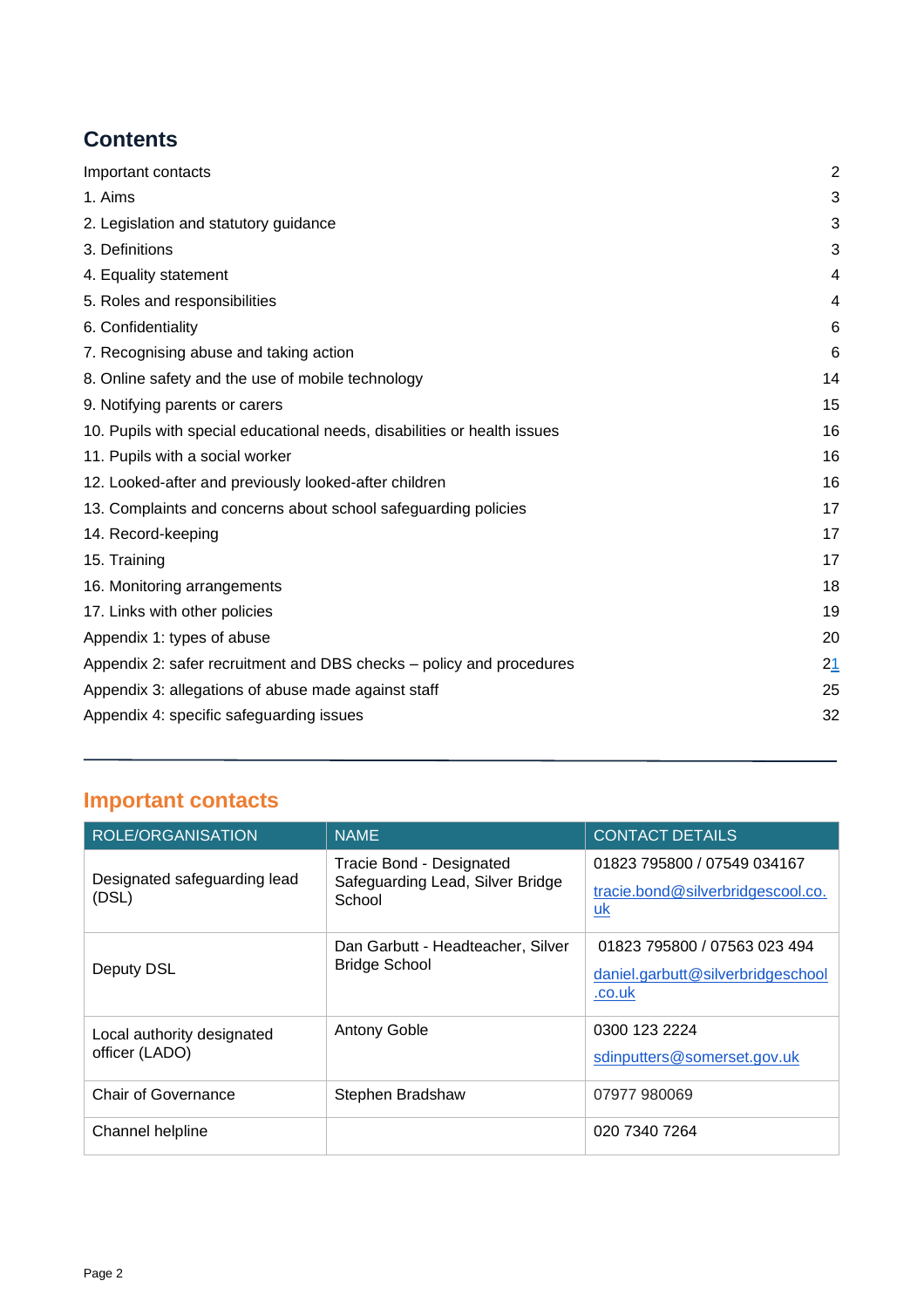| ROLE/ORGANISATION  | <b>NAME</b> | <b>CONTACT DETAILS</b> |
|--------------------|-------------|------------------------|
| DfE Extremism Line |             | 020 7340 7264          |

# <span id="page-2-0"></span>**1. Aims**

The school aims to ensure that:

- Appropriate action is taken in a timely manner to safeguard and promote children's welfare
- All staff are aware of their statutory responsibilities with respect to safeguarding
- Staff are properly training in recognising and reporting safeguarding issues

# <span id="page-2-1"></span>**2. Legislation and statutory guidance**

This policy is based on the Department for Education's statutory guidance [Keeping Children Safe in Education](https://www.gov.uk/government/publications/keeping-children-safe-in-education--2)  [\(2021\)](https://www.gov.uk/government/publications/keeping-children-safe-in-education--2) and [Working Together to Safeguard Children \(2018\),](https://www.gov.uk/government/publications/working-together-to-safeguard-children--2) and the [Governance Handbook.](https://www.gov.uk/government/publications/governance-handbook) We comply with this guidance and the arrangements agreed and published by our 3 local safeguarding partners.

This policy is also based on the following legislation:

[The Children Act 1989](http://www.legislation.gov.uk/ukpga/1989/41) (and [2004 amendment\)](http://www.legislation.gov.uk/ukpga/2004/31/contents), which provides a framework for the care and protection of children

Section 5B(11) of the Female Genital Mutilation Act 2003, as inserted by section 74 of the Serious [Crime Act 2015,](http://www.legislation.gov.uk/ukpga/2015/9/part/5/crossheading/female-genital-mutilation) which places a statutory duty on teachers to report to the police where they discover that female genital mutilation (FGM) appears to have been carried out on a girl under 18

[Statutory guidance on FGM,](https://www.gov.uk/government/publications/multi-agency-statutory-guidance-on-female-genital-mutilation) which sets out responsibilities with regards to safeguarding and supporting girls affected by FGM

[The Rehabilitation of Offenders Act 1974,](http://www.legislation.gov.uk/ukpga/1974/53) which outlines when people with criminal convictions can work with children

Schedule 4 of the [Safeguarding Vulnerable Groups Act 2006,](http://www.legislation.gov.uk/ukpga/2006/47/schedule/4) which defines what 'regulated activity' is in relation to children

[Statutory guidance on the Prevent duty,](https://www.gov.uk/government/publications/prevent-duty-guidance) which explains schools' duties under the Counter-Terrorism and Security Act 2015 with respect to protecting people from the risk of radicalisation and extremism

# <span id="page-2-2"></span>**3. Definitions**

**Safeguarding and promoting the welfare of children** means:

- Protecting children from maltreatment
- Preventing impairment of children's mental and physical health or development

Ensuring that children grow up in circumstances consistent with the provision of safe and effective care

● Taking action to enable all children to have the best outcomes

**Child protection** is part of this definition and refers to activities undertaken to prevent children suffering, or being likely to suffer, significant harm.

**Abuse** is a form of maltreatment of a child, and may involve inflicting harm or failing to act to prevent harm. Appendix 1 explains the different types of abuse.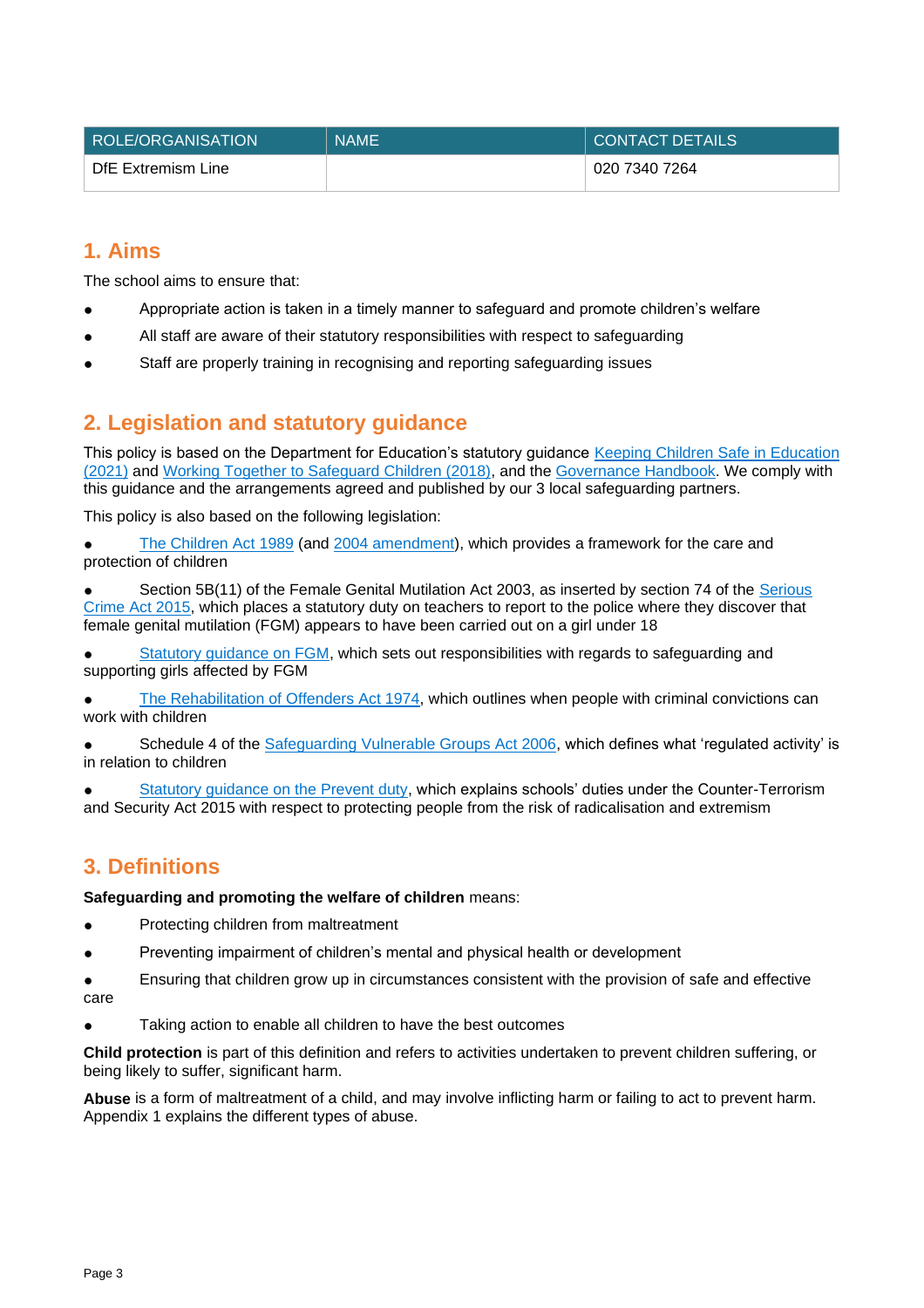**Neglect** is a form of abuse and is the persistent failure to meet a child's basic physical and/or psychological needs, likely to result in the serious impairment of the child's health or development. Appendix 1 defines neglect in more detail.

**Sharing of nudes and semi-nudes** (also known as sexting or youth produced sexual imagery) is where children share nude or semi-nude images, videos or live streams.

**Children** includes everyone under the age of 18.

The following 3 **safeguarding partners** are identified in Keeping Children Safe in Education (and defined in the Children Act 2004, as amended by chapter 2 of the Children and Social Work Act 2017). They will make arrangements to work together to safeguard and promote the welfare of local children, including identifying and responding to their needs:

- The local authority (LA)
- A clinical commissioning group for an area within the LA
- The chief officer of police for a police area in the LA area

# <span id="page-3-0"></span>**4. Equality statement**

Some children have an increased risk of abuse, and additional barriers can exist for some children with respect to recognising or disclosing it. We are committed to anti-discriminatory practice and recognise children's diverse circumstances. We ensure that all children have the same protection, regardless of any barriers they may face.

We give special consideration to children who:

- Have special educational needs (SEN) or disabilities or health conditions (see section 10)
- Are young carers
- May experience discrimination due to their race, ethnicity, religion, gender identification or sexuality
- Have English as an additional language

Are known to be living in difficult situations – for example, temporary accommodation or where there are issues such as substance abuse or domestic violence

- Are at risk of FGM, sexual exploitation, forced marriage, or radicalisation
- Are asylum seekers
- Are at risk due to either their own or a family member's mental health needs
- Are looked after or previously looked after (see section 12)
- Are missing from education
- <span id="page-3-1"></span>Whose parent/carer has expressed an intention to remove them from school to be home educated

# **5. Roles and responsibilities**

Safeguarding and child protection is **everyone's** responsibility. This policy applies to all staff, volunteers and governance team in the school and is consistent with the procedures of the 3 safeguarding partners. Our policy and procedures also apply to extended school and off-site activities.

# **5.1 All staff**

All staff will read and understand part 1 and annex B of the Department for Education's statutory safeguarding guidance, [Keeping Children Safe in Education,](https://www.gov.uk/government/publications/keeping-children-safe-in-education--2) and review this guidance at least annually.

All staff will sign a declaration at the beginning of each academic year to say that they have reviewed the guidance.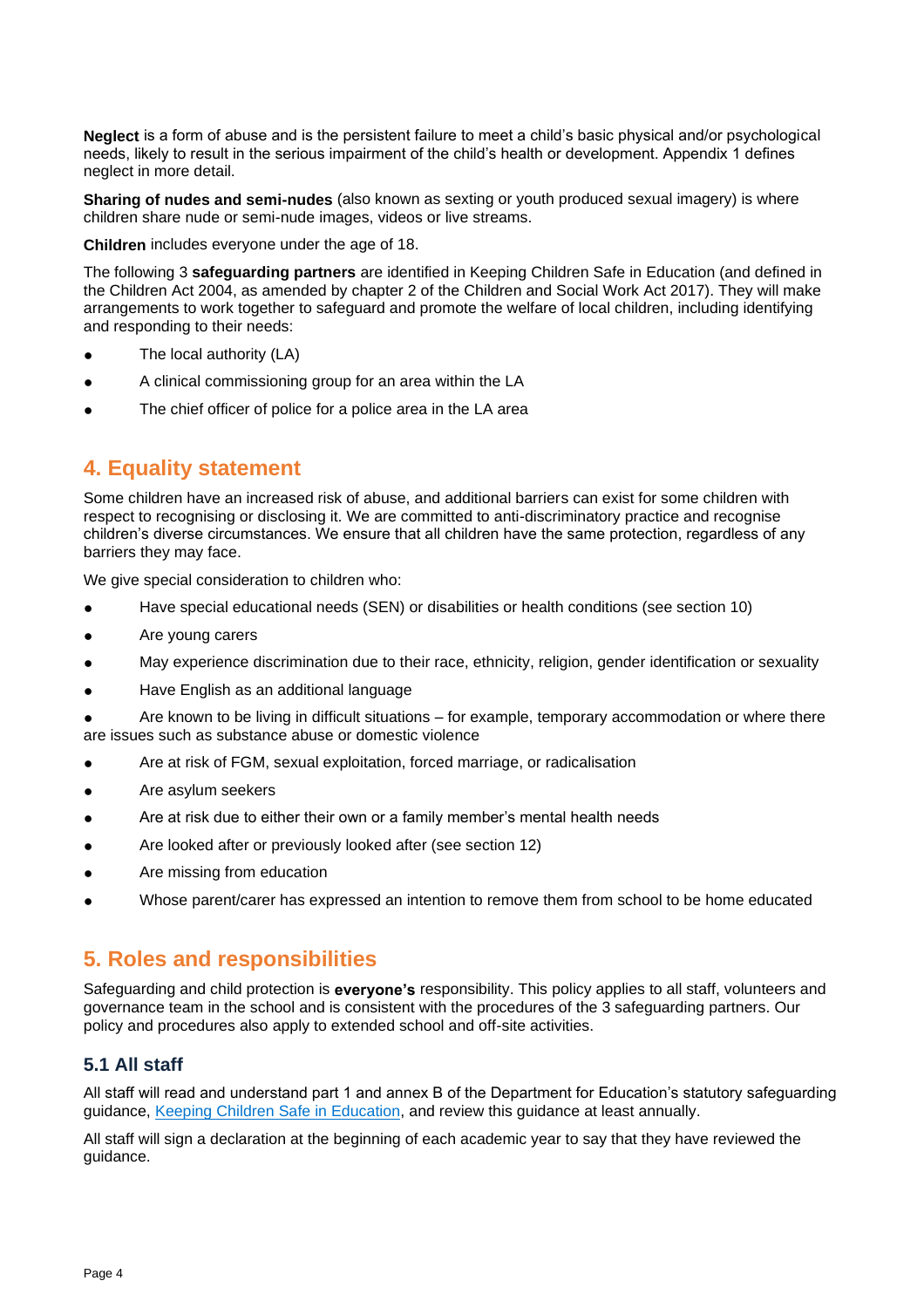All staff will be aware of:

Our systems which support safeguarding, including this child protection and safeguarding policy, the staff code of conduct policy, the role and identity of the designated safeguarding lead (DSL) and deputy/deputies, the behaviour support policy, and the safeguarding response to children who go missing from education

The early help process (sometimes known as the common assessment framework) and their role in it, including identifying emerging problems, liaising with the DSL, and sharing information with other professionals to support early identification and assessment

The process for making referrals to local authority children's social care and for statutory assessments that may follow a referral, including the role they might be expected to play

What to do if they identify a safeguarding issue or a child tells them they are being abused or neglected, including specific issues such as FGM, and how to maintain an appropriate level of confidentiality while liaising with relevant professionals

The signs of different types of abuse and neglect, as well as specific safeguarding issues, such as peer-on-peer abuse, child sexual exploitation (CSE), child criminal exploitation (CCE), indicators of being at risk from or involved with serious violent crime, FGM and radicalisation

The importance of reassuring victims that they are being taken seriously and that they will be supported and kept safe

Section 15 and appendix 4 of this policy outline in more detail how staff are supported to do this.

# **5.2 The designated safeguarding lead (DSL)**

The DSL is a member of the senior leadership team. Our DSL is Tracie Bond, Designated Safeguarding Lead. The DSL takes lead responsibility for child protection and wider safeguarding in the school.

During term time, the DSL will be available during school hours for staff to discuss any safeguarding concerns.

The DSL can also be contacted out of school hours if necessary via their mobile phone and email.

When the DSL is absent, the deputy DSL, Dan Garbutt Headteacher – will act as cover.

If the DSL and deputy are not available, Mary House, Business Manager will act as cover (for example, during out-of-hours/out-of-term activities).

The DSL will be given the time, funding, training, resources and support to:

- Provide advice and support to other staff on child welfare and child protection matters
- Take part in strategy discussions and inter-agency meetings and/or support other staff to do so
- Contribute to the assessment of children

Refer suspected cases, as appropriate, to the relevant body (local authority children's social care, Channel programme, Disclosure and Barring Service, and/or police), and support staff who make such referrals directly

The DSL will also keep the headteacher informed of any issues, and liaise with local authority case managers and designated officers for child protection concerns as appropriate.

The full responsibilities of the DSL and deputy are set out in their job description.

# **5.3 The governance team**

The governance team will:

Facilitate a whole-school approach to safeguarding, ensuring that safeguarding and child protection are at the forefront and underpin all relevant aspects of process and policy development

Evaluate and approve this policy at each review, ensuring it complies with the law, and hold the headteacher to account for its implementation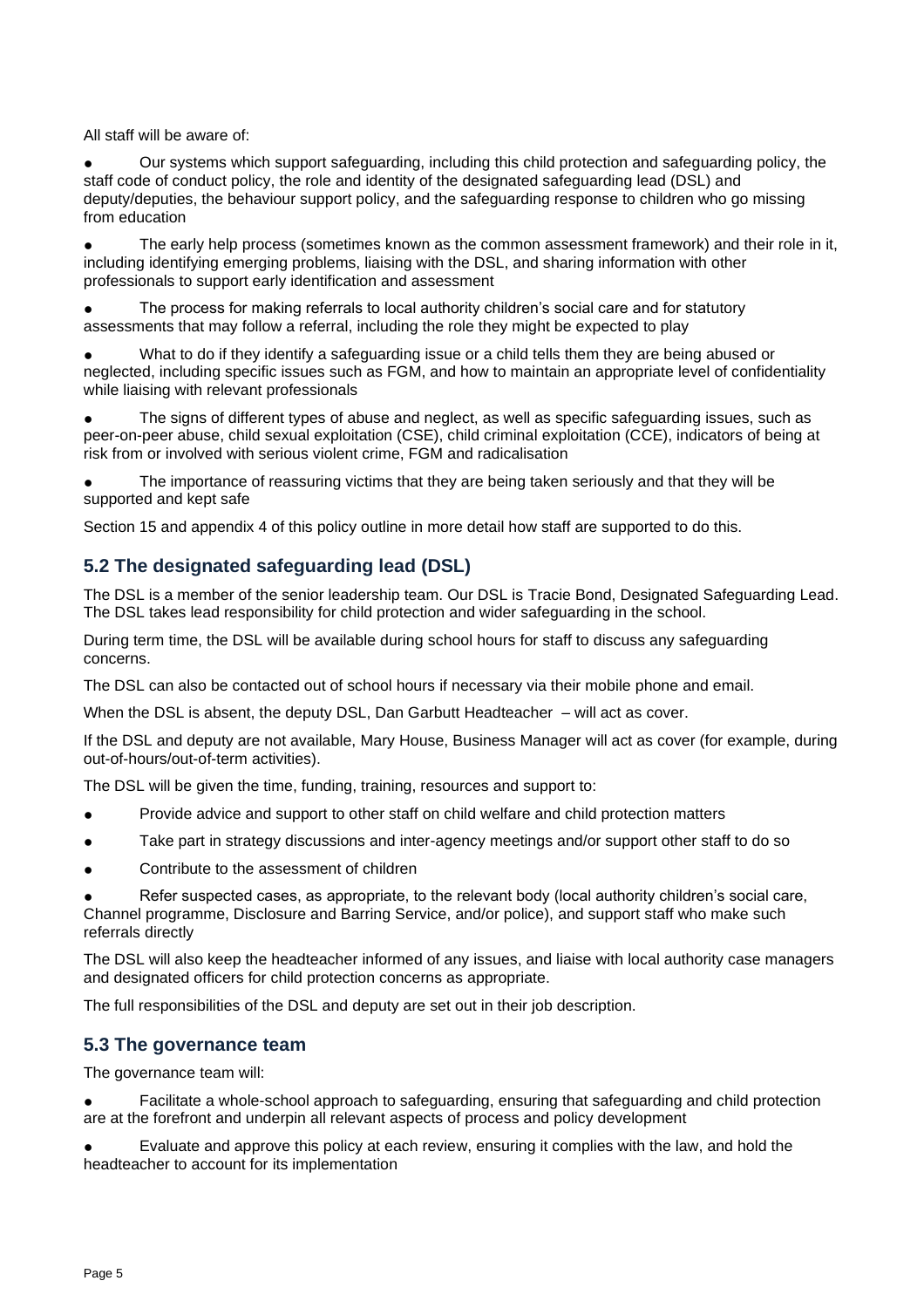Appoint a senior board level (or equivalent) lead to monitor the effectiveness of this policy in conjunction with the governance team. This is always a different person from the DSL

The chair of the governance team will act as the 'case manager' in the event that an allegation of abuse is made against the headteacher, where appropriate (see appendix 3).

All members of the governance team will read Keeping Children Safe in Education in its entirety.

Section 15 of this policy has information on how the governance team are supported to fulfil their role.

# **5.4 The headteacher**

The headteacher is responsible for the implementation of this policy, including:

Ensuring that staff (including temporary staff) and volunteers:

o Are informed of our systems which support safeguarding, including this policy, as part of their induction

o Understand and follow the procedures included in this policy, particularly those concerning referrals of cases of suspected abuse and neglect

Communicating this policy to parents/carers when their child joins the school and via the school website

Ensuring that the DSL has appropriate time, funding, training and resources, and that there is always adequate cover if the DSL is absent

Ensuring that all staff undertake appropriate safeguarding and child protection training, and updating the content of the training regularly

Acting as the 'case manager' in the event of an allegation of abuse made against another member of staff or volunteer, where appropriate (see appendix 3)

# <span id="page-5-0"></span>**6. Confidentiality**

Confidentiality and sharing of personal data is addressed within the confidentiality and data protection policies:

However, you should note that:

Timely information sharing is essential to effective safeguarding

● Fears about sharing information must not be allowed to stand in the way of the need to promote the welfare, and protect the safety, of children

The Data Protection Act (DPA) 2018 and GDPR do not prevent, or limit, the sharing of information for the purposes of keeping children safe

If staff need to share 'special category personal data', the DPA 2018 contains 'safeguarding of children and individuals at risk' as a processing condition that allows practitioners to share information without consent if it is not possible to gain consent, it cannot be reasonably expected that a practitioner gains consent, or if to gain consent would place a child at risk

Staff should never promise a child that they will not tell anyone about a report of abuse, as this may not be in the child's best interests

The government's information sharing advice [for safeguarding practitioners](https://www.gov.uk/government/publications/safeguarding-practitioners-information-sharing-advice) includes 7 'golden rules' for sharing information, and will support staff who have to make decisions about sharing information

If staff are in any doubt about sharing information, they should speak to the designated safeguarding lead (or deputy)

Confidentiality is also addressed in this policy with respect to record-keeping in section 14, and allegations of abuse against staff in appendix 3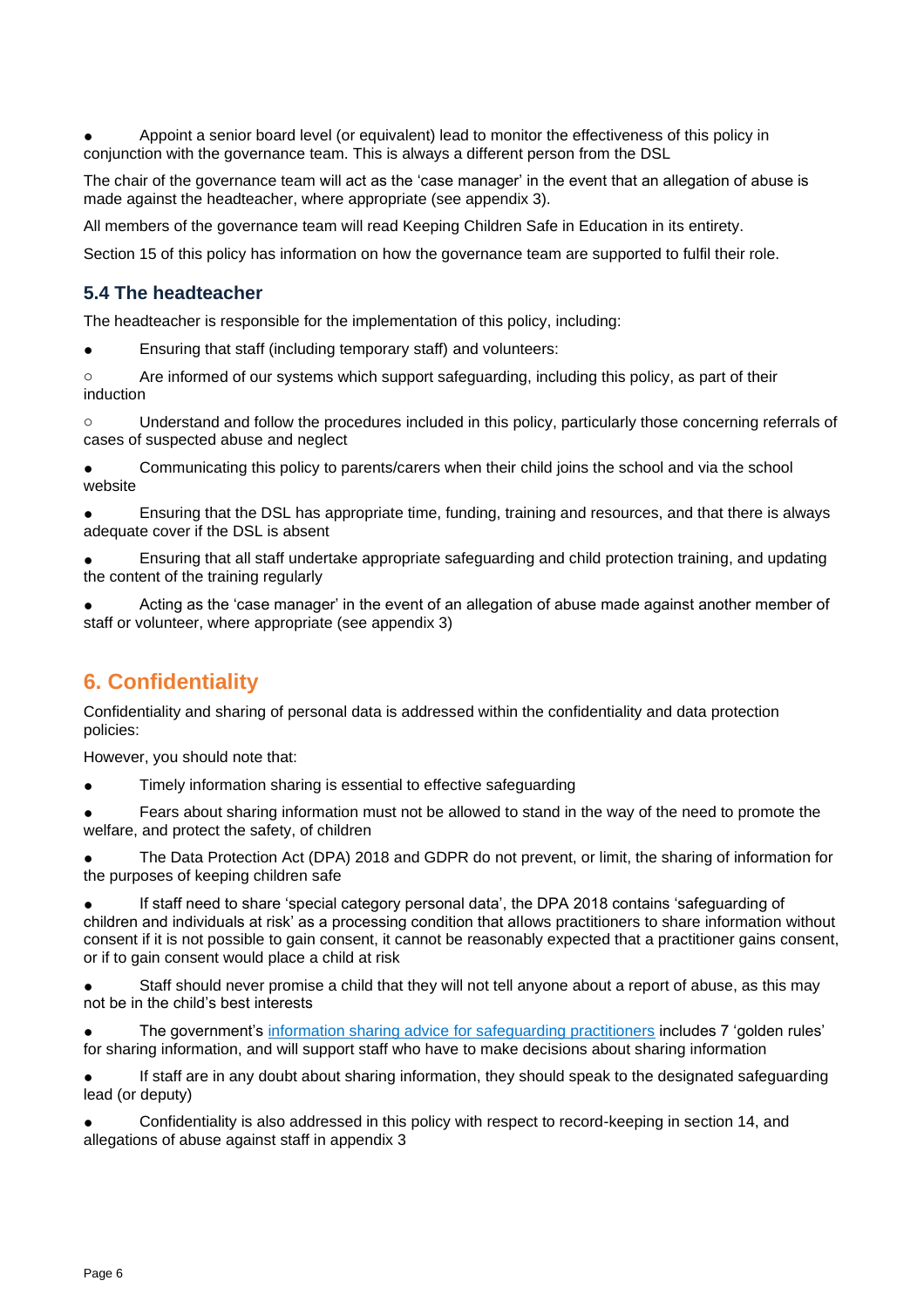# <span id="page-6-0"></span>**7. Recognising abuse and taking action**

Staff, volunteers and the governance team must follow the procedures set out below in the event of a safeguarding issue.

Please note – in this and subsequent sections, you should take any references to the DSL to mean "the DSL (or deputy DSL)".

# **7.1 If a child is suffering or likely to suffer harm, or in immediate danger**

Make a referral to children's social care and/or the police **immediately** if you believe a child is suffering or likely to suffer from harm, or is in immediate danger. **Anyone can make a referral.**

Tell the DSL (see section 5.2) as soon as possible if you make a referral directly, and ensure that a child protection concern form is completed on the school intranet system 'Bridgelink'.

To make a referral, contact Somerset Safeguarding Child Partnership;

<https://sscb.safeguardingsomerset.org.uk/working-with-children/allegations-management/>

Somerset social care The SSCP have the following contact numbers for guidance and reporting by the following methods:

| Children's Social Care           | 0300 123 2224             |
|----------------------------------|---------------------------|
| Children's Social Care email     | childrens@somerset.gov.uk |
| Out of Hours emergency duty team | 0300 123 2327             |
| Or the police                    | 101 non urgent / 999      |

Once a referral has been made to the Somerset Safeguarding Child Partnership it must be followed up with the submission of an 'allegation reporting form' (appendix 5), and an internal children protection concern form, which is submitted electronically and automatically to the DSL and safeguarding team.

# **7.2 If a child makes a disclosure to you**

If a child discloses a safeguarding issue to you, you should:

- Listen to and believe them. Allow them time to talk freely and do not ask leading questions
- Stay calm and do not show that you are shocked or upset
- Tell the child they have done the right thing in telling you. Do not tell them they should have told you sooner

Explain what will happen next and that you will have to pass this information on. Do not promise to keep it a secret

Write up your conversation as soon as possible in the child's own words. Stick to the facts, and do not put your own judgement on it

Sign and date the write-up and pass it on to the DSL. Alternatively, if appropriate, make a referral to children's social care and/or the police directly (see 7.1), and tell the DSL as soon as possible that you have done so. Aside from these people, do not disclose the information to anyone else unless told to do so by a relevant authority involved in the safeguarding process

# **7.3 If you discover that FGM has taken place or a pupil is at risk of FGM**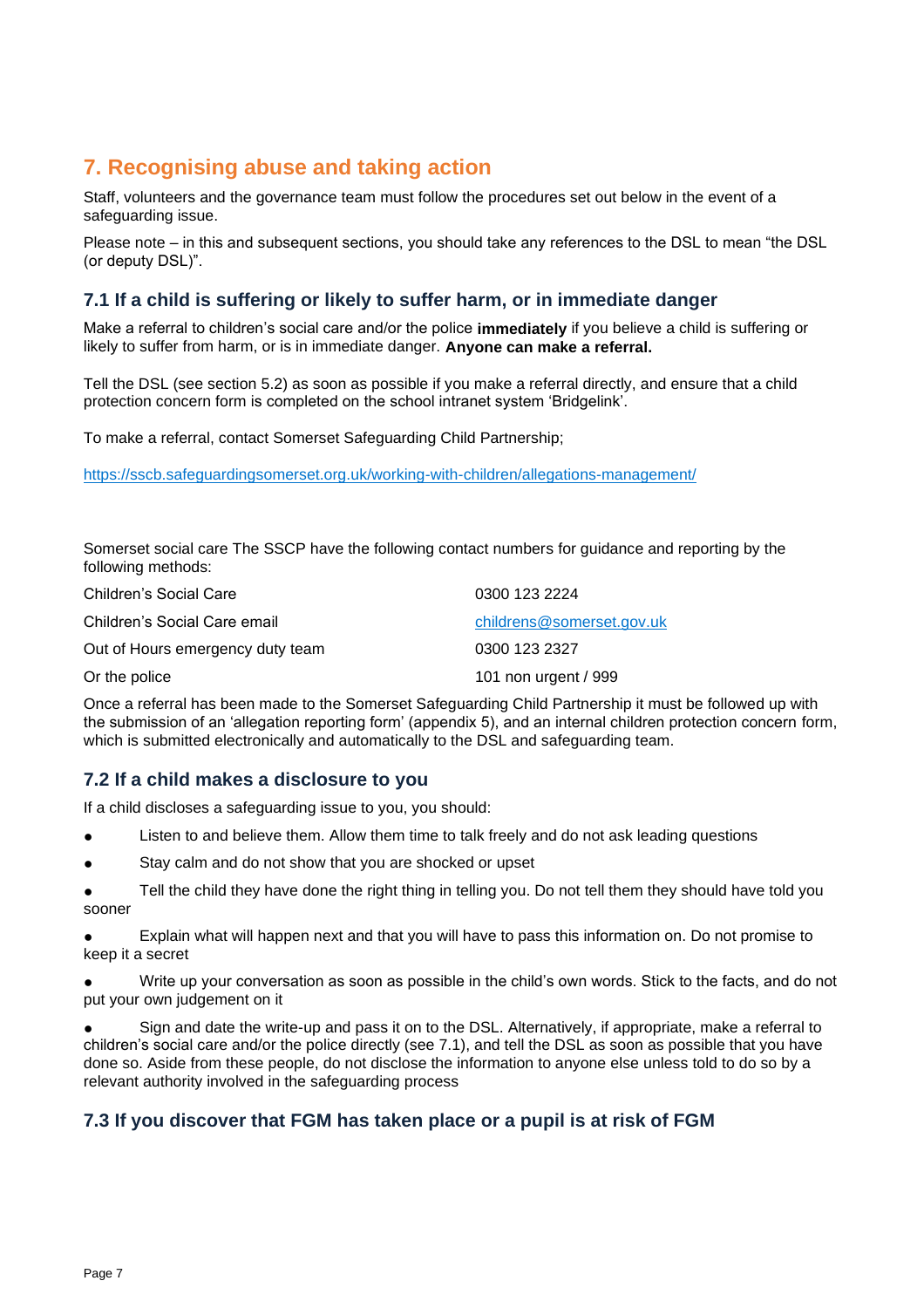Keeping Children Safe in Education explains that FGM comprises "all procedures involving partial or total removal of the external female genitalia, or other injury to the female genital organs".

FGM is illegal in the UK and a form of child abuse with long-lasting, harmful consequences. It is also known as 'female genital cutting', 'circumcision' or 'initiation'.

Possible indicators that a pupil has already been subjected to FGM, and factors that suggest a pupil may be at risk, are set out in appendix 4 of this policy.

**Any teacher** who either:

Is informed by a girl under 18 that an act of FGM has been carried out on her; or

● Observes physical signs which appear to show that an act of FGM has been carried out on a girl under 18 and they have no reason to believe that the act was necessary for the girl's physical or mental health or for purposes connected with labour or birth

Must immediately report this to the police, personally. This is a mandatory statutory duty, and teachers will face disciplinary sanctions for failing to meet it.

Unless they have been specifically told not to disclose, they should also discuss the case with the DSL and involve children's social care as appropriate.

**Any other member of staff** who discovers that an act of FGM appears to have been carried out on a **pupil under 18** must speak to the DSL and follow our local safeguarding procedures.

The duty for teachers mentioned above does not apply in cases where a pupil is *at risk* of FGM or FGM is suspected but is not known to have been carried out. Staff should not examine pupils.

**Any member of staff** who suspects a pupil is *at risk* of FGM or suspects that FGM has been carried must speak to the DSL and follow our local safeguarding procedures.

# **7.4 If you have concerns about a child (as opposed to believing a child is suffering or likely to suffer from harm, or is in immediate danger)**

Figure 1 below, before section 7.7, illustrates the procedure to follow if you have any concerns about a child's welfare.

Where possible, speak to the DSL first to agree a course of action.

If in exceptional circumstances the DSL is not available, this should not delay appropriate action being taken. Speak to a member of the senior leadership team and/or take advice from local authority children's social care. You can also seek advice at any time from the NSPCC helpline on 0808 800 5000. Share details of any actions you take with the DSL as soon as practically possible.

Make a referral to local authority children's social care directly, if appropriate (see 'Referral' below). Share any action taken with the DSL as soon as possible.

#### **Early help**

If early help is appropriate, the DSL will generally lead on liaising with other agencies and setting up an interagency assessment as appropriate. Staff may be required to support other agencies and professionals in an early help assessment, in some cases acting as the lead practitioner.

The DSL will keep the case under constant review and the school will consider a referral to local authority children's social care if the situation does not seem to be improving. Timelines of interventions will be monitored and reviewed.

#### **Referral**

If it is appropriate to refer the case to local authority children's social care or the police, the DSL will make the referral or support you to do so.

If you make a referral directly (see section 7.1), you must tell the DSL as soon as possible.

The local authority will make a decision within 1 working day of a referral about what course of action to take and will let the person who made the referral know the outcome. The DSL or person who made the referral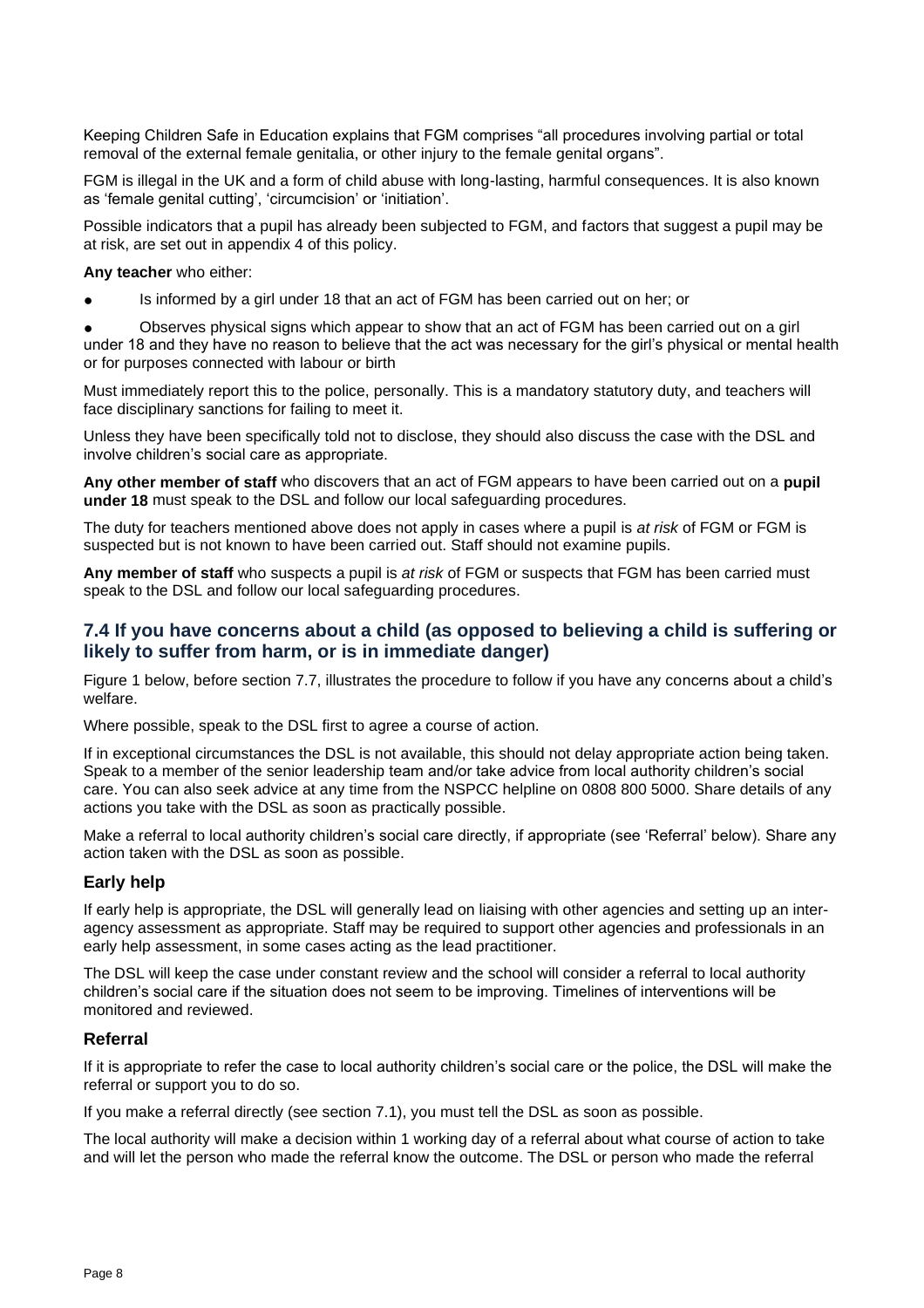must follow up with the local authority if this information is not made available, and ensure outcomes are properly recorded.

If the child's situation does not seem to be improving after the referral, the DSL or person who made the referral must follow local escalation procedures to ensure their concerns have been addressed and that the child's situation improves.

# **7.5 If you have concerns about extremism**

If a child is not suffering or likely to suffer from harm, or in immediate danger, where possible speak to the DSL first to agree a course of action.

If in exceptional circumstances the DSL is not available, this should not delay appropriate action being taken. Speak to a member of the senior leadership team and/or seek advice from local authority children's social care. Make a referral to local authority children's social care directly, if appropriate (see 'Referral' above). Inform the DSL or deputy as soon as practically possible after the referral.

Where there is a concern, the DSL will consider the level of risk and decide which agency to make a referral to. This could include [Channel,](https://www.gov.uk/government/publications/channel-guidance) the government's programme for identifying and supporting individuals at risk of being drawn into terrorism, or the local authority children's social care team.

The Department for Education also has a dedicated telephone helpline, 020 7340 7264, which school staff and governance team can call to raise concerns about extremism with respect to a pupil. You can also email [counter.extremism@education.gov.uk.](mailto:counter.extremism@education.gov.uk) Note that this is not for use in emergency situations.

In an emergency, call 999 or the confidential anti-terrorist hotline on 0800 789 321 if you:

- Think someone is in immediate danger
- Think someone may be planning to travel to join an extremist group
- See or hear something that may be terrorist-related

# **7.6 If you have a mental health concern**

Mental health problems can, in some cases, be an indicator that a child has suffered or is at risk of suffering abuse, neglect or exploitation.

Staff will be alert to behavioural signs that suggest a child may be experiencing a mental health problem or be at risk of developing one.

If you have a mental health concern about a child that is also a safeguarding concern, take immediate action by following the steps in section 7.4.

If you have a mental health concern that is **not** also a safeguarding concern, speak to the DSL to agree a course of action.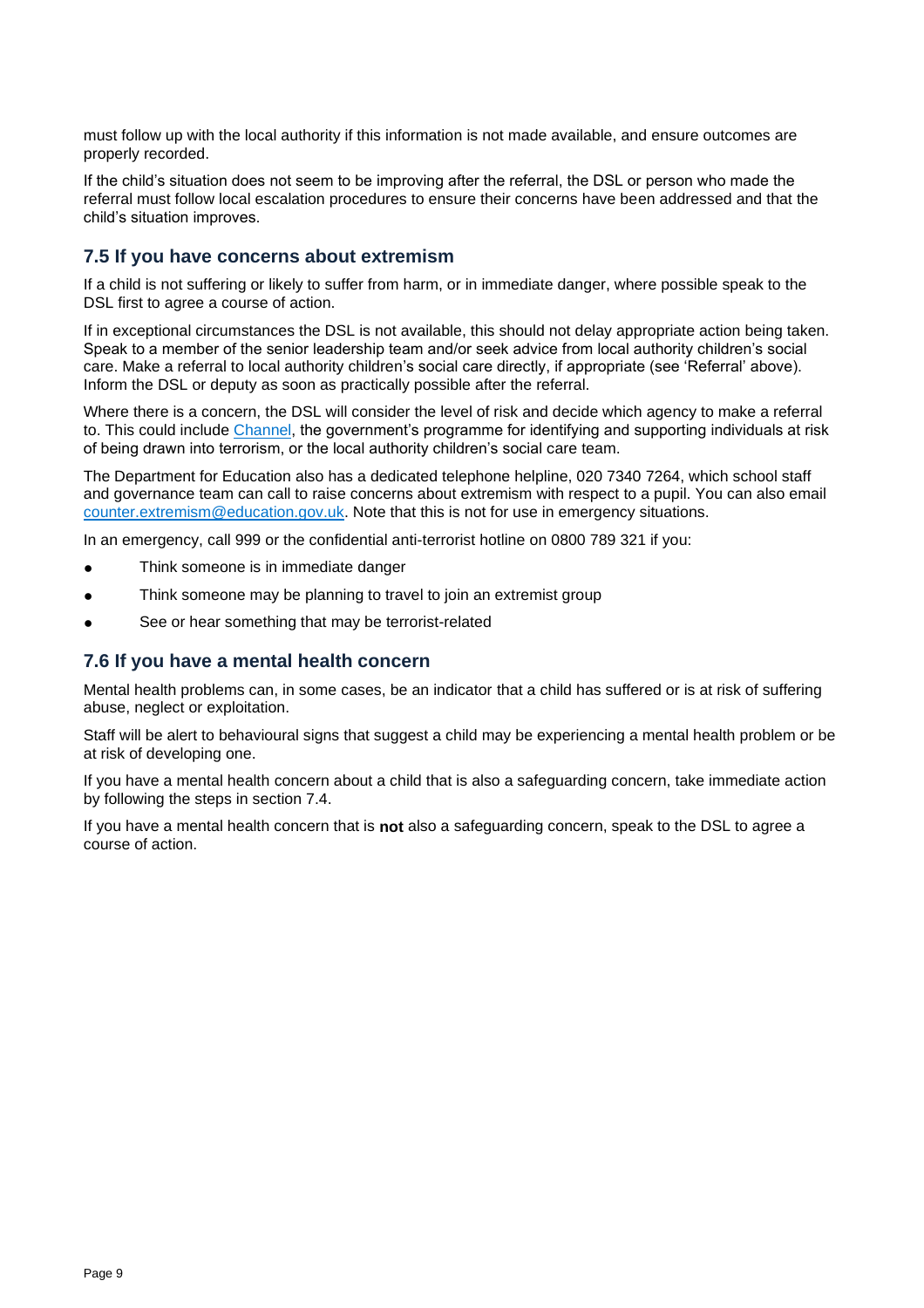# **Figure 1: procedure if you have concerns about a child's welfare (as opposed to believing a child is suffering or likely to suffer from harm, or in immediate danger)**

(Note – if the DSL is unavailable, this should not delay action. See section 7.4 for what to do.)

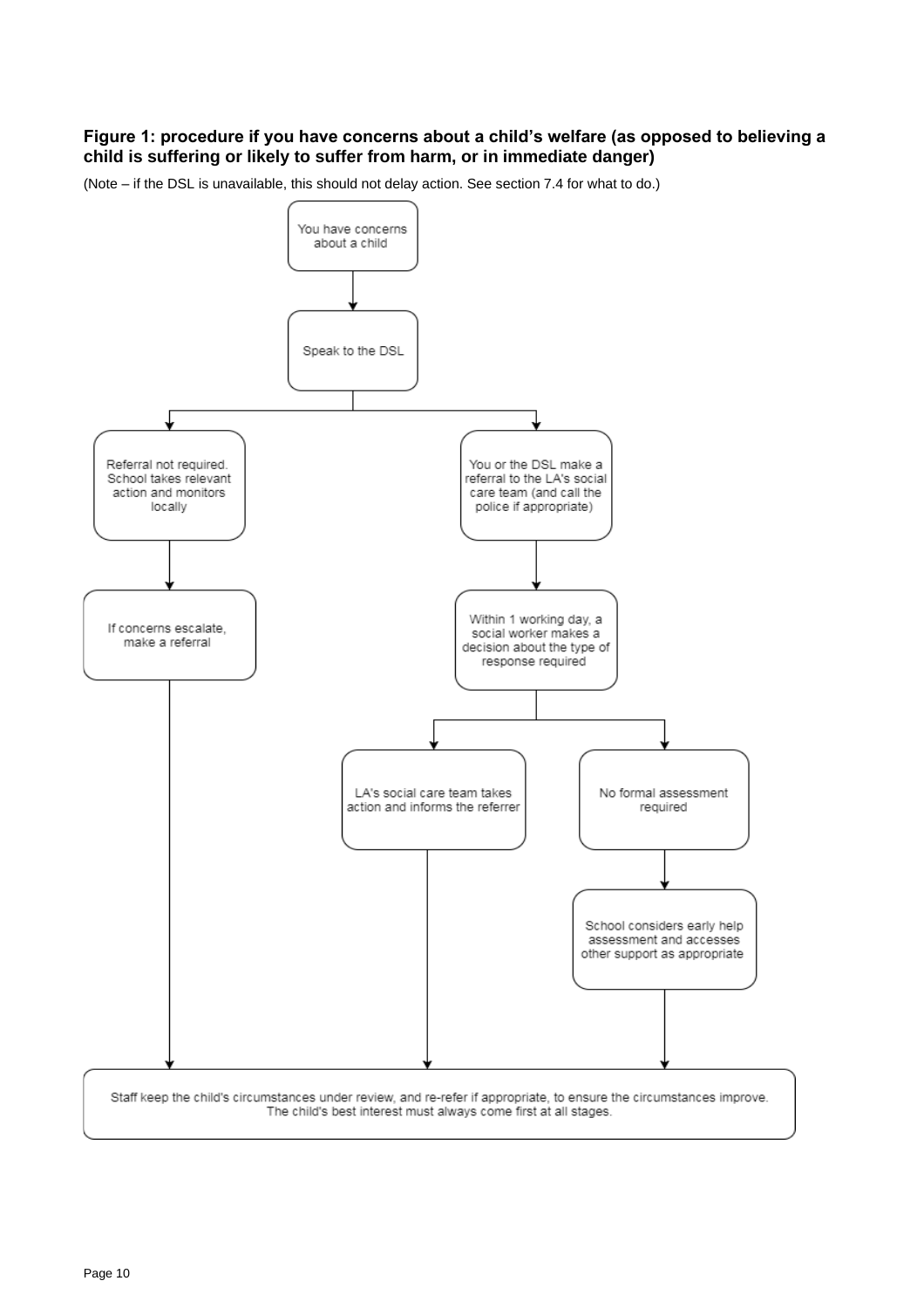# **7.7 Concerns about a staff member, supply teacher, volunteer or contractor**

If you have concerns about a member of staff (including a supply teacher, volunteer or contractor), or an allegation is made about a member of staff (including a supply teacher, volunteer or contractor) posing a risk of harm to children, speak to the headteacher as soon as possible. If the concerns/allegations are about the headteacher, speak to the Executive Chairman of Spaghetti Bridge **Stephen Bradshaw,** who also chair's the governance team, and is the DfE's proprietorial representative.

The headteacher/executive chairman will then follow the procedures set out in appendix 3, if appropriate.

If you have concerns about a member of staff (including a supply teacher, volunteer or contractor), or an allegation is made about a member of staff (including a supply teacher, volunteer or contractor) posing a risk of harm to children, speak to the headteacher as soon as possible. If the concerns/allegations are about the headteacher, speak to the executive chairman **Stephen Bradshaw.**

The headteacher/executive chairman will then follow the procedures set out in appendix 3, if appropriate.

Where you believe there is a conflict of interest in reporting a concern or allegation about a member of staff (including a supply teacher, volunteer or contractor) to the headteacher, report it directly to the local authority designated officer (LADO).

# **7.8 Allegations of abuse made against other pupils**

We recognise that children are capable of abusing their peers. Abuse will never be tolerated or passed off as "banter", "just having a laugh" or "part of growing up", as this can lead to a culture of unacceptable behaviours and an unsafe environment for pupils.

We also recognise the gendered nature of peer-on-peer abuse. However, all peer-on-peer abuse is unacceptable and will be taken seriously.

Most cases of pupils hurting other pupils will be dealt with under our school's behaviour policy, but this child protection and safeguarding policy will apply to any allegations that raise safeguarding concerns. This might include where the alleged behaviour:

- Is serious, and potentially a criminal offence
- Could put pupils in the school at risk
- Is violent
- Involves pupils being forced to use drugs or alcohol

Involves sexual exploitation, sexual abuse or sexual harassment, such as indecent exposure, sexual assault, upskirting or sexually inappropriate pictures or videos (including the sharing of nudes and seminudes)

See appendix 4 for more information about peer-on-peer abuse.

#### **Procedures for dealing with allegations of peer-on-peer abuse**

If a pupil makes an allegation of abuse against another pupil:

You must record the allegation and tell the DSL, but do not investigate it

The DSL will contact the local authority children's social care team and follow its advice, as well as the police if the allegation involves a potential criminal offence

The DSL will put a risk assessment and support plan into place for all children involved (including the victim(s), the child(ren) against whom the allegation has been made and any others affected) with a named person they can talk to if needed

The DSL will contact the children and adolescent mental health services (CAMHS), if appropriate

#### **Creating a supportive environment in school and minimising the risk of peer-on-peer abuse**

We recognise the importance of taking proactive action to minimise the risk of peer-on-peer abuse, and of creating a supportive environment where victims feel confident in reporting incidents.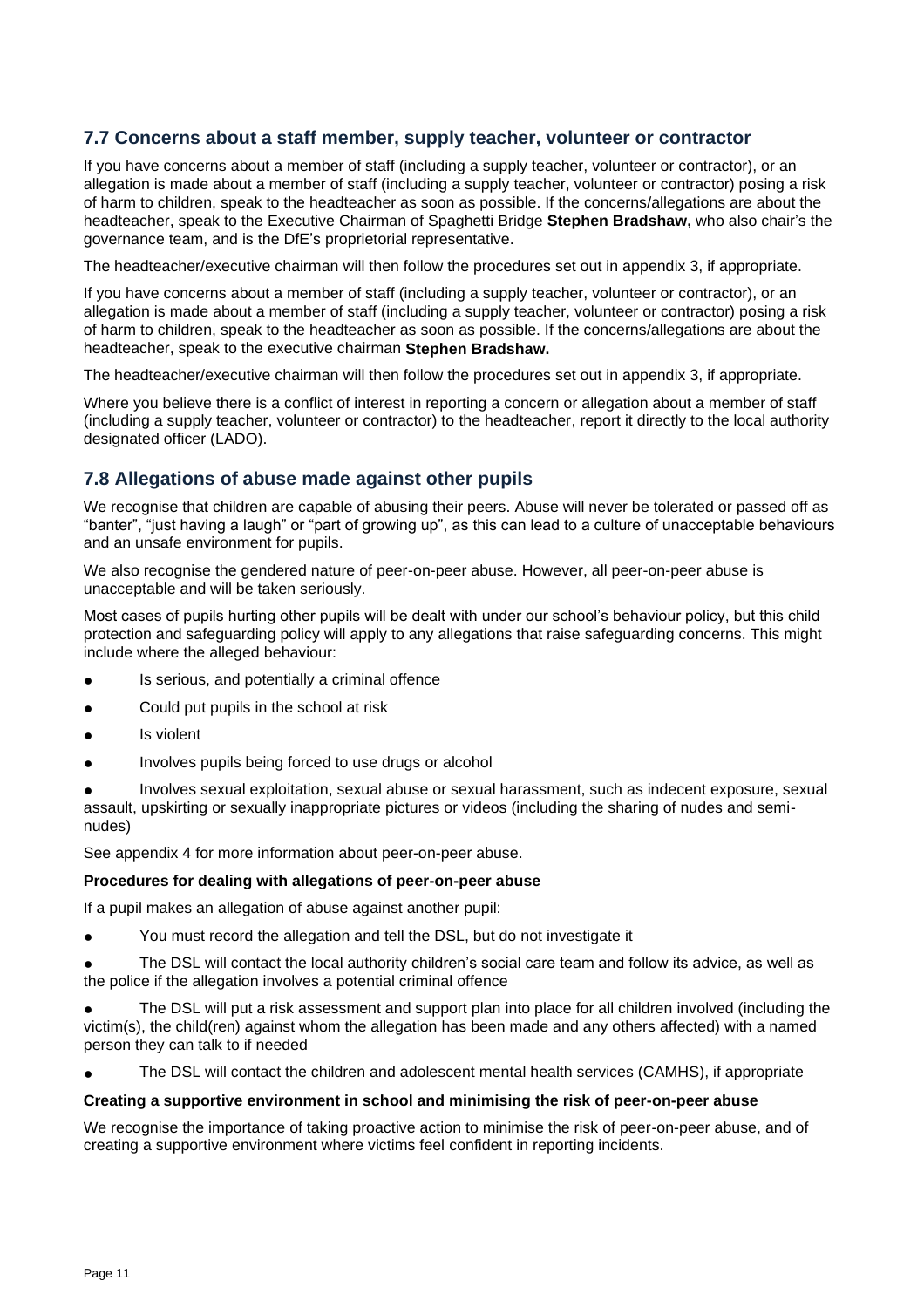To achieve this, we will:

Challenge any form of derogatory or sexualised language or inappropriate behaviour between peers, including requesting or sending sexual images

Be vigilant to issues that particularly affect different genders – for example, sexualised or aggressive touching or grabbing towards female pupils, and initiation or hazing type violence with respect to boys

Ensure our curriculum helps to educate pupils about appropriate behaviour and consent

Ensure pupils are able to easily and confidently report abuse using our reporting systems (as described in section 7.10 below)

Ensure staff reassure victims that they are being taken seriously

Ensure staff are trained to understand:

o How to recognise the indicators and signs of peer-on-peer abuse, and know how to identify it and respond to reports

o That even if there are no reports of peer-on-peer abuse in school, it does not mean it is not happening – staff should maintain an attitude of "it could happen here"

o That if they have any concerns about a child's welfare, they should act on them immediately rather than wait to be told, and that victims may not always make a direct report. For example:

- Children can show signs or act in ways they hope adults will notice and react to
- A friend may make a report
- A member of staff may overhear a conversation
- A child's behaviour might indicate that something is wrong

o That certain children may face additional barriers to telling someone because of their vulnerability, disability, gender, ethnicity and/or sexual orientation

o That a pupil harming a peer could be a sign that the child is being abused themselves, and that this would fall under the scope of this policy

The important role they have to play in preventing peer-on-peer abuse and responding where they believe a child may be at risk from it

o That they should speak to the DSL if they have any concerns

# **7.9 Sharing of nudes and semi-nudes ('sexting')**

#### **Your responsibilities when responding to an incident**

If you are made aware of an incident involving the consensual or non-consensual sharing of nude or seminude images/videos (also known as 'sexting' or 'youth produced sexual imagery'), you must report it to the DSL immediately.

You must **not**:

View, copy, print, share, store or save the imagery yourself, or ask a pupil to share or download it (if you have already viewed the imagery by accident, you must report this to the DSL)

Delete the imagery or ask the pupil to delete it

Ask the pupil(s) who are involved in the incident to disclose information regarding the imagery (this is the DSL's responsibility)

Share information about the incident with other members of staff, the pupil(s) it involves or their, or other, parents and/or carers

Say or do anything to blame or shame any young people involved

You should explain that you need to report the incident, and reassure the pupil(s) that they will receive support and help from the DSL.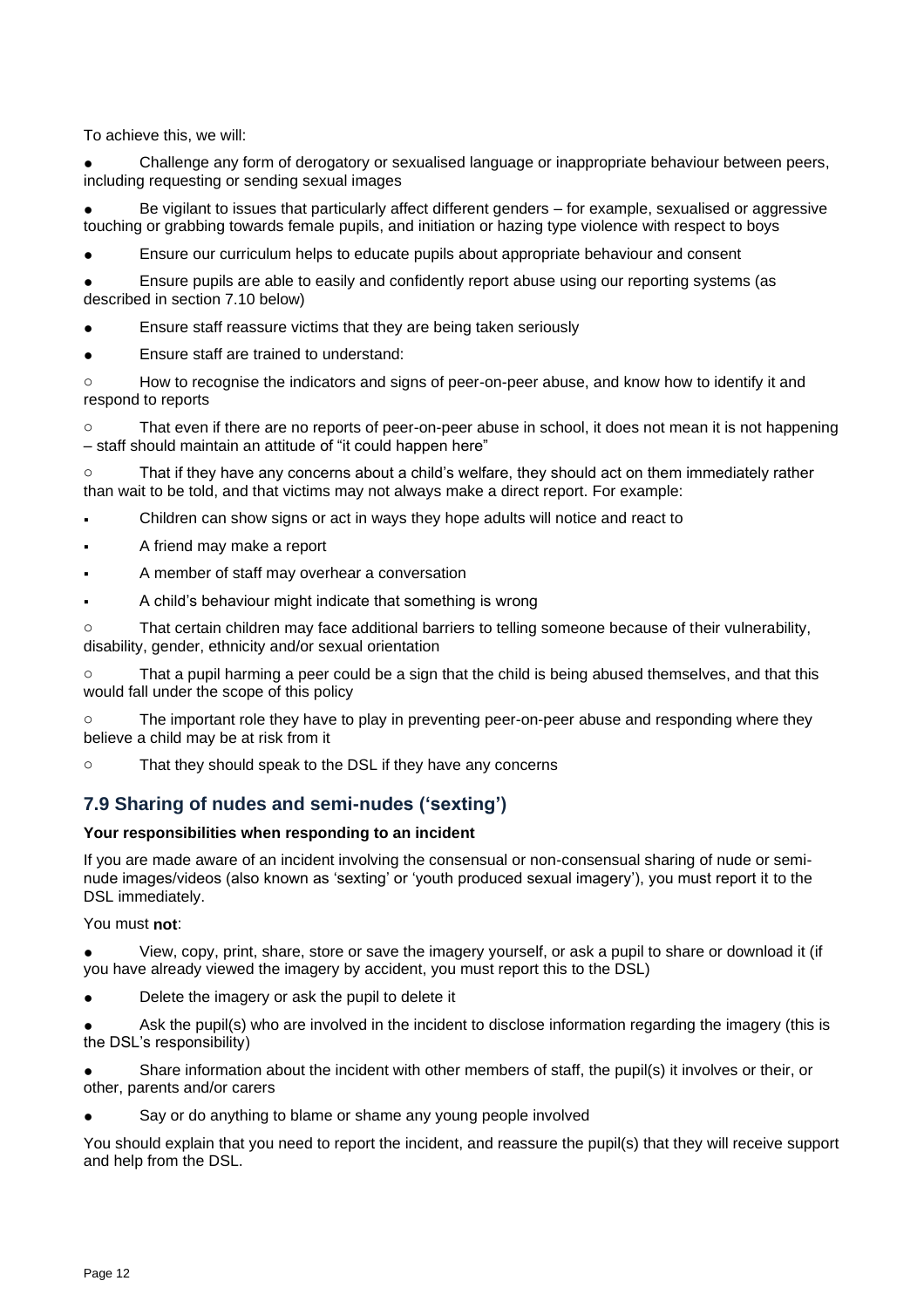#### **Initial review meeting**

Following a report of an incident, the DSL will hold an initial review meeting with appropriate school staff – this may include the staff member who reported the incident and the safeguarding or leadership team that deals with safeguarding concerns. This meeting will consider the initial evidence and aim to determine:

Whether there is an immediate risk to pupil(s)

● If a referral needs to be made to the police and/or children's social care

If it is necessary to view the image(s) in order to safeguard the young person (in most cases, images or videos should not be viewed)

What further information is required to decide on the best response

Whether the image(s) has been shared widely and via what services and/or platforms (this may be unknown)

Whether immediate action should be taken to delete or remove images or videos from devices or online services

Any relevant facts about the pupils involved which would influence risk assessment

If there is a need to contact another school, college, setting or individual

Whether to contact parents or carers of the pupils involved (in most cases parents/carers should be involved)

The DSL will make an immediate referral to police and/or children's social care if:

The incident involves an adult

There is reason to believe that a young person has been coerced, blackmailed or groomed, or if there are concerns about their capacity to consent (for example owing to special educational needs)

What the DSL knows about the images or videos suggests the content depicts sexual acts which are unusual for the young person's developmental stage, or are violent

The imagery involves sexual acts and any pupil in the images or videos is under 13

The DSL has reason to believe a pupil is at immediate risk of harm owing to the sharing of nudes and semi-nudes (for example, the young person is presenting as suicidal or self-harming)

If none of the above apply then the DSL, in consultation with the headteacher and other members of staff as appropriate, may decide to respond to the incident without involving the police or children's social care. The decision will be made and recorded in line with the procedures set out in this policy.

#### **Further review by the DSL**

If at the initial review stage a decision has been made not to refer to police and/or children's social care, the DSL will conduct a further review to establish the facts and assess the risks.

They will hold interviews with the pupils involved (if appropriate).

If at any point in the process there is a concern that a pupil has been harmed or is at risk of harm, a referral will be made to children's social care and/or the police immediately.

#### **Informing parents/carers**

The DSL will inform parents/carers at an early stage and keep them involved in the process, unless there is a good reason to believe that involving them would put the pupil at risk of harm.

#### **Referring to the police**

If it is necessary to refer an incident to the police, this will be done through If it is necessary to refer an incident to the police, this will be done through either the local neighbourhood police or by dialling 101.

#### **Recording incidents**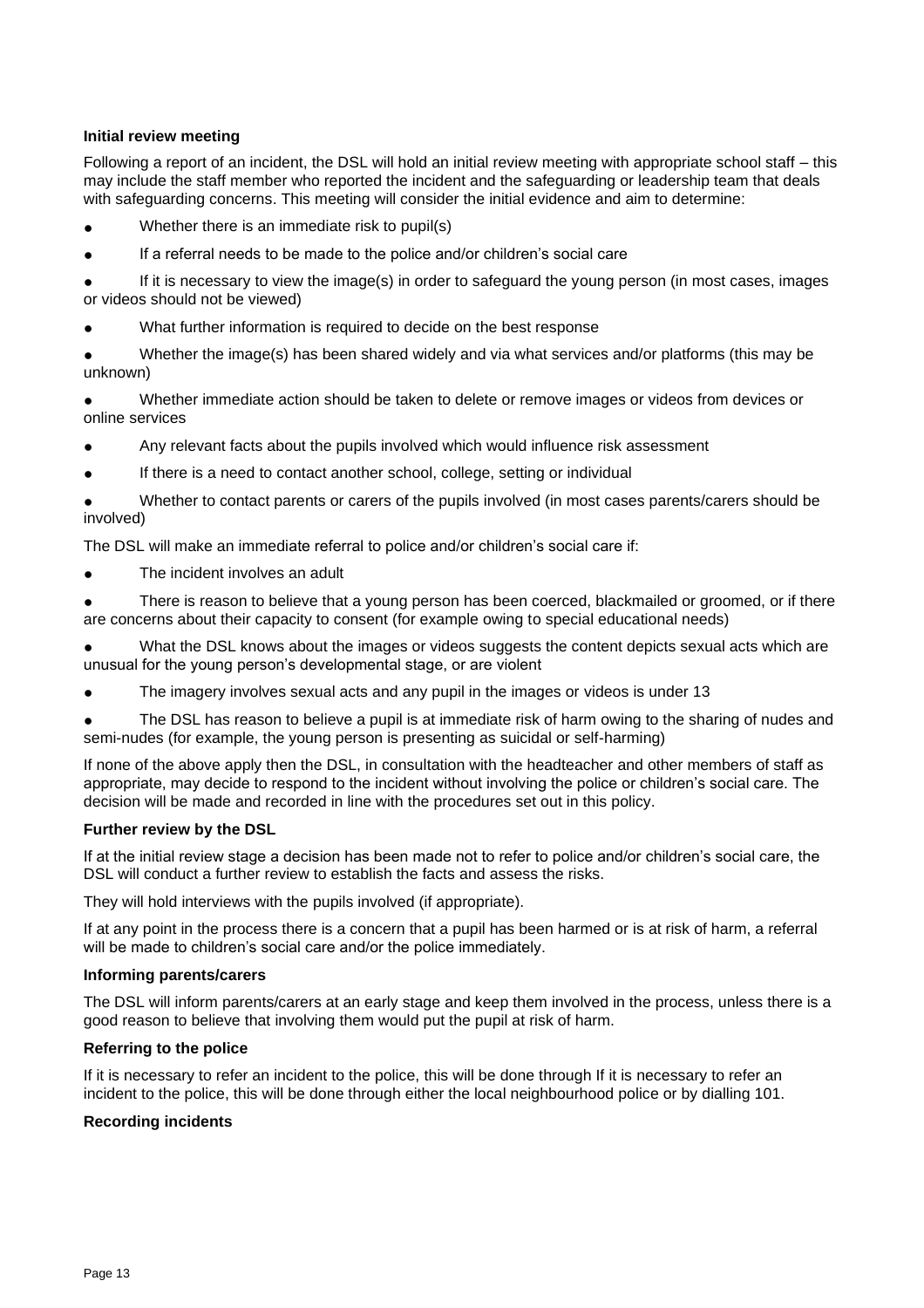All incidents of sharing of nudes and semi-nudes, and the decisions made in responding to them, will be recorded. The record-keeping arrangements set out in section 14 of this policy also apply to recording these incidents.

#### **Curriculum coverage**

Students are taught about the issues surrounding sharing of nudes and semi-nudes as part of our PSHE education and computing programmes. Teaching covers the following in relation to the sharing of nudes and semi-nudes pictures:

- What it is
- How it is most likely to be encountered

● The consequences of requesting, forwarding or providing such images, including when it is and is not abusive

- Issues of legality
- The risk of damage to people's feelings and reputation

Students also learn the strategies and skills needed to manage:

- Specific requests or pressure to provide (or forward) such images
- The receipt of such images

This policy on the sharing of nudes and semi-nudes is also shared with pupils so they are aware of the processes the school will follow in the event of an incident.

# **7.10 Reporting systems for our pupils**

Where there is a safeguarding concern, we will take the child's wishes and feelings into account when determining what action to take and what services to provide.

We recognise the importance of ensuring pupils feel safe and comfortable to come forward and report any concerns and/or allegations.

To achieve this, we will:

Put systems in place for students to confidently report abuse and ensure staff provide reassurance to students following disclosures.

Ensure our reporting systems are well promoted, easily understood and easily accessible for pupils

Make it clear to pupils that their concerns will be taken seriously, and that they can safely express their views and give feedback

Ensure pupils are aware of our reporting systems and processes through discussions in our relationship/sex education curriculum.

# <span id="page-13-0"></span>**8. Online safety and the use of mobile technology**

We recognise the importance of safeguarding children from potentially harmful and inappropriate online material, and we understand that technology is a significant component in many safeguarding and wellbeing issues.

To address this, our school aims to:

Have robust processes in place to ensure the online safety of pupils, staff, volunteers and the governance team

Protect and educate the whole school community in its safe and responsible use of technology, including mobile and smart technology (which we refer to as 'mobile phones')

Set clear guidelines for the use of mobile phones for the whole school community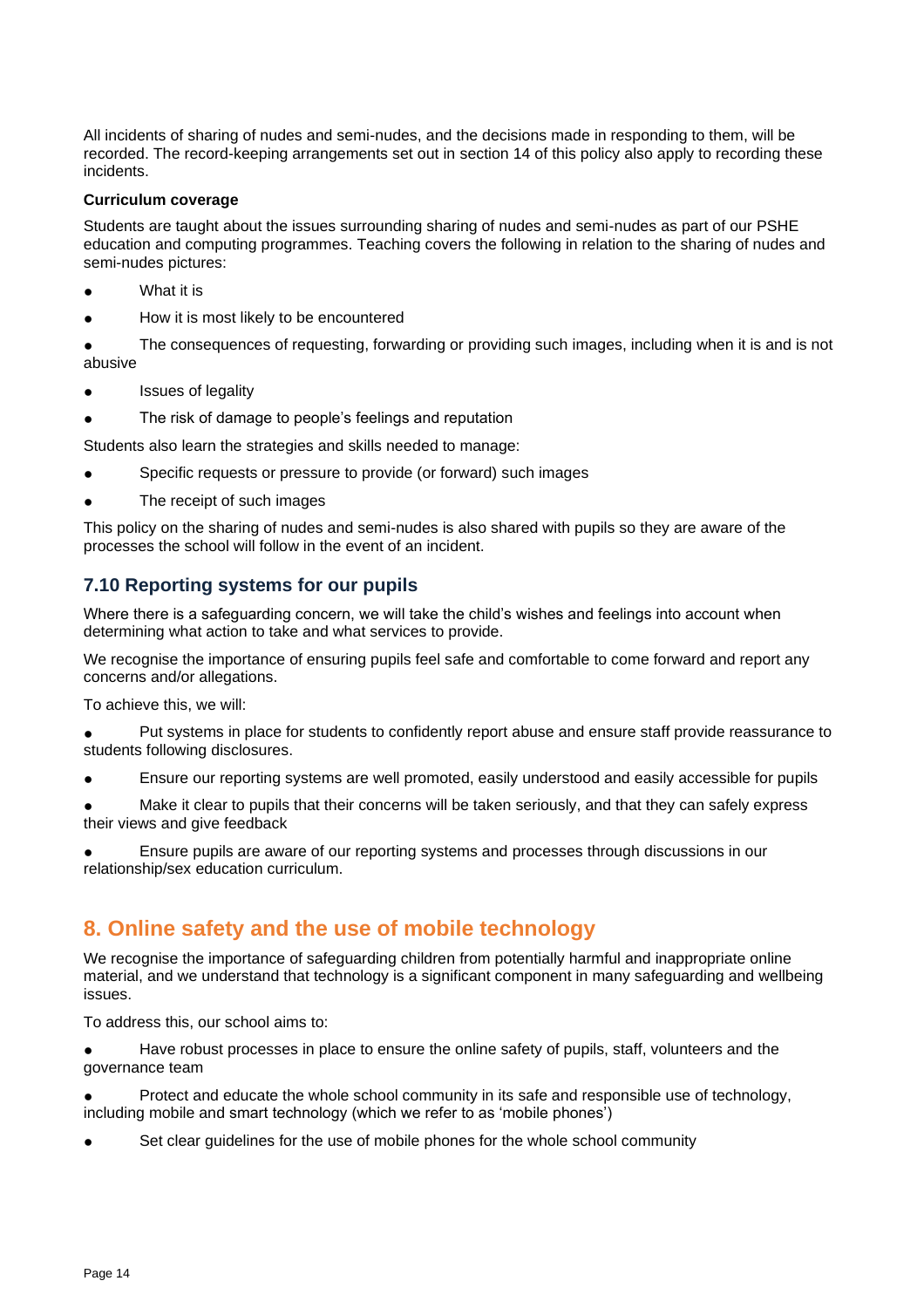Establish clear mechanisms to identify, intervene in and escalate any incidents or concerns, where appropriate

#### **The 4 key categories of risk**

Our approach to online safety is based on addressing the following categories of risk:

**Content** – being exposed to illegal, inappropriate or harmful content, such as pornography, fake news, racism, misogyny, self-harm, suicide, anti-Semitism, radicalisation and extremism

**Contact** – being subjected to harmful online interaction with other users, such as peer-to-peer pressure, commercial advertising and adults posing as children or young adults with the intention to groom or exploit them for sexual, criminal, financial or other purposes

**Conduct** – personal online behaviour that increases the likelihood of, or causes, harm, such as making, sending and receiving explicit images (e.g. consensual and non-consensual sharing of nudes and semi-nudes and/or pornography), sharing other explicit images and online bullying; and

**Commerce** – risks such as online gambling, inappropriate advertising, phishing and/or financial scams

#### **To meet our aims and address the risks above we will:**

Educate pupils about online safety as part of our curriculum. For example:

o The safe use of social media, the internet and technology

- o Keeping personal information private
- o How to recognise unacceptable behaviour online

o How to report any incidents of cyber-bullying, ensuring pupils are encouraged to do so, including where they are a witness rather than a victim

Train staff, as part of their induction, on safe internet use and online safeguarding issues including cyber-bullying and the risks of online radicalisation. All staff members will receive refresher training at least once each academic year

Educate parents/carers about online safety via our website, communications sent directly to them and during parents' evenings. We will also share clear procedures with them so they know how to raise concerns about online safety

Make sure staff are aware of any restrictions placed on them with regards to the use of their mobile phone and cameras, for example that:

o Staff are allowed to bring their personal phones to school for their own use, but will limit such use to non-contact time when pupils are not present

o Staff will not take pictures or recordings of pupils on their personal phones or cameras

Make all pupils, parents/carers, staff, volunteers and the governance team aware that they are expected to sign an agreement regarding the acceptable use of the internet in school, use of the school's ICT systems and use of their mobile and smart technology

Explain the sanctions we will use if a pupil is in breach of our policies on the acceptable use of the internet and mobile phones

Make sure all staff, pupils and parents/carers are aware that staff have the power to search pupils' phones, as set out in the [DfE's guidance on searching, screening and confiscation](https://www.gov.uk/government/publications/searching-screening-and-confiscation)

Put in place robust filtering and monitoring systems to limit children's exposure to the 4 key categories of risk (described above) from the school's IT systems

Carry out an annual review of our approach to online safety

This section summarises our approach to online safety and mobile phone use. For comprehensive details about our school's policy on online safety and the use of mobile phones, please refer to our IT Acceptable Use policy.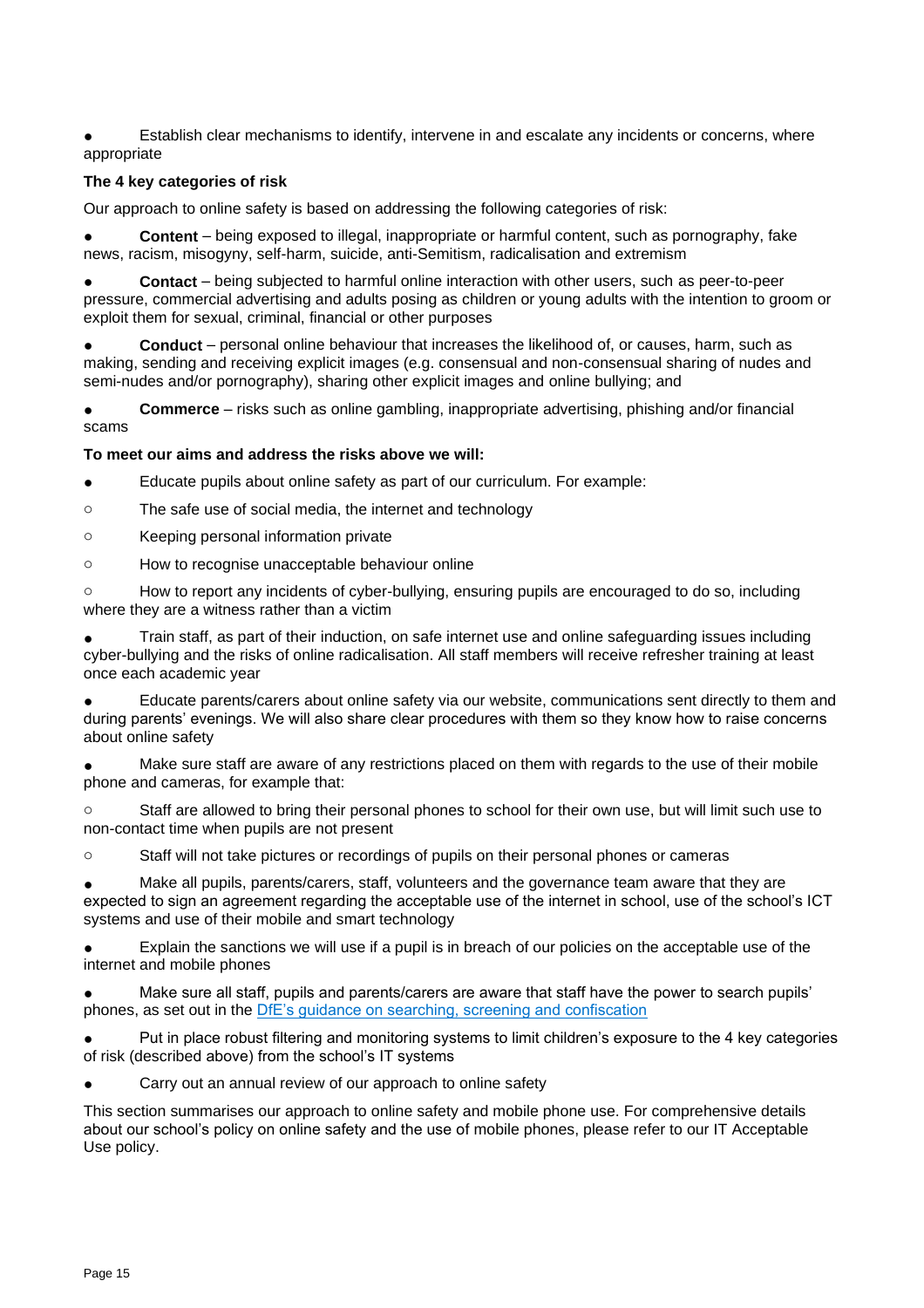# <span id="page-15-0"></span>**9. Notifying parents or carers**

Where appropriate, we will discuss any concerns about a child with the child's parents or carers. The DSL will normally do this in the event of a suspicion or disclosure.

Other staff will only talk to parents or carers about any such concerns following consultation with the DSL.

If we believe that notifying the parents or carers would increase the risk to the child, we will discuss this with the local authority children's social care team before doing so.

In the case of allegations of abuse made against other children, we will normally notify the parents or carers of all the children involved.

# <span id="page-15-1"></span>**10. Pupils with special educational needs, disabilities or health issues**

We recognise that pupils with special educational needs (SEN) or disabilities or certain health conditions can face additional safeguarding challenges. Additional barriers can exist when recognising abuse and neglect in this group, including:

Assumptions that indicators of possible abuse such as behaviour, mood and injury relate to the child's condition without further exploration

Pupils being more prone to peer group isolation or bullying (including prejudice-based bullying) than other pupils

The potential for pupils with SEN, disabilities or certain health conditions being disproportionally impacted by behaviours such as bullying, without outwardly showing any signs

Communication barriers and difficulties in managing or reporting these challenges

<span id="page-15-2"></span>We offer extra pastoral support for these pupils. This includes:

# **11. Pupils with a social worker**

Pupils may need a social worker due to safeguarding or welfare needs. We recognise that a child's experiences of adversity and trauma can leave them vulnerable to further harm as well as potentially creating barriers to attendance, learning, behaviour and mental health.

The DSL and all members of staff will work with and support social workers to help protect vulnerable children.

Where we are aware that a pupil has a social worker, the DSL will always consider this fact to ensure any decisions are made in the best interests of the pupil's safety, welfare and educational outcomes. For example, it will inform decisions about:

- Responding to unauthorised absence or missing education where there are known safeguarding risks
- The provision of pastoral and/or academic support

# <span id="page-15-3"></span>**12. Looked-after and previously looked-after children**

We will ensure that staff have the skills, knowledge and understanding to keep looked-after children and previously looked-after children safe. In particular, we will ensure that:

Appropriate staff have relevant information about children's looked after legal status, contact arrangements with birth parents or those with parental responsibility, and care arrangements

The DSL has details of children's social workers and relevant virtual school heads

We have appointed an appropriately trained member of staff, Dan Garbutt, to take the lead on promoting the educational achievement of looked-after and previously looked-after children.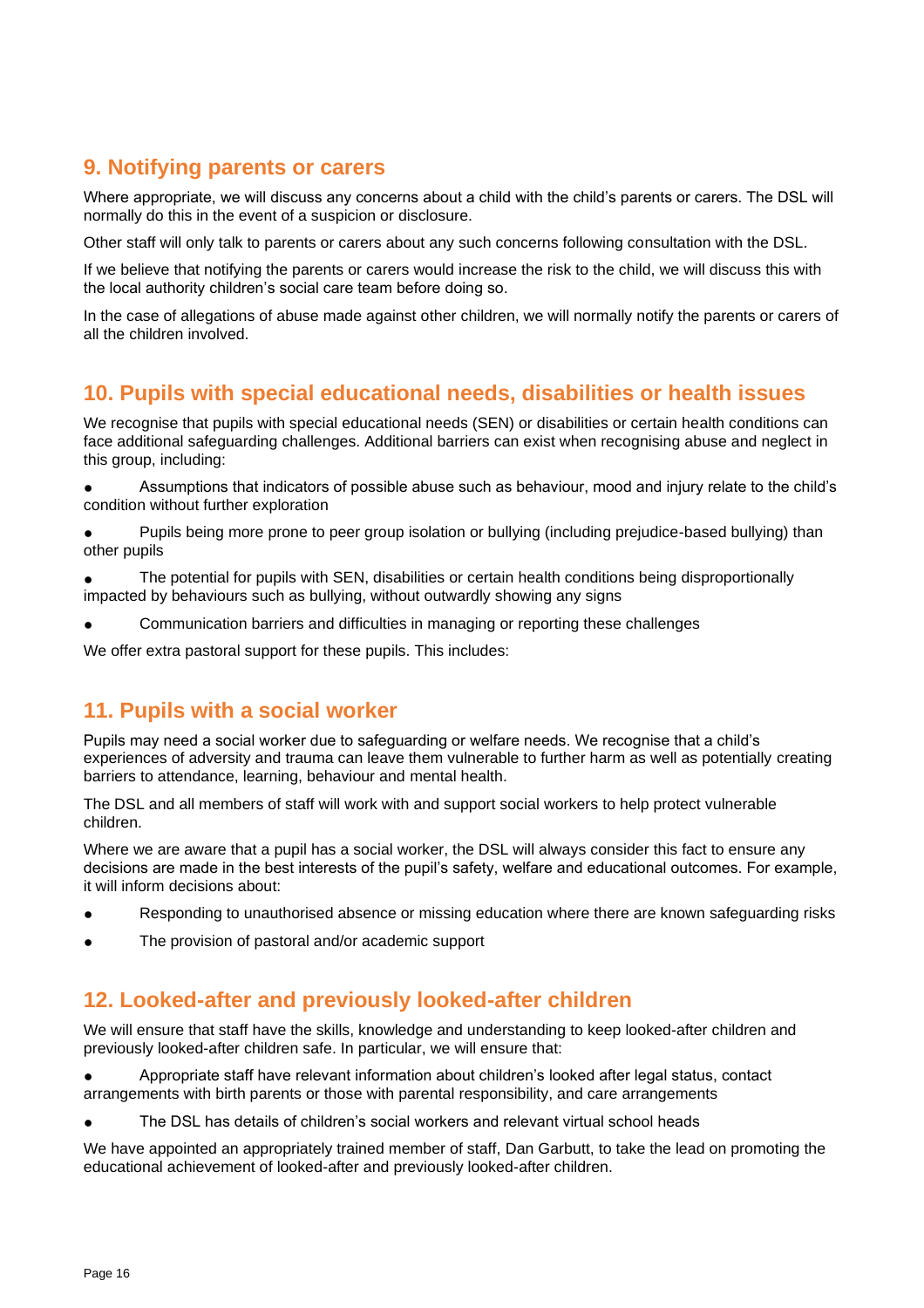As part of their role, they will:

Work closely with the DSL to ensure that any safeguarding concerns regarding looked-after and previously looked-after children are quickly and effectively responded to

Work with virtual school heads to promote the educational achievement of looked-after and previously looked-after children

# <span id="page-16-0"></span>**13. Complaints and concerns about school safeguarding policies**

# **13.1 Complaints against staff**

Complaints against staff that are likely to require a child protection investigation will be handled in accordance with our procedures for dealing with allegations of abuse made against staff (see appendix 3).

# **13.2 Other complaints**

Staff will record safeguarding complaints or concerns via an internal concern notification form, that goes directly to the DSL and deputies.

# **13.3 Whistle-blowing**

All staff are inducted with the whistleblowing policy, and actively encouraged to report suspected wrongdoing as soon as possible in the knowledge that their concerns will be taken seriously and investigated and that their confidentiality will be respected

# <span id="page-16-1"></span>**14. Record-keeping**

We will hold records in line with our records retention schedule.

All safeguarding concerns, discussions, decisions made and the reasons for those decisions, must be recorded in writing. If you are in any doubt about whether to record something, discuss it with the DSL.

Records will include:

- A clear and comprehensive summary of the concern
- Details of how the concern was followed up and resolved
- A note of any action taken, decisions reached and the outcome

Concerns and referrals will be kept in a separate child protection file for each child.

Any non-confidential records will be readily accessible and available. Confidential information and records will be held securely and only available to those who have a right or professional need to see them.

Safeguarding records relating to individual children will be retained for a reasonable period of time after they have left the school.

Safeguarding records which contain information about allegations of sexual abuse will be retained for the Independent Inquiry into Child Sexual Abuse (IICSA), for the term of the inquiry.

If a child for whom the school has, or has had, safeguarding concerns moves to another school, the DSL will ensure that their child protection file is forwarded promptly and securely, and separately from the main pupil file. In addition, if the concerns are significant or complex, and/or social services are involved, the DSL will speak to the DSL of the receiving school and provide information to enable them to have time to make any necessary preparations to ensure the safety of the child.

In addition:

Appendix 2 sets out our policy on record-keeping specifically with respect to recruitment and preappointment checks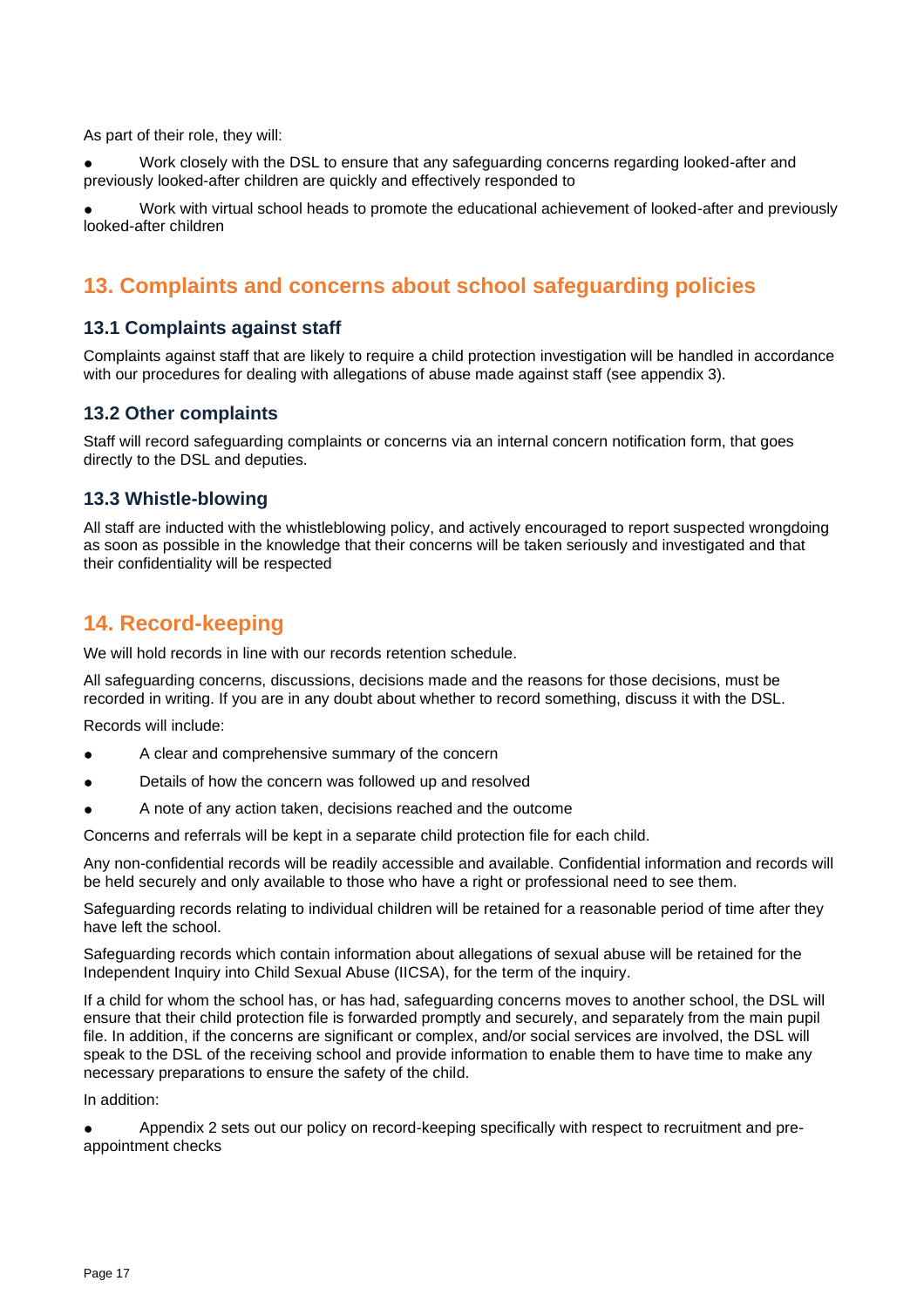Appendix 3 sets out our policy on record-keeping with respect to allegations of abuse made against staff

# <span id="page-17-0"></span>**15. Training**

# **15.1 All staff**

All staff members will undertake safeguarding and child protection training at induction, including on whistleblowing procedures and online safety, to ensure they understand the school's safeguarding systems and their responsibilities, and can identify signs of possible abuse or neglect.

This training will be regularly updated and will:

Be integrated, aligned and considered as part of the whole-school safeguarding approach and wider staff training, and curriculum planning

- Be in line with advice from the 3 safeguarding partners
- Have regard to the Teachers' Standards to support the expectation that all teachers:
- o Manage behaviour effectively to ensure a good and safe environment
- o Have a clear understanding of the needs of all pupils

All staff will have training on the government's anti-radicalisation strategy, Prevent, to enable them to identify children at risk of being drawn into terrorism and to challenge extremist ideas.

Staff will also receive regular safeguarding and child protection updates, including on online safety, as required but at least annually (for example, through emails, e-bulletins and staff meetings).

Contractors who are provided through a private finance initiative (PFI) or similar contract will also receive safeguarding training.

Volunteers will receive appropriate training, if applicable.

# **15.2 The DSL and deputies**

The DSL and deputies will undertake child protection and safeguarding training at least every 2 years.

In addition, they will update their knowledge and skills at regular intervals and at least annually (for example, through e-bulletins, meeting other DSLs, or taking time to read and digest safeguarding developments).

They will also undertake Prevent awareness training.

# **15.3 Governance Team**

All members of the governance team receive training about safeguarding, to make sure they have the knowledge and information needed to perform their functions and understand their responsibilities.

As the chair of the governance team may be required to act as the 'case manager' in the event that an allegation of abuse is made against the headteacher, they receive training in managing allegations for this purpose.

# **15.4 Recruitment – interview panels**

At least one person conducting any interview for any post at the school will have undertaken safer recruitment training. This will cover, as a minimum, the contents of Keeping Children Safe in Education, and will be in line with local safeguarding procedures.

See appendix 2 of this policy for more information about our safer recruitment procedures.

# **15.5 Staff who have contact with pupils and families**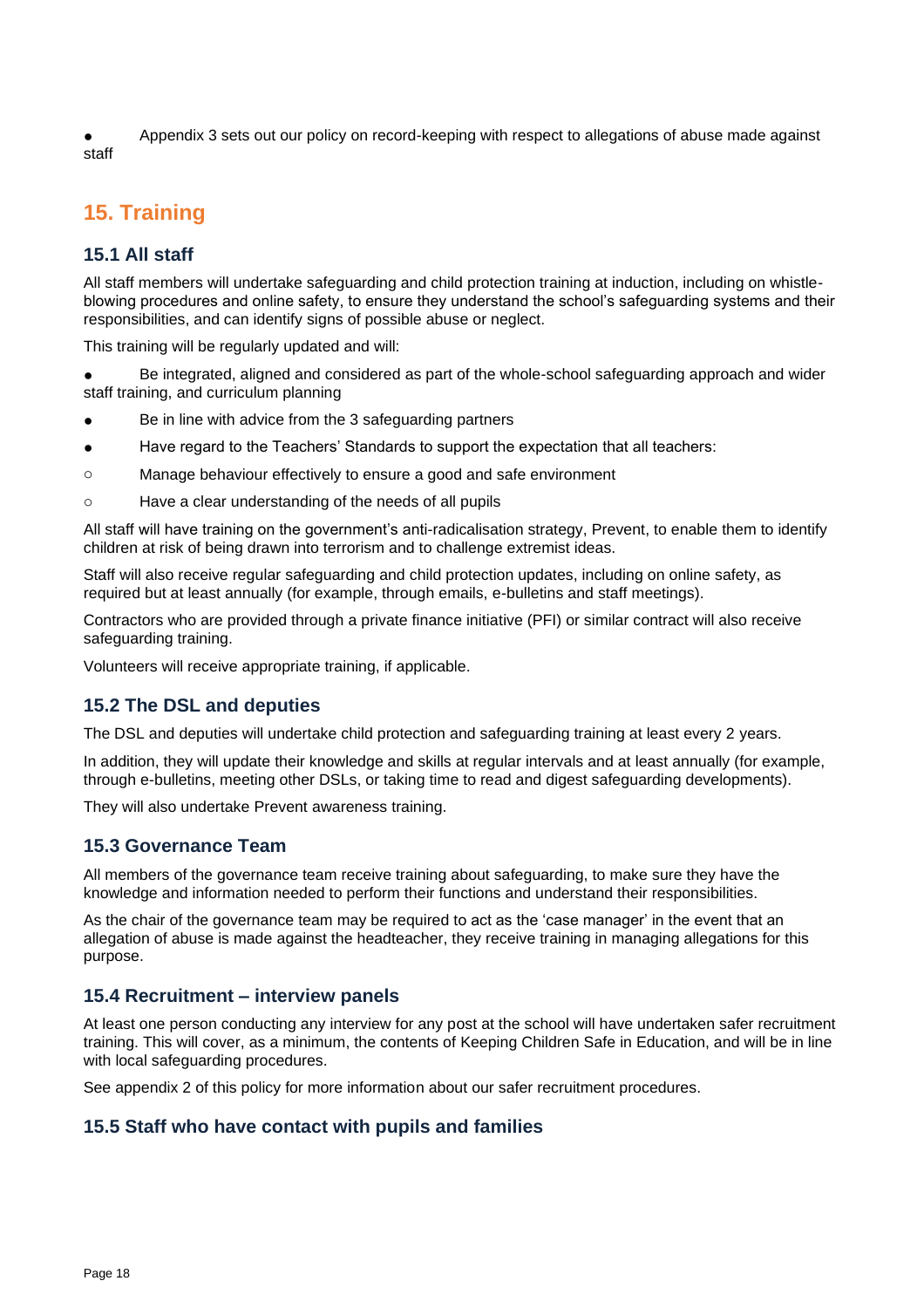All staff who have contact with children and families will have supervisions which will provide them with support, coaching and training, promote the interests of children and allow for confidential discussions of sensitive issues.

# <span id="page-18-0"></span>**16. Monitoring arrangements**

This policy will be reviewed **annually** by the DSL. At every review, it will be approved by the governance team.

# <span id="page-18-1"></span>**17. Links with other policies**

This policy links to the following policies and procedures:

- Behaviour
- Staff code of conduct
- Complaints
- Health and safety
- Safe touch
- Attendance
- **IT Acceptable Use**
- Equality
- First aid
- Curriculum
- <span id="page-18-2"></span>● Privacy notices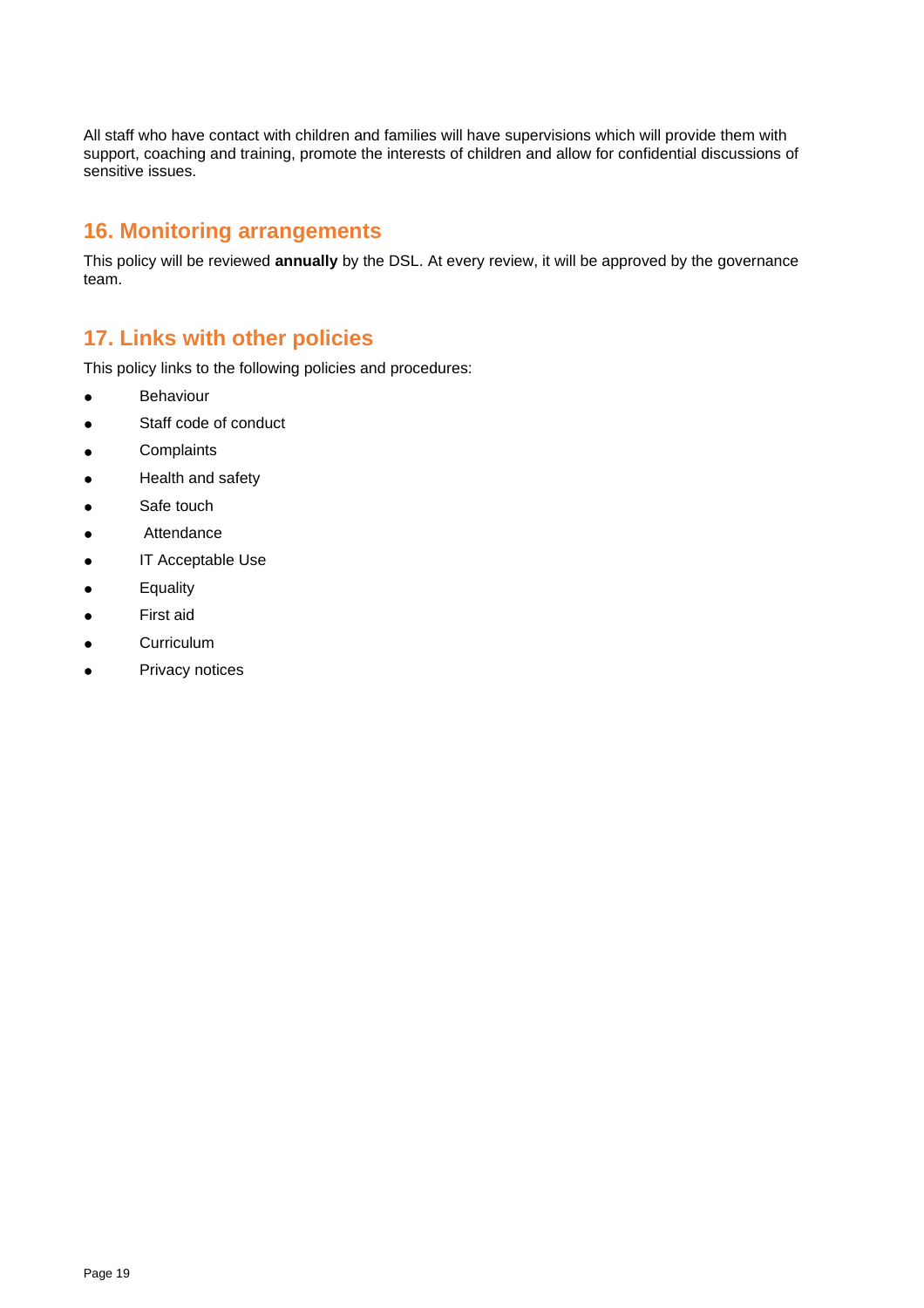#### **These appendices are based on the Department for Education's statutory guidance, Keeping Children Safe in Education.**

# **Appendix 1: types of abuse**

**Abuse**, including neglect, and safeguarding issues are rarely standalone events that can be covered by one definition or label. In most cases, multiple issues will overlap.

**Physical abuse** may involve hitting, shaking, throwing, poisoning, burning or scalding, drowning, suffocating or otherwise causing physical harm to a child. Physical harm may also be caused when a parent or carer fabricates the symptoms of, or deliberately induces, illness in a child.

**Emotional abuse** is the persistent emotional maltreatment of a child such as to cause severe and adverse effects on the child's emotional development. Some level of emotional abuse is involved in all types of maltreatment of a child, although it may occur alone.

Emotional abuse may involve:

● Conveying to a child that they are worthless or unloved, inadequate, or valued only insofar as they meet the needs of another person

Not giving the child opportunities to express their views, deliberately silencing them or 'making fun' of what they say or how they communicate

Age or developmentally inappropriate expectations being imposed on children. These may include interactions that are beyond a child's developmental capability, as well as overprotection and limitation of exploration and learning, or preventing the child participating in normal social interaction

● Seeing or hearing the ill-treatment of another

Serious bullying (including cyber-bullying), causing children frequently to feel frightened or in danger, or the exploitation or corruption of children

**Sexual abuse** involves forcing or enticing a child or young person to take part in sexual activities, not necessarily involving a high level of violence, whether or not the child is aware of what is happening. The activities may involve:

Physical contact, including assault by penetration (for example rape or oral sex) or non-penetrative acts such as masturbation, kissing, rubbing and touching outside of clothing

Non-contact activities, such as involving children in looking at, or in the production of, sexual images, watching sexual activities, encouraging children to behave in sexually inappropriate ways, or grooming a child in preparation for abuse (including via the internet)

Sexual abuse is not solely perpetrated by adult males. Women can also commit acts of sexual abuse, as can other children.

**Neglect** is the persistent failure to meet a child's basic physical and/or psychological needs, likely to result in the serious impairment of the child's health or development. Neglect may occur during pregnancy as a result of maternal substance abuse.

Once a child is born, neglect may involve a parent or carer failing to:

- Provide adequate food, clothing and shelter (including exclusion from home or abandonment)
- Protect a child from physical and emotional harm or danger
- Ensure adequate supervision (including the use of inadequate care-givers)
- Ensure access to appropriate medical care or treatment

<span id="page-19-0"></span>It may also include neglect of, or unresponsiveness to, a child's basic emotional needs.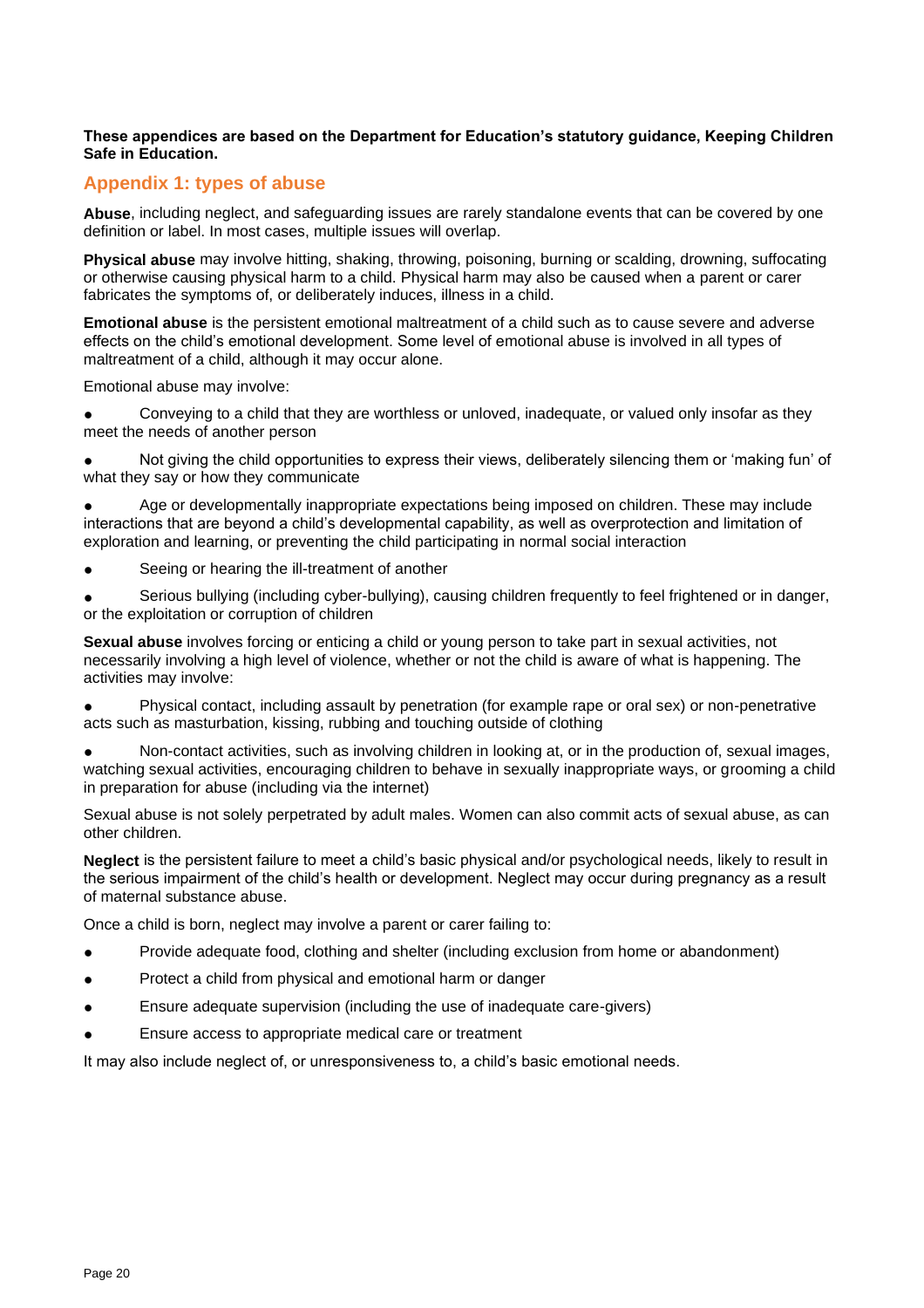# **Appendix 2: safer recruitment and DBS checks – policy and procedures**

### **Recruitment and selection process**

To make sure we recruit suitable people, we will ensure that those involved in the recruitment and employment of staff to work with children have received appropriate safer recruitment training.

We have put the following steps in place during our recruitment and selection process to ensure we are committed to safeguarding and promoting the welfare of children.

#### **Advertising**

When advertising roles, we will make clear:

- Our school's commitment to safeguarding and promoting the welfare of children
- That safeguarding checks will be undertaken

The safeguarding requirements and responsibilities of the role, such as the extent to which the role will involve contact with children

Whether or not the role is exempt from the Rehabilitation of Offenders Act 1974 and the amendments to the Exceptions Order 1975, 2013 and 2020. If the role is exempt, certain spent convictions and cautions are 'protected', so they do not need to be disclosed, and if they are disclosed, we cannot take them into account

#### **Application forms**

Our application forms will:

Include a statement saying that it is an offence to apply for the role if an applicant is barred from engaging in regulated activity relevant to children (where the role involves this type of regulated activity)

Include a copy of, or link to, our child protection and safeguarding policy and our policy on the employment of ex-offenders

#### **Shortlisting**

Our shortlisting process will involve at least 2 people and will:

- Consider any inconsistencies and look for gaps in employment and reasons given for them
- Explore all potential concerns

Once we have shortlisted candidates, we will ask shortlisted candidates to:

Complete a self-declaration of their criminal record or any information that would make them unsuitable to work with children, so that they have the opportunity to share relevant information and discuss it at interview stage. The information we will ask for includes:

- o If they have a criminal history
- o Whether they are included on the barred list
- o Whether they are prohibited from teaching

o Information about any criminal offences committed in any country in line with the law as applicable in England and Wales

- o Any relevant overseas information
- Sign a declaration confirming the information they have provided is true

#### **Seeking references and checking employment history**

We will obtain references before interview. Any concerns raised will be explored further with referees and taken up with the candidate at interview.

When seeking references we will:

Not accept open references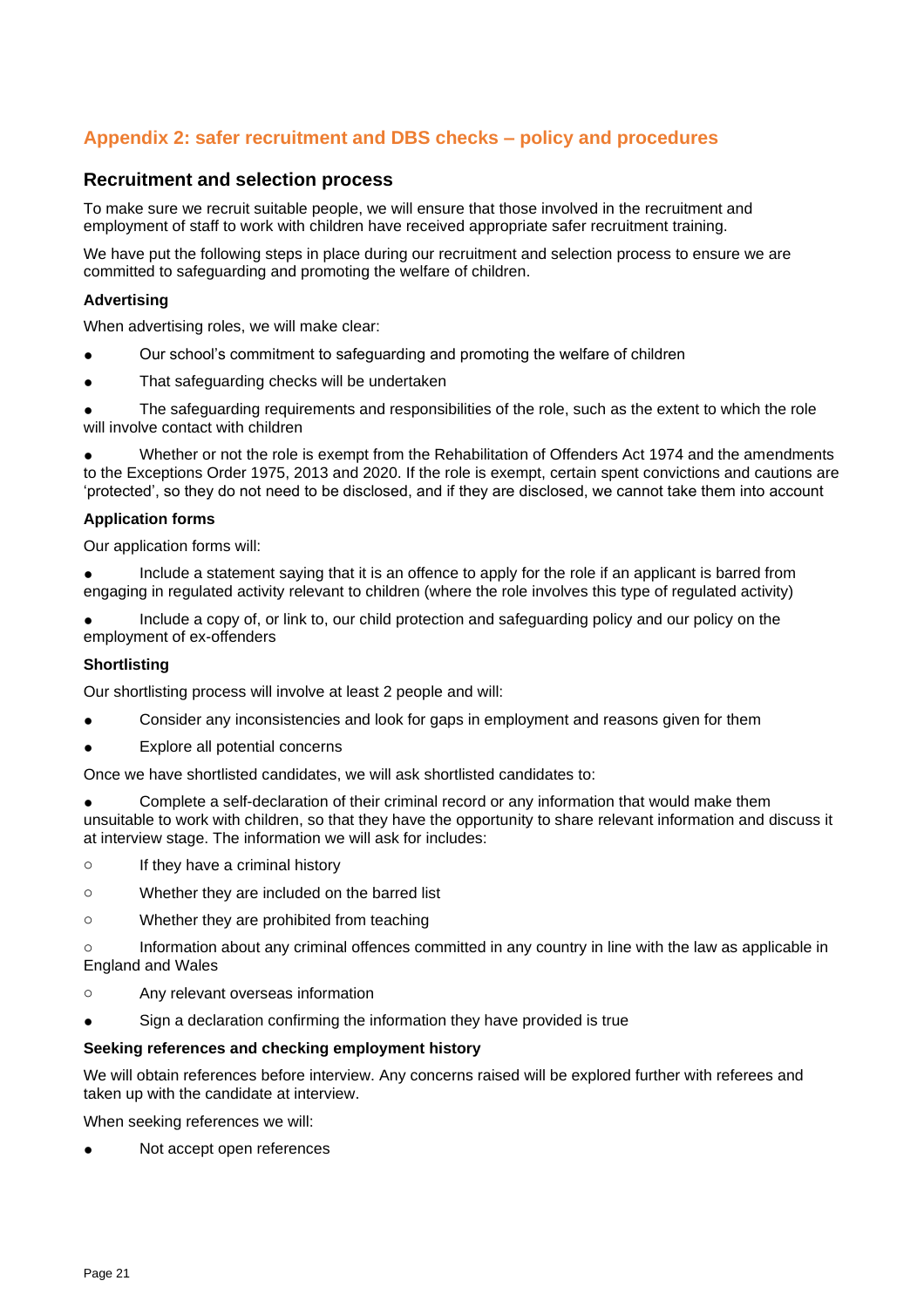Liaise directly with referees and verify any information contained within references with the referees

Ensure any references are from the candidate's current employer and completed by a senior person. Where the referee is school based, we will ask for the reference to be confirmed by the headteacher/principal as accurate in respect to disciplinary investigations

Obtain verification of the candidate's most recent relevant period of employment if they are not currently employed

Secure a reference from the relevant employer from the last time the candidate worked with children if they are not currently working with children

Compare the information on the application form with that in the reference and take up any inconsistencies with the candidate

Resolve any concerns before any appointment is confirmed

#### **Interview and selection**

When interviewing candidates, we will:

Probe any gaps in employment, or where the candidate has changed employment or location frequently, and ask candidates to explain this

- Explore any potential areas of concern to determine the candidate's suitability to work with children
- Record all information considered and decisions made

# **Pre-appointment vetting checks**

We will record all information on the checks carried out in the school's single central record (SCR). Copies of these checks, where appropriate, will be held in individuals' personnel files. We follow requirements and best practice in retaining copies of these checks, as set out below.

#### **New staff**

All offers of appointment will be conditional until satisfactory completion of the necessary pre-employment checks. When appointing new staff, we will:

Verify their identity

Obtain (via the applicant) an enhanced DBS certificate, including barred list information for those who will be engaging in regulated activity (see definition below). We will obtain the certificate before, or as soon as practicable after, appointment, including when using the DBS update service. We will not keep a copy of the certificate for longer than 6 months, but when the copy is destroyed we may still keep a record of the fact that vetting took place, the result of the check and recruitment decision taken

Obtain a separate barred list check if they will start work in regulated activity before the DBS certificate is available

Verify their mental and physical fitness to carry out their work responsibilities

Verify their right to work in the UK. We will keep a copy of this verification for the duration of the member of staff's employment and for 2 years afterwards

- Verify their professional qualifications, as appropriate
- Ensure they are not subject to a prohibition order if they are employed to be a teacher

Carry out further additional checks, as appropriate, on candidates who have lived or worked outside of the UK. Where available, these will include:

o For all staff, including teaching positions: [criminal records checks for overseas applicants](https://www.gov.uk/government/publications/criminal-records-checks-for-overseas-applicants)

o For teaching positions: obtaining a letter of professional standing from the professional regulating authority in the country where the applicant has worked

Check that candidates taking up a management position\* are not subject to a prohibition from management (section 128) direction made by the secretary of state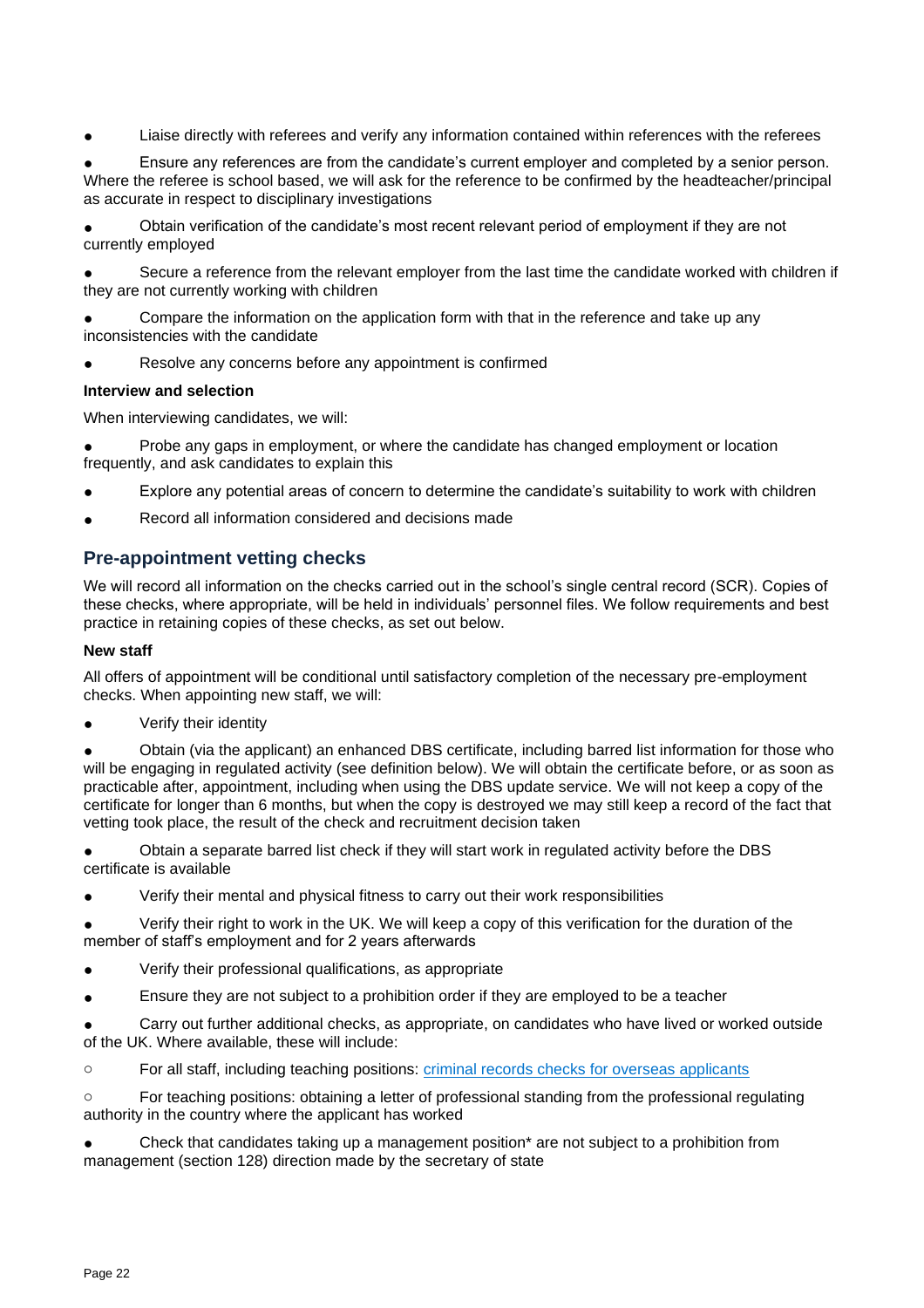\* Management positions are most likely to include, but are not limited to, headteachers, principals and deputy/assistant headteachers.

**Regulated activity** means a person who will be:

Responsible, on a regular basis in a school or college, for teaching, training, instructing, caring for or supervising children; or

Carrying out paid, or unsupervised unpaid, work regularly in a school or college where that work provides an opportunity for contact with children; or

Engaging in intimate or personal care or overnight activity, even if this happens only once and regardless of whether they are supervised or not

#### **Existing staff**

In certain circumstances we will carry out all the relevant checks on existing staff as if the individual was a new member of staff. These circumstances are when:

- There are concerns about an existing member of staff's suitability to work with children; or
- An individual moves from a post that is not regulated activity to one that is; or
- There has been a break in service of 12 weeks or more

We will refer to the DBS anyone who has harmed, or poses a risk of harm, to a child or vulnerable adult where:

● We believe the individual has engaged in [relevant conduct;](https://www.gov.uk/guidance/making-barring-referrals-to-the-dbs#relevant-conduct-in-relation-to-children) or

We believe the individual has received a caution or conviction for a relevant (automatic barring either with or without the right to make representations) offence, under the Safeguarding Vulnerable Groups Act [2006 \(Prescribed Criteria and Miscellaneous Provisions\) Regulations 2009;](http://www.legislation.gov.uk/uksi/2009/37/contents/made) or

● We believe the 'harm test' is satisfied in respect of the individual (i.e. they may harm a child or vulnerable adult or put them at risk of harm); and

The individual has been removed from working in regulated activity (paid or unpaid) or would have been removed if they had not left

#### **Agency and third-party staff**

We will obtain written notification from any agency or third-party organisation that it has carried out the necessary safer recruitment checks that we would otherwise perform. We will also check that the person presenting themselves for work is the same person on whom the checks have been made.

#### **Contractors**

We will ensure that any contractor, or any employee of the contractor, who is to work at the school has had the appropriate level of DBS check (this includes contractors who are provided through a PFI or similar contract). This will be:

An enhanced DBS check with barred list information for contractors engaging in regulated activity

An enhanced DBS check, not including barred list information, for all other contractors who are not in regulated activity but whose work provides them with an opportunity for regular contact with children

We will obtain the DBS check for self-employed contractors.

We will not keep copies of such checks for longer than 6 months.

Contractors who have not had any checks will not be allowed to work unsupervised or engage in regulated activity under any circumstances.

We will check the identity of all contractors and their staff on arrival at the school.

#### **Trainee/student teachers**

Where applicants for initial teacher training are salaried by us, we will ensure that all necessary checks are carried out.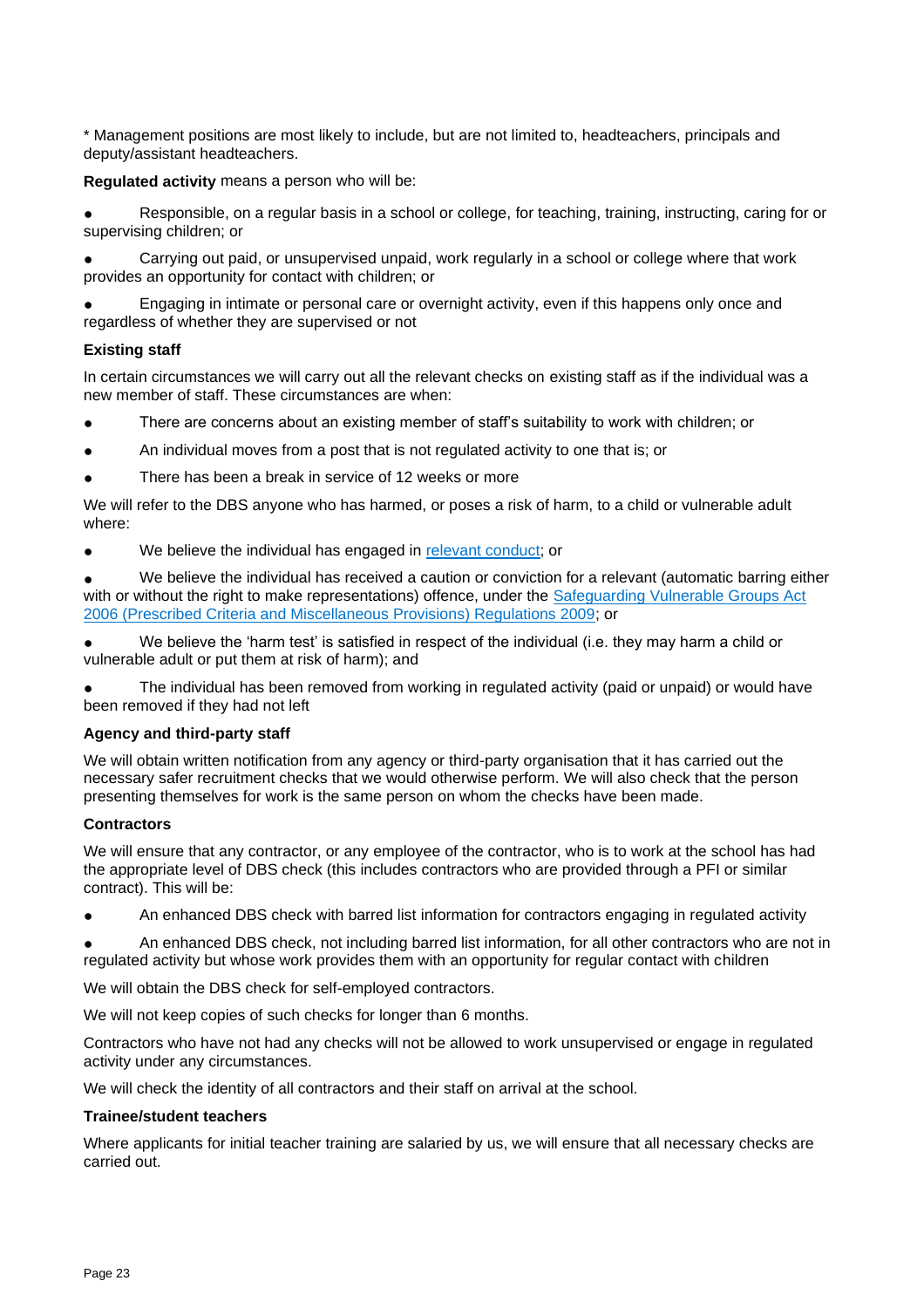Where trainee teachers are fee-funded, we will obtain written confirmation from the training provider that necessary checks have been carried out and that the trainee has been judged by the provider to be suitable to work with children.

#### **Volunteers**

We will:

● Never leave an unchecked volunteer unsupervised or allow them to work in regulated activity

Obtain an enhanced DBS check with barred list information for all volunteers who are new to working in regulated activity

Carry out a risk assessment when deciding whether to seek an enhanced DBS check without barred list information for any volunteers not engaging in regulated activity. We will retain a record of this risk assessment

#### **Governance team**

All members of the governance team will have an enhanced DBS check without barred list information.

They will have an enhanced DBS check with barred list information if working in regulated activity.

The chair of the governance team will have their DBS check countersigned by the secretary of state.

All proprietors, and governance team members will also have the following checks:

● A section 128 check (to check prohibition on participation in management under [section 128 of the](https://www.legislation.gov.uk/ukpga/2008/25/section/128)  [Education and Skills Act 2008\)](https://www.legislation.gov.uk/ukpga/2008/25/section/128).

- **Identity**
- Right to work in the UK
- Other checks deemed necessary if they have lived or worked outside the UK

#### **Staff working in alternative provision settings**

Where we place a pupil with an alternative provision provider, we obtain written confirmation from the provider that they have carried out the appropriate safeguarding checks on individuals working there that we would otherwise perform.

#### **Adults who supervise pupils on work experience**

When organising work experience, we will ensure that policies and procedures are in place to protect children from harm.

We will also consider whether it is necessary for barred list checks to be carried out on the individuals who supervise a pupil under 16 on work experience. This will depend on the specific circumstances of the work experience, including the nature of the supervision, the frequency of the activity being supervised, and whether the work is regulated activity.

#### **Pupils staying with host families**

Where the school makes arrangements for pupils to be provided with care and accommodation by a host family to which they are not related (for example, during a foreign exchange visit), we will request enhanced DBS checks with barred list information on those people.

<span id="page-23-0"></span>Where the school is organising such hosting arrangements overseas and host families cannot be checked in the same way, we will work with our partner schools abroad to ensure that similar assurances are undertaken prior to the visit.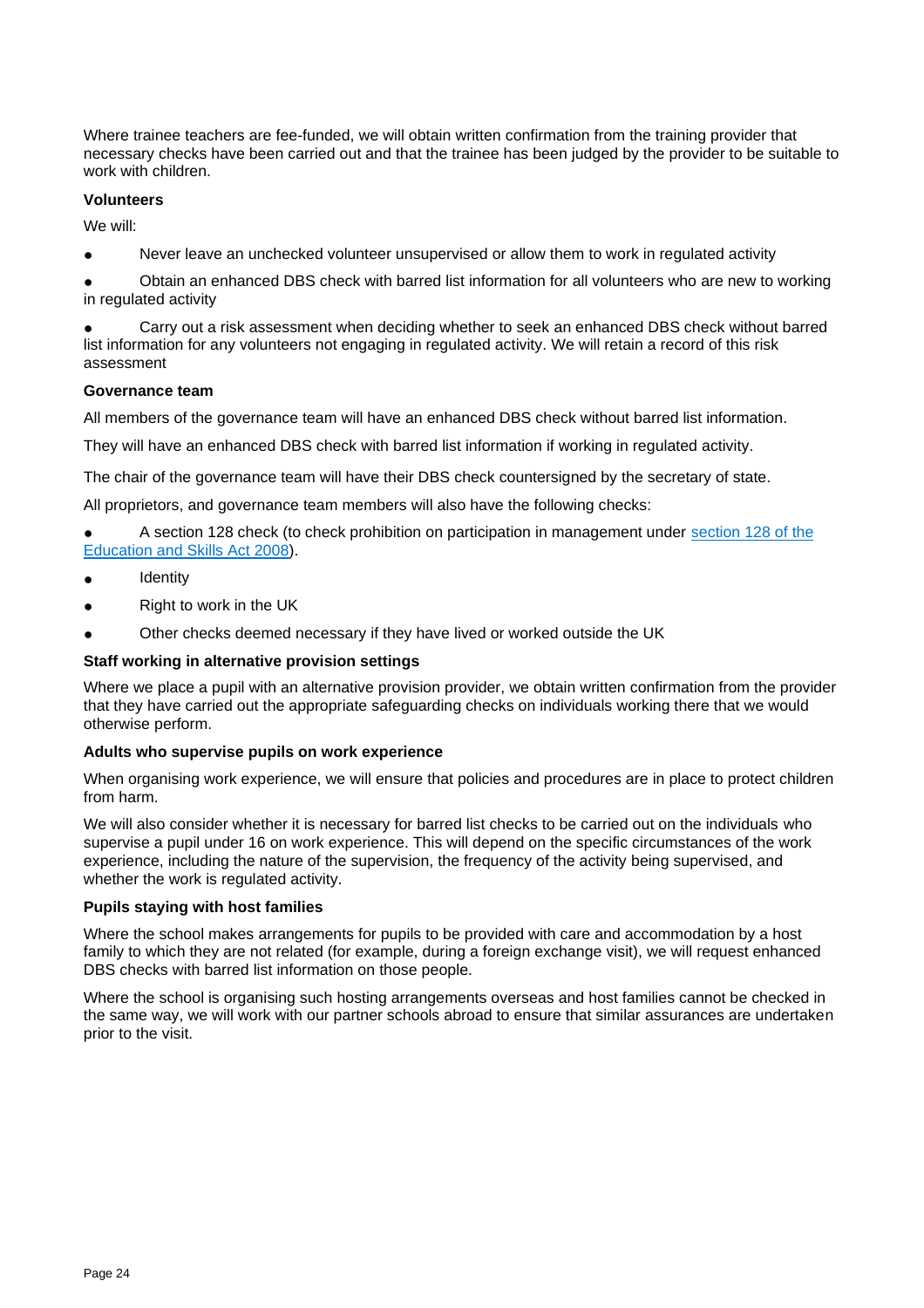# **Appendix 3: allegations of abuse made against staff**

# **Section 1: allegations that may meet the harms threshold**

This section applies to all cases in which it is alleged that a current member of staff, including a supply teacher, volunteer or contractor, has:

- Behaved in a way that has harmed a child, or may have harmed a child, and/or
- Possibly committed a criminal offence against or related to a child, and/or

Behaved towards a child or children in a way that indicates he or she may pose a risk of harm to children, and/or

Behaved or may have behaved in a way that indicates they may not be suitable to work with children – this includes behaviour taking place both inside and outside of school

We will deal with any allegation of abuse quickly, in a fair and consistent way that provides effective child protection while also supporting the individual who is the subject of the allegation.

A 'case manager' will lead any investigation. This will be the headteacher, or the chair of the governance team where the headteacher is the subject of the allegation. The case manager will be identified at the earliest opportunity.

Our procedures for dealing with allegations will be applied with common sense and judgement.

# **Suspension of the accused until the case is resolved**

Suspension of the accused will not be the default position, and will only be considered in cases where there is reason to suspect that a child or other children is/are at risk of harm, or the case is so serious that there might be grounds for dismissal. In such cases, we will only suspend an individual if we have considered all other options available and there is no reasonable alternative.

Based on an assessment of risk, we will consider alternatives such as:

- Redeployment within the school so that the individual does not have direct contact with the child or children concerned
- Providing an assistant to be present when the individual has contact with children

• Redeploying the individual to alternative work in the school so that they do not have unsupervised access to children

Moving the child or children to classes where they will not come into contact with the individual, making it clear that this is not a punishment and parents/carers have been consulted

Temporarily redeploying the individual to another role in a different location, for example to an alternative school or other work for the company.

If in doubt, the case manager will seek views from the school's personnel adviser and the designated officer at the local authority, as well as the police and children's social care where they have been involved.

# **Definitions for outcomes of allegation investigations**

**Substantiated:** there is sufficient evidence to prove the allegation

**Malicious:** there is sufficient evidence to disprove the allegation and there has been a deliberate act to deceive, or to cause harm to the subject of the allegation

**False:** there is sufficient evidence to disprove the allegation

**Unsubstantiated:** there is insufficient evidence to either prove or disprove the allegation (this does not imply guilt or innocence)

**Unfounded**: to reflect cases where there is no evidence or proper basis which supports the allegation being made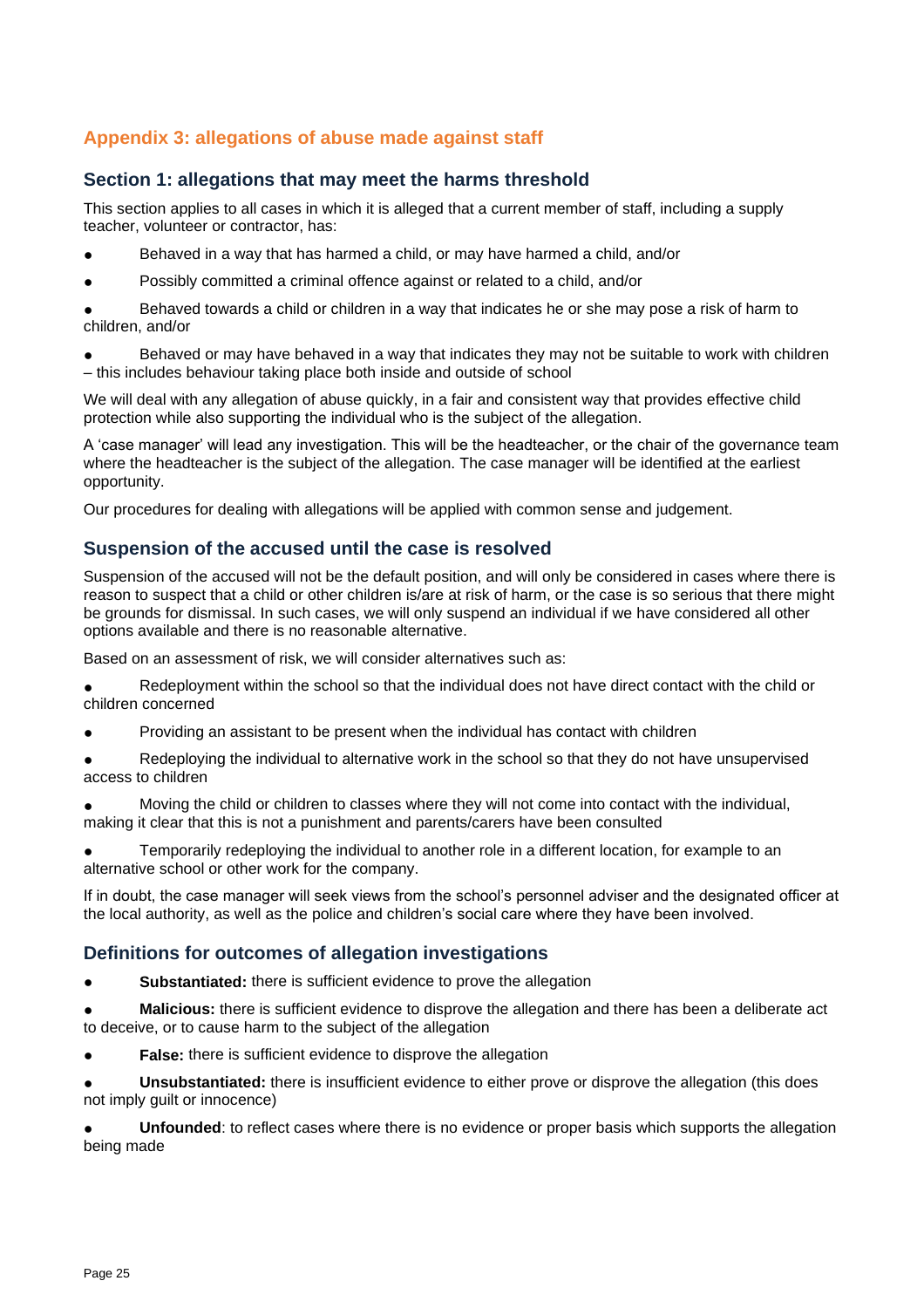# **Procedure for dealing with allegations**

In the event of an allegation that meets the criteria above, the case manager will take the following steps:

Conduct basic enquiries in line with local procedures to establish the facts to help determine whether there is any foundation to the allegation before carrying on with the steps below

Discuss the allegation with the designated officer at the local authority. This is to consider the nature, content and context of the allegation and agree a course of action, including whether further enquiries are necessary to enable a decision on how to proceed, and whether it is necessary to involve the police and/or children's social care services. (The case manager may, on occasion, consider it necessary to involve the police *before* consulting the designated officer – for example, if the accused individual is deemed to be an immediate risk to children or there is evidence of a possible criminal offence. In such cases, the case manager will notify the designated officer as soon as practicably possible after contacting the police)

Inform the accused individual of the concerns or allegations and likely course of action as soon as possible after speaking to the designated officer (and the police or children's social care services, where necessary). Where the police and/or children's social care services are involved, the case manager will only share such information with the individual as has been agreed with those agencies

Where appropriate (in the circumstances described above), carefully consider whether suspension of the individual from contact with children at the school is justified or whether alternative arrangements such as those outlined above can be put in place. Advice will be sought from the designated officer, police and/or children's social care services, as appropriate

Where the case manager is concerned about the welfare of other children in the community or the individual's family, they will discuss these concerns with the DSL and make a risk assessment of the situation. If necessary, the DSL may make a referral to children's social care

If immediate suspension is considered necessary, agree and record the rationale for this with the designated officer. The record will include information about the alternatives to suspension that have been considered, and why they were rejected. Written confirmation of the suspension will be provided to the individual facing the allegation or concern within 1 working day, and the individual will be given a named contact at the school and their contact details

If it is decided that no further action is to be taken in regard to the subject of the allegation or concern, record this decision and the justification for it and agree with the designated officer what information should be put in writing to the individual and by whom, as well as what action should follow both in respect of the individual and those who made the initial allegation

**If it is decided that further action is needed, take steps as agreed with the designated officer to** initiate the appropriate action in school and/or liaise with the police and/or children's social care services as appropriate

Provide effective support for the individual facing the allegation or concern, including appointing a named representative to keep them informed of the progress of the case and considering what other support is appropriate.

Inform the parents or carers of the child/children involved about the allegation as soon as possible if they do not already know (following agreement with children's social care services and/or the police, if applicable). The case manager will also inform the parents or carers of the requirement to maintain confidentiality about any allegations made against teachers (where this applies) while investigations are ongoing. Any parent or carer who wishes to have the confidentiality restrictions removed in respect of a teacher will be advised to seek legal advice

Keep the parents or carers of the child/children involved informed of the progress of the case (only in relation to their child – no information will be shared regarding the staff member)

Make a referral to the DBS where it is thought that the individual facing the allegation or concern has engaged in conduct that harmed or is likely to harm a child, or if the individual otherwise poses a risk of harm to a child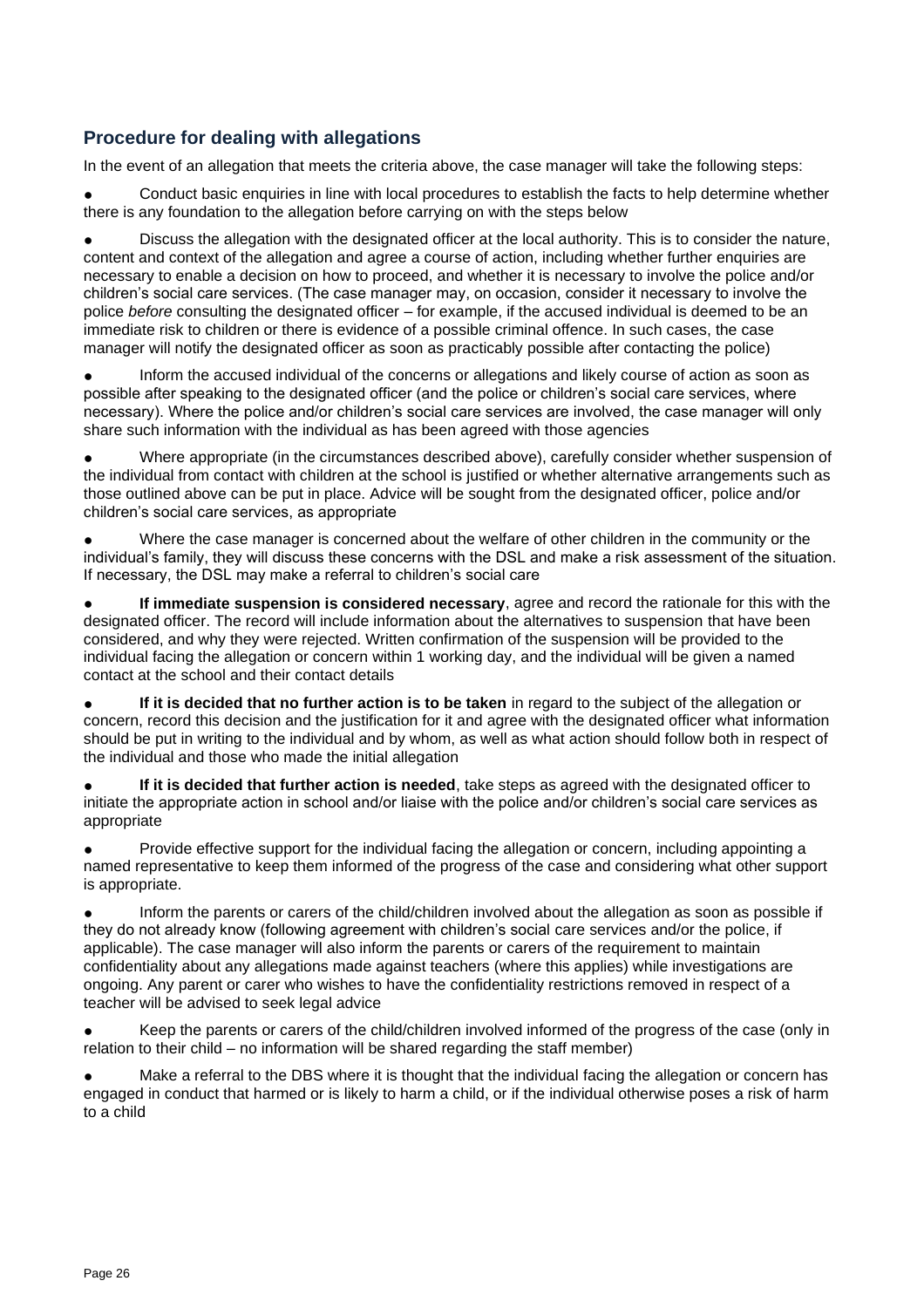If the school is made aware that the secretary of state has made an interim prohibition order in respect of an individual, we will immediately suspend that individual from teaching, pending the findings of the investigation by the Teaching Regulation Agency.

Where the police are involved, wherever possible the school will ask the police at the start of the investigation to obtain consent from the individuals involved to share their statements and evidence for use in the school's disciplinary process, should this be required at a later point.

#### **Additional considerations for supply teachers and all contracted staff**

If there are concerns or an allegation is made against someone not directly employed by the school, such as a supply teacher or contracted staff member provided by an agency, we will take the actions below in addition to our standard procedures.

We will not decide to stop using an individual due to safeguarding concerns without finding out the facts and liaising with our LADO to determine a suitable outcome

The governance team will discuss with the agency whether it is appropriate to suspend the individual, or redeploy them to another part of the school, while the school carries out the investigation

We will involve the agency fully, but the school will take the lead in collecting the necessary information and providing it to the LADO as required

We will address issues such as information sharing, to ensure any previous concerns or allegations known to the agency are taken into account (we will do this, for example, as part of the allegations management meeting or by liaising directly with the agency where necessary)

When using an agency, we will inform them of our process for managing allegations, and keep them updated about our policies as necessary, and will invite the agency's HR manager or equivalent to meetings as appropriate.

# **Timescales**

We will deal with all allegations as quickly and effectively as possible and will endeavour to comply with the following timescales, where reasonably practicable:

- Any cases where it is clear immediately that the allegation is unsubstantiated or malicious should be resolved within 1 week
- If the nature of an allegation does not require formal disciplinary action, appropriate action should be taken within 3 working days
- If a disciplinary hearing is required and can be held without further investigation, this should be held within 15 working days

However, these are objectives only and where they are not met, we will endeavour to take the required action as soon as possible thereafter.

# **Specific actions**

#### **Action following a criminal investigation or prosecution**

The case manager will discuss with the local authority's designated officer whether any further action, including disciplinary action, is appropriate and, if so, how to proceed, taking into account information provided by the police and/or children's social care services.

#### **Conclusion of a case where the allegation is substantiated**

If the allegation is substantiated and the individual is dismissed or the school ceases to use their services, or the individual resigns or otherwise ceases to provide their services, the school will make a referral to the DBS for consideration of whether inclusion on the barred lists is required.

If the individual concerned is a member of teaching staff, the school will consider whether to refer the matter to the Teaching Regulation Agency to consider prohibiting the individual from teaching.

#### **Individuals returning to work after suspension**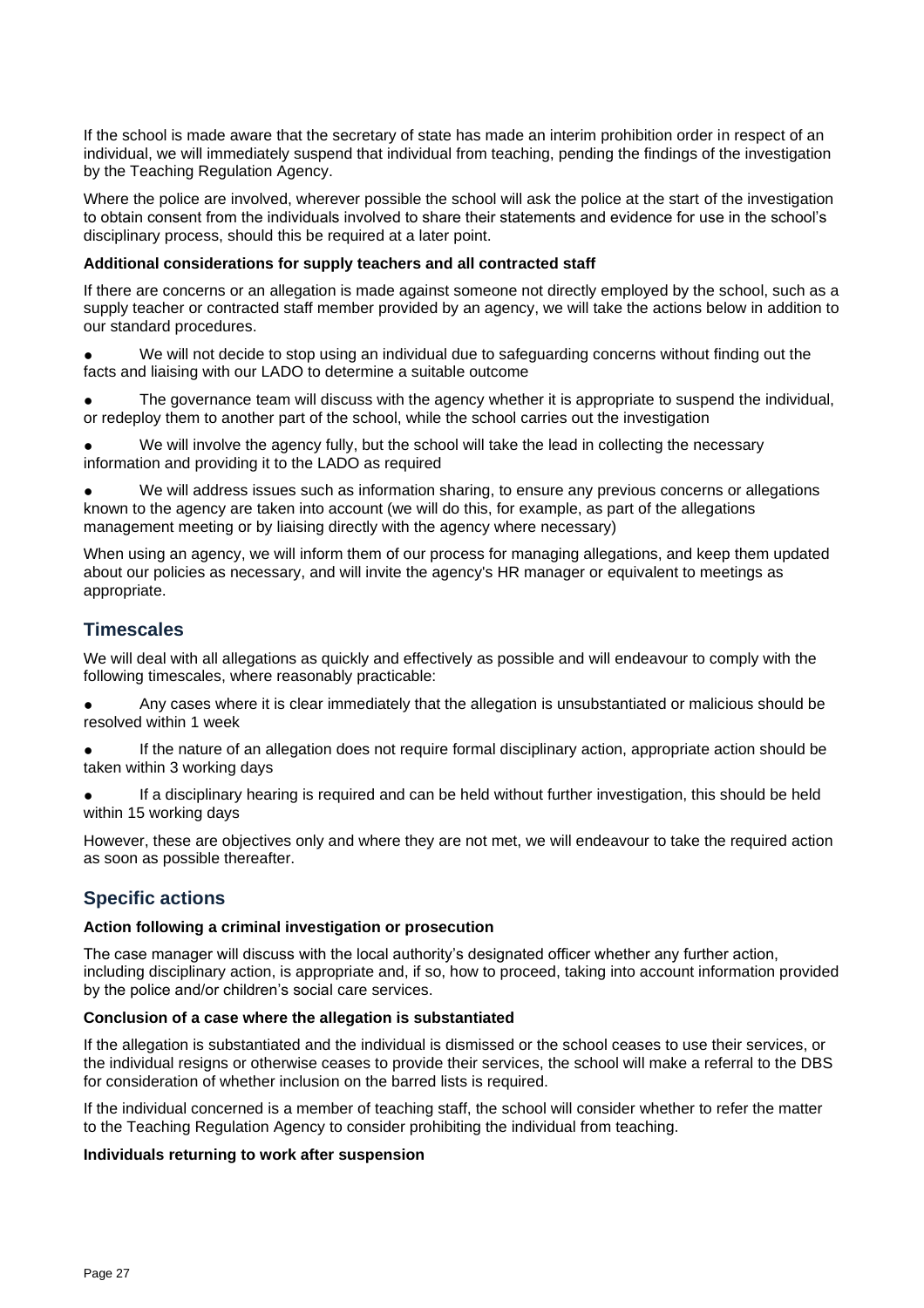If it is decided on the conclusion of a case that an individual who has been suspended can return to work, the case manager will consider how best to facilitate this.

The case manager will also consider how best to manage the individual's contact with the child or children who made the allegation, if they are still attending the school.

#### **Unsubstantiated, unfounded, false or malicious reports**

If a report is:

Determined to be unsubstantiated, unfounded, false or malicious, the DSL will consider the appropriate next steps. If they consider that the child and/or person who made the allegation is in need of help, or the allegation may have been a cry for help, a referral to children's social care may be appropriate

Shown to be deliberately invented, or malicious, the school will consider whether any disciplinary action is appropriate against the individual(s) who made it

#### **Unsubstantiated, unfounded, false or malicious allegations**

If an allegation is:

Determined to be unsubstantiated, unfounded, false or malicious, the LADO and case manager will consider the appropriate next steps. If they consider that the child and/or person who made the allegation is in need of help, or the allegation may have been a cry for help, a referral to children's social care may be appropriate

Shown to be deliberately invented, or malicious, the school will consider whether any disciplinary action is appropriate against the individual(s) who made it

# **Confidentiality and information sharing**

The school will make every effort to maintain confidentiality and guard against unwanted publicity while an allegation is being investigated or considered.

The case manager will take advice from the LADO, police and children's social care services, as appropriate, to agree:

Who needs to know about the allegation and what information can be shared

How to manage speculation, leaks and gossip, including how to make parents or carers of a child/children involved aware of their obligations with respect to confidentiality

- What, if any, information can be reasonably given to the wider community to reduce speculation
- How to manage press interest if, and when, it arises

# **Record-keeping**

The case manager will maintain clear records about any case where the allegation or concern meets the criteria above and store them on the individual's confidential personnel file for the duration of the case.

The records of any allegation that, following an investigation, is found to be malicious or false will be deleted from the individual's personnel file (unless the individual consents for the records to be retained on the file).

For all other allegations (which are not found to be malicious or false), the following information will be kept on the file of the individual concerned:

- A clear and comprehensive summary of the allegation
- Details of how the allegation was followed up and resolved
- Notes of any action taken, decisions reached and the outcome
- A declaration on whether the information will be referred to in any future reference

In these cases, the school will provide a copy to the individual, in agreement with children's social care or the police as appropriate.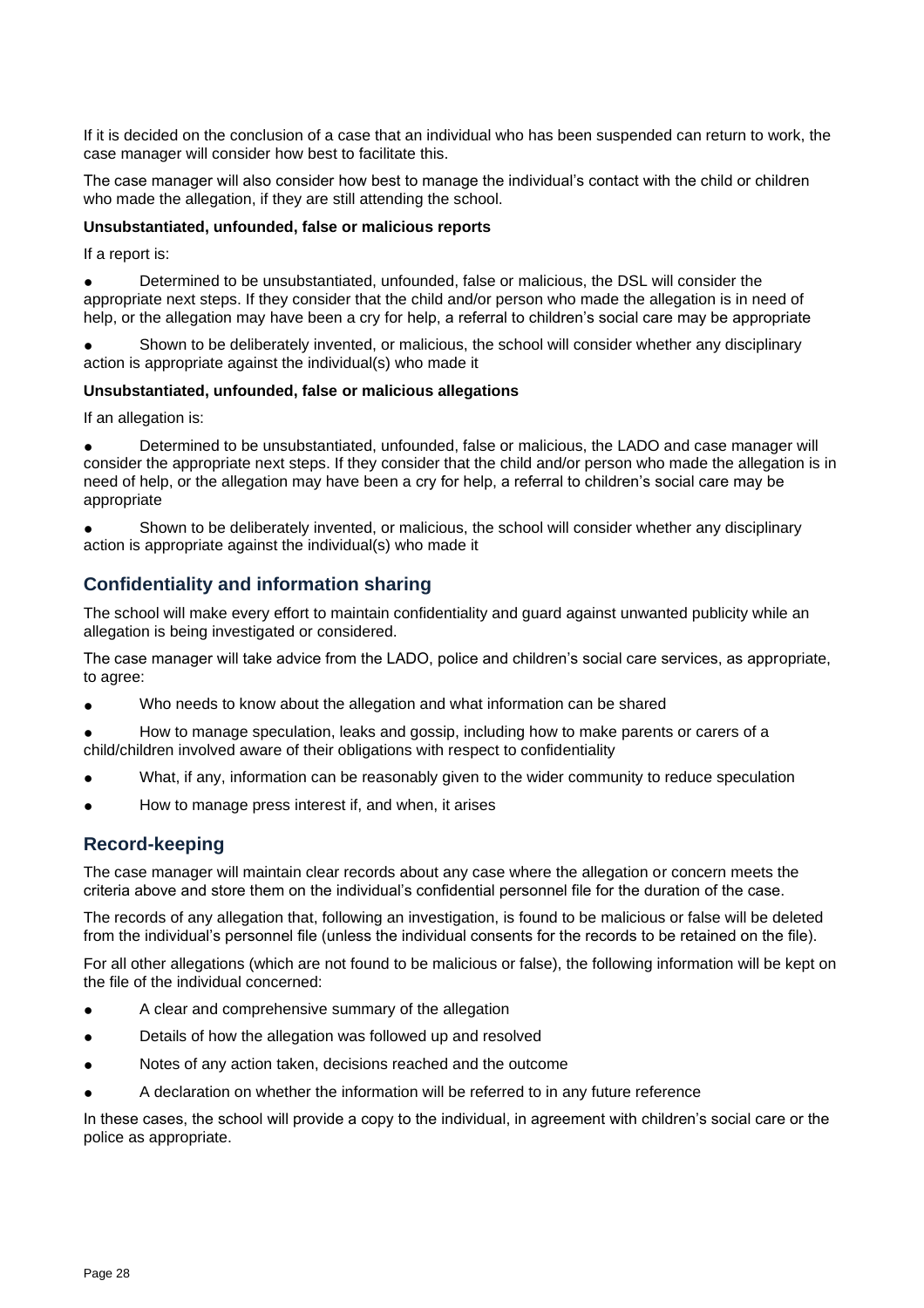Where records contain information about allegations of sexual abuse, we will preserve these for the Independent Inquiry into Child Sexual Abuse (IICSA), for the term of the inquiry. We will retain all other records at least until the individual has reached normal pension age, or for 10 years from the date of the allegation if that is longer.

# **References**

When providing employer references, we will:

Not refer to any allegation that has been found to be false, unfounded, unsubstantiated or malicious, or any repeated allegations which have all been found to be false, unfounded, unsubstantiated or malicious

Include substantiated allegations, provided that the information is factual and does not include opinions

# **Learning lessons**

After any cases where the allegations are *substantiated*, the case manager will review the circumstances of the case with the local authority's designated officer to determine whether there are any improvements that we can make to the school's procedures or practice to help prevent similar events in the future.

This will include consideration of (as applicable):

- Issues arising from the decision to suspend the member of staff
- The duration of the suspension
- Whether or not the suspension was justified

The use of suspension when the individual is subsequently reinstated. We will consider how future investigations of a similar nature could be carried out without suspending the individual

For all other cases, the case manager will consider the facts and determine whether any improvements can be made.

# **Non-recent allegations**

Abuse can be reported, no matter how long ago it happened.

We will report any non-recent allegations made by a child to the LADO in line with our local authority's procedures for dealing with non-recent allegations.

Where an adult makes an allegation to the school that they were abused as a child, we will advise the individual to report the allegation to the police.

# **Section 2: concerns that do not meet the harm threshold**

This section applies to all concerns (including allegations) about members of staff, including supply teachers, volunteers and contractors, which do not meet the harm threshold set out in section 1 above.

Concerns may arise through, for example:

- Suspicion
- **Complaint**
- Disclosure made by a child, parent or other adult within or outside the school
- Pre-employment vetting checks

We recognise the importance of responding to and dealing with any concerns in a timely manner to safeguard the welfare of children.

# **Definition of low-level concerns**

The term 'low-level' concern is any concern – no matter how small – that an adult working in or on behalf of the school may have acted in a way that: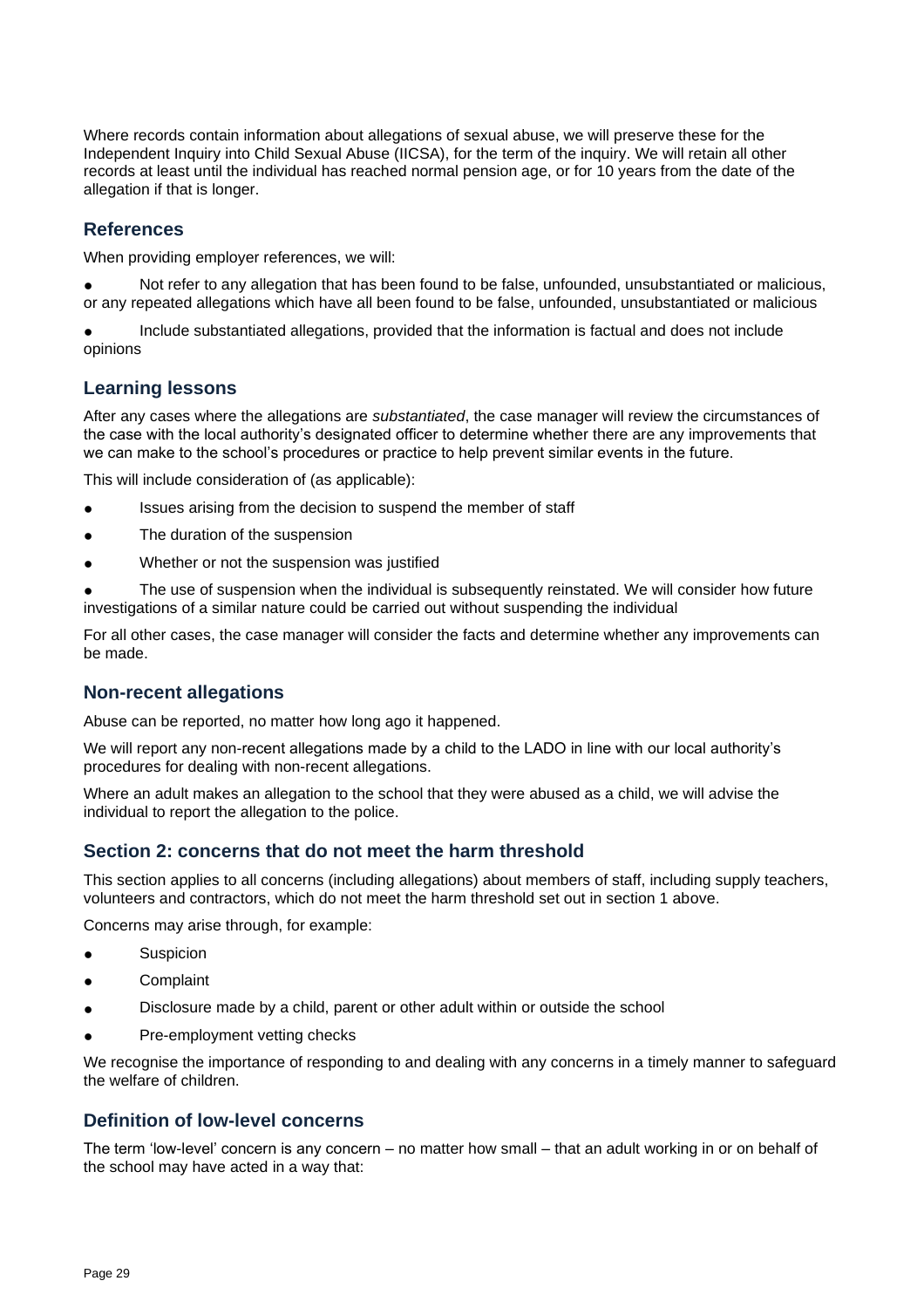Is inconsistent with the staff code of conduct, including inappropriate conduct outside of work, **and** 

Does not meet the allegations threshold or is otherwise not considered serious enough to consider a referral to the designated officer at the local authority

Examples of such behaviour could include, but are not limited to:

- Being overly friendly with children
- **Having favourites**
- Taking photographs of children on their mobile phone
- Engaging with a child on a one-to-one basis in a secluded area or behind a closed door
- Using inappropriate sexualised, intimidating or offensive language

# **Sharing low-level concerns**

We recognise the importance of creating a culture of openness, trust and transparency to encourage all staff to share low-level concerns so that they can be addressed appropriately.

We will create this culture by:

Ensuring staff are clear about what appropriate behaviour is, and are confident in distinguishing expected and appropriate behaviour from concerning, problematic or inappropriate behaviour, in themselves and others

- Empowering staff to share any low-level concerns as per section 7.7 of this policy
- Empowering staff to self-refer
- Addressing unprofessional behaviour and supporting the individual to correct it at an early stage
- Providing a responsive, sensitive and proportionate handling of such concerns when they are raised
- Helping to identify any weakness in the school's safeguarding system

# **Responding to low-level concerns**

If the concern is raised via a third party, the headteacher will collect evidence where necessary by speaking:

- Directly to the person who raised the concern, unless it has been raised anonymously
- To the individual involved and any witnesses

The headteacher will use the information collected to categorise the type of behaviour and determine any further action, in line with the school's code of conduct.

# **Record keeping**

All low-level concerns will be recorded in writing. In addition to details of the concern raised, records will include the context in which the concern arose, any action taken and the rationale for decisions and action taken.

Records will be:

Kept confidential, held securely and comply with the DPA 2018 and UK GDPR

Reviewed so that potential patterns of concerning, problematic or inappropriate behaviour can be identified. Where a pattern of such behaviour is identified, we will decide on a course of action, either through our disciplinary procedures or, where a pattern of behaviour moves from a concern to meeting the harms threshold as described in section 1 of this appendix, we will refer it to the designated officer at the local authority

Retained at least until the individual leaves employment at the school

Where a low-level concern relates to a supply teacher or contractor, we will notify the individual's employer, so any potential patterns of inappropriate behaviour can be identified.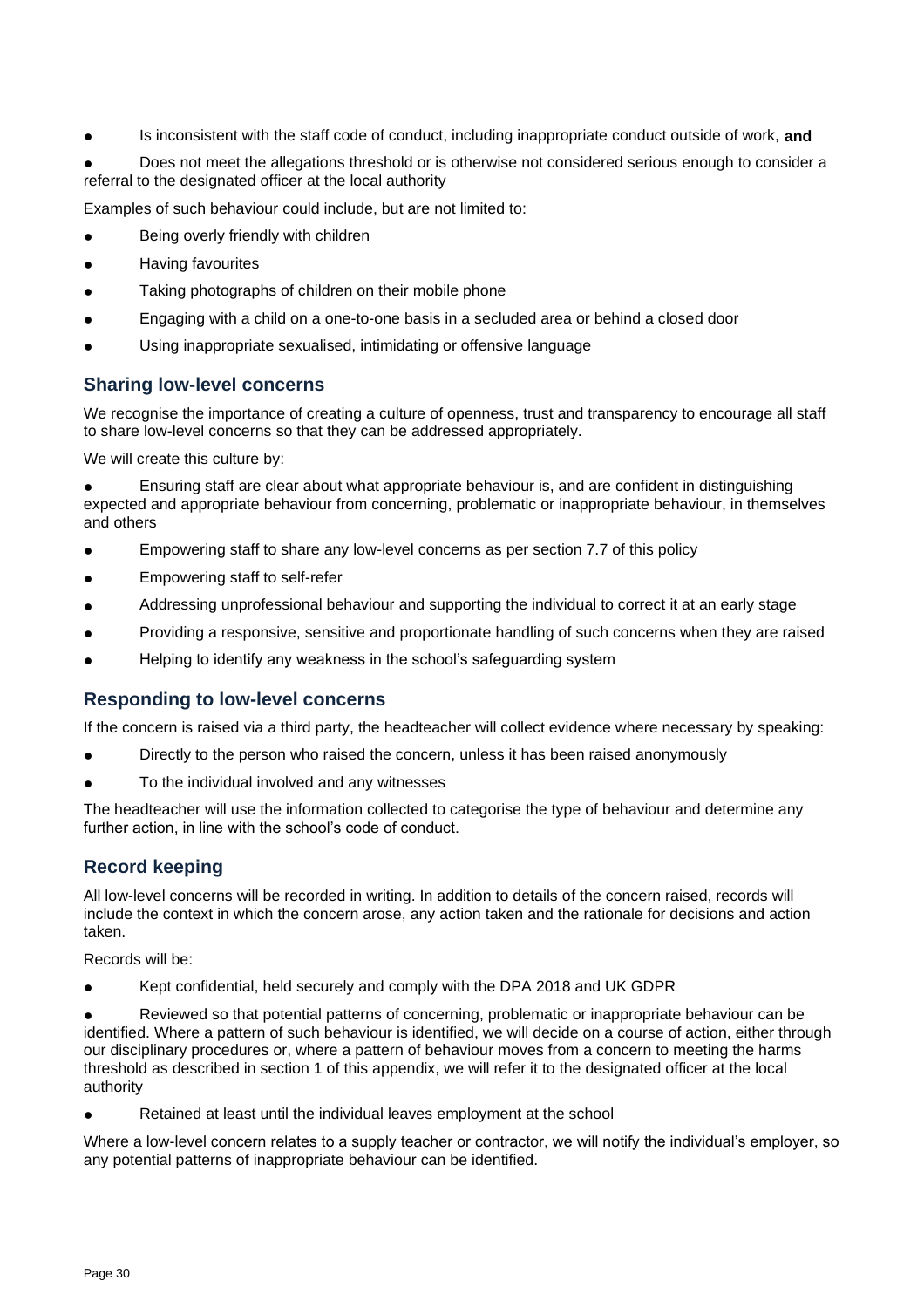# **References**

We will not include low-level concerns in references unless:

● The concern (or group of concerns) has met the threshold for referral to the designated officer at the local authority and is found to be substantiated; and/or

● The concern (or group of concerns) relates to issues which would ordinarily be included in a reference, such as misconduct or poor performance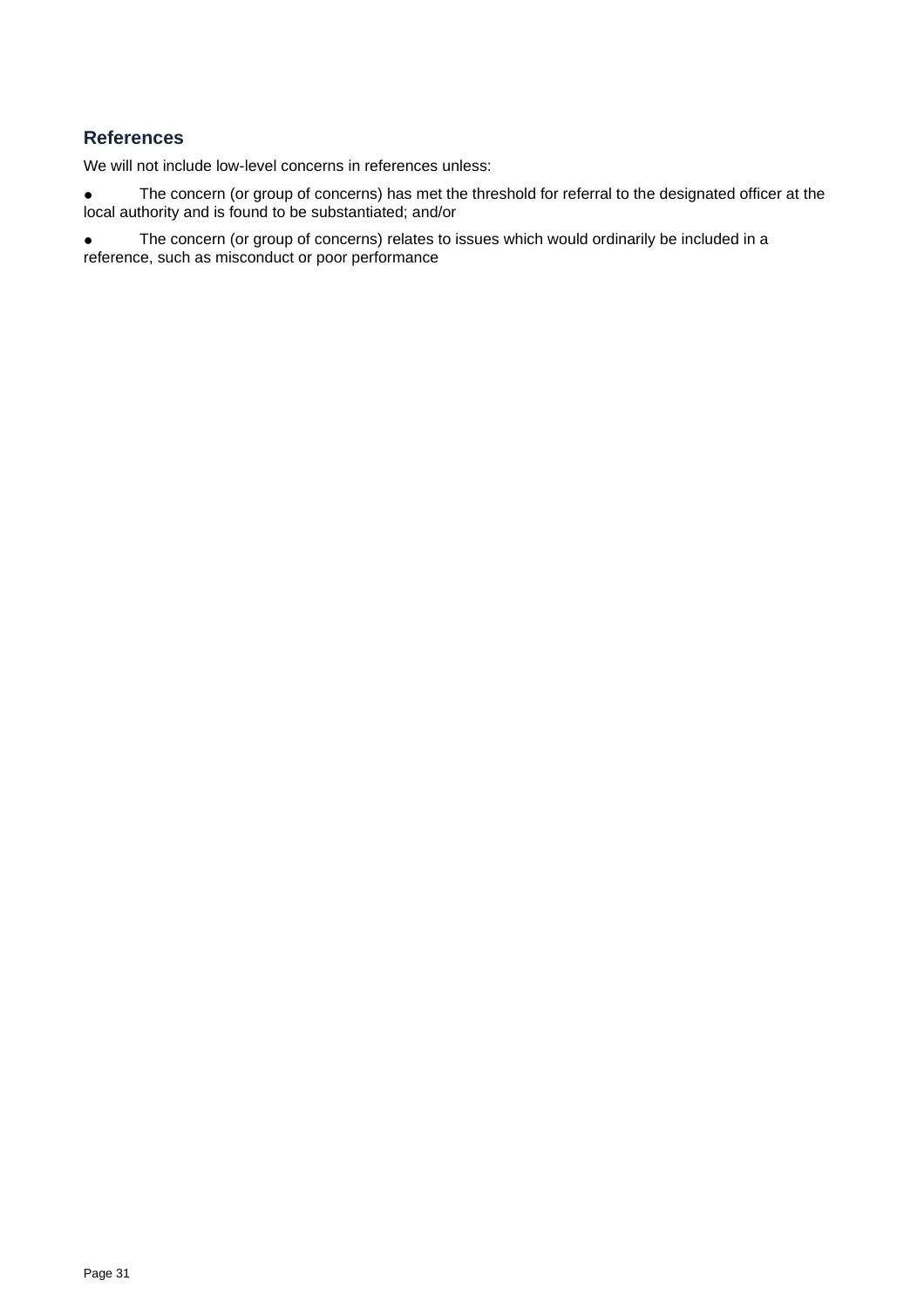# **Appendix 4: specific safeguarding issues**

# **Children missing from education**

A child going missing from education, particularly repeatedly, can be a warning sign of a range of safeguarding issues. This might include abuse or neglect, such as sexual abuse or exploitation or child criminal exploitation, or issues such as mental health problems, substance abuse, radicalisation, FGM or forced marriage.

There are many circumstances where a child may become missing from education, but some children are particularly at risk. These include children who:

- Are at risk of harm or neglect
- Are at risk of forced marriage or FGM
- Come from Gypsy, Roma, or Traveller families
- Come from the families of service personnel
- Go missing or run away from home or care
- Are supervised by the youth justice system
- Cease to attend a school
- Come from new migrant families

We will follow our procedures for unauthorised absence and for dealing with children who go missing from education, particularly on repeat occasions, to help identify the risk of abuse and neglect, including sexual exploitation, and to help prevent the risks of going missing in future. This includes informing the local authority if a child leaves the school without a new school being named, and adhering to requirements with respect to sharing information with the local authority, when applicable, when removing a child's name from the admission register at non-standard transition points.

Staff will be trained in signs to look out for and the individual triggers to be aware of when considering the risks of potential safeguarding concerns which may be related to being missing, such as travelling to conflict zones, FGM and forced marriage.

If a staff member suspects that a child is suffering from harm or neglect, we will follow local child protection procedures, including with respect to making reasonable enquiries. We will make an immediate referral to the local authority children's social care team, and the police, if the child is suffering or likely to suffer from harm, or in immediate danger.

# **Child criminal exploitation**

Child criminal exploitation (CCE) is a form of abuse where an individual or group takes advantage of an imbalance of power to coerce, control, manipulate or deceive a child into criminal activity, in exchange for something the victim needs or wants, and/or for the financial or other advantage of the perpetrator or facilitator, and/or through violence or the threat of violence.

The abuse can be perpetrated by males or females, and children or adults. It can be a one-off occurrence or a series of incidents over time, and range from opportunistic to complex organised abuse.

The victim can be exploited even when the activity appears to be consensual. It does not always involve physical contact and can happen online. For example, young people may be forced to work in cannabis factories, coerced into moving drugs or money across the country (county lines), forced to shoplift or pickpocket, or to threaten other young people.

Indicators of CCE can include a child:

- Appearing with unexplained gifts or new possessions
- Associating with other young people involved in exploitation
- Suffering from changes in emotional wellbeing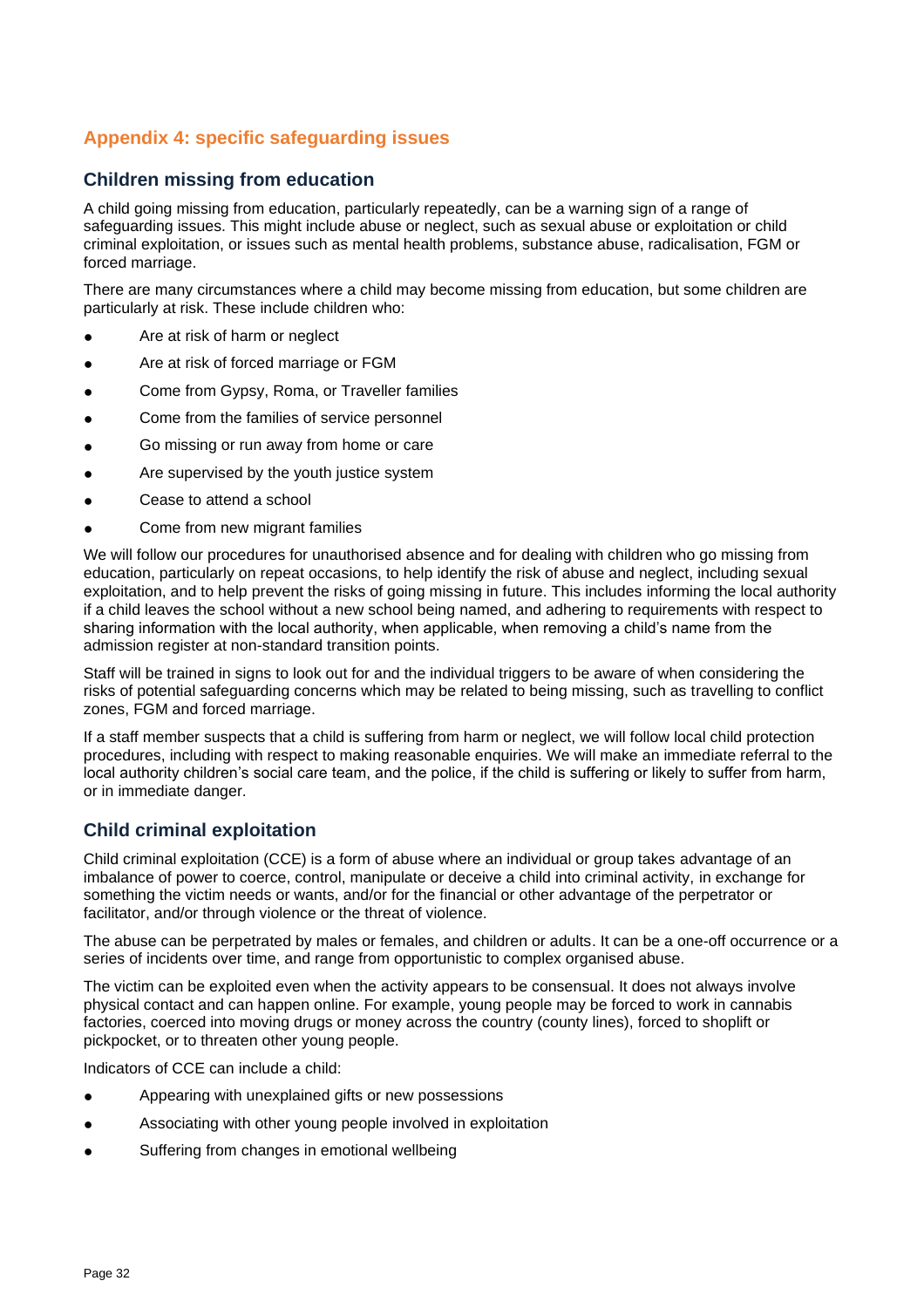- Misusing drugs and alcohol
- Going missing for periods of time or regularly coming home late
- Regularly missing school or education
- Not taking part in education

If a member of staff suspects CCE, they will discuss this with the DSL. The DSL will trigger the local safeguarding procedures, including a referral to the local authority's children's social care team and the police, if appropriate.

# **Child sexual exploitation**

Child sexual exploitation (CSE) is a form of child sexual abuse where an individual or group takes advantage of an imbalance of power to coerce, manipulate or deceive a child into sexual activity, in exchange for something the victim needs or wants and/or for the financial advantage or increased status of the perpetrator or facilitator. It may, or may not, be accompanied by violence or threats of violence.

The abuse can be perpetrated by males or females, and children or adults. It can be a one-off occurrence or a series of incidents over time, and range from opportunistic to complex organised abuse.

The victim can be exploited even when the activity appears to be consensual. Children or young people who are being sexually exploited may not understand that they are being abused. They often trust their abuser and may be tricked into believing they are in a loving, consensual relationship.

CSE can include both physical contact (penetrative and non-penetrative acts) and non-contact sexual activity. It can also happen online. For example, young people may be persuaded or forced to share sexually explicit images of themselves, have sexual conversations by text, or take part in sexual activities using a webcam. CSE may also occur without the victim's immediate knowledge, for example through others copying videos or images.

In addition to the CCE indicators above, indicators of CSE can include a child:

- Having an older boyfriend or girlfriend
- Suffering from sexually transmitted infections or becoming pregnant

If a member of staff suspects CSE, they will discuss this with the DSL. The DSL will trigger the local safeguarding procedures, including a referral to the local authority's children's social care team and the police, if appropriate.

# **Domestic abuse**

Children can witness and be adversely affected by domestic abuse and/or violence at home where it occurs between family members. In some cases, a child may blame themselves for the abuse or may have had to leave the family home as a result.

Types of domestic abuse include intimate partner violence, abuse by family members, teenage relationship abuse and child/adolescent to parent violence and abuse. Anyone can be a victim of domestic abuse, regardless of gender, age, ethnicity, socioeconomic status, sexuality or background, and domestic abuse can take place inside or outside of the home.

Older children may also experience domestic abuse and/or violence in their own personal relationships.

Exposure to domestic abuse and/or violence can have a serious, long-lasting emotional and psychological impact on children.

If police are called to an incident of domestic abuse and any children in the household have experienced the incident, the police will inform the key adult in school (usually the designated safeguarding lead) before the child or children arrive at school the following day.

The DSL will provide support according to the child's needs and update records about their circumstances.

# **Homelessness**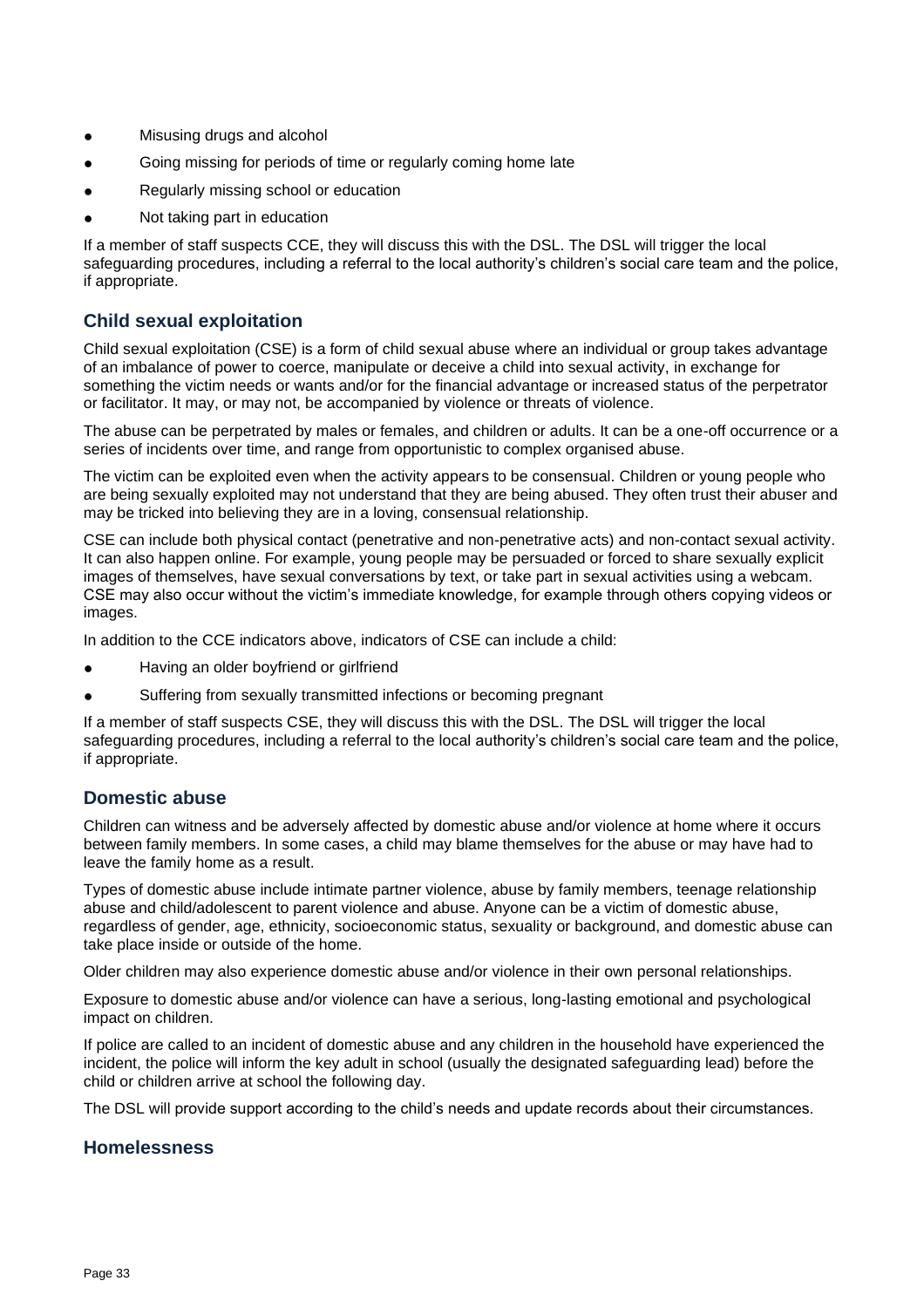Being homeless or being at risk of becoming homeless presents a real risk to a child's welfare.

The DSL and deputies will be aware of contact details and referral routes in to the local housing authority so they can raise/progress concerns at the earliest opportunity (where appropriate and in accordance with local procedures).

Where a child has been harmed or is at risk of harm, the DSL will also make a referral to children's social care.

# **So-called 'honour-based' abuse (including FGM and forced marriage)**

So-called 'honour-based' abuse (HBA) encompasses incidents or crimes committed to protect or defend the honour of the family and/or community, including FGM, forced marriage, and practices such as breast ironing.

Abuse committed in this context often involves a wider network of family or community pressure and can include multiple perpetrators.

All forms of HBA are abuse and will be handled and escalated as such. All staff will be alert to the possibility of a child being at risk of HBA or already having suffered it. If staff have a concern, they will speak to the DSL, who will activate local safeguarding procedures.

#### **FGM**

The DSL will make sure that staff have access to appropriate training to equip them to be alert to children affected by FGM or at risk of FGM.

Section 7.3 of this policy sets out the procedures to be followed if a staff member discovers that an act of FGM appears to have been carried out or suspects that a pupil is at risk of FGM.

Indicators that FGM has already occurred include:

- A pupil confiding in a professional that FGM has taken place
- A mother/family member disclosing that FGM has been carried out
- A family/pupil already being known to social services in relation to other safeguarding issues
- A girl:
- Having difficulty walking, sitting or standing, or looking uncomfortable
- Finding it hard to sit still for long periods of time (where this was not a problem previously)
- Spending longer than normal in the bathroom or toilet due to difficulties urinating
- Having frequent urinary, menstrual or stomach problems
- Avoiding physical exercise or missing PE
- Being repeatedly absent from school, or absent for a prolonged period
- Demonstrating increased emotional and psychological needs for example, withdrawal or depression, or significant change in behaviour
- Being reluctant to undergo any medical examinations
- Asking for help, but not being explicit about the problem
- Talking about pain or discomfort between her legs

Potential signs that a pupil may be at risk of FGM include:

- The girl's family having a history of practising FGM (this is the biggest risk factor to consider)
- FGM being known to be practised in the girl's community or country of origin
- A parent or family member expressing concern that FGM may be carried out

A family not engaging with professionals (health, education or other) or already being known to social care in relation to other safeguarding issues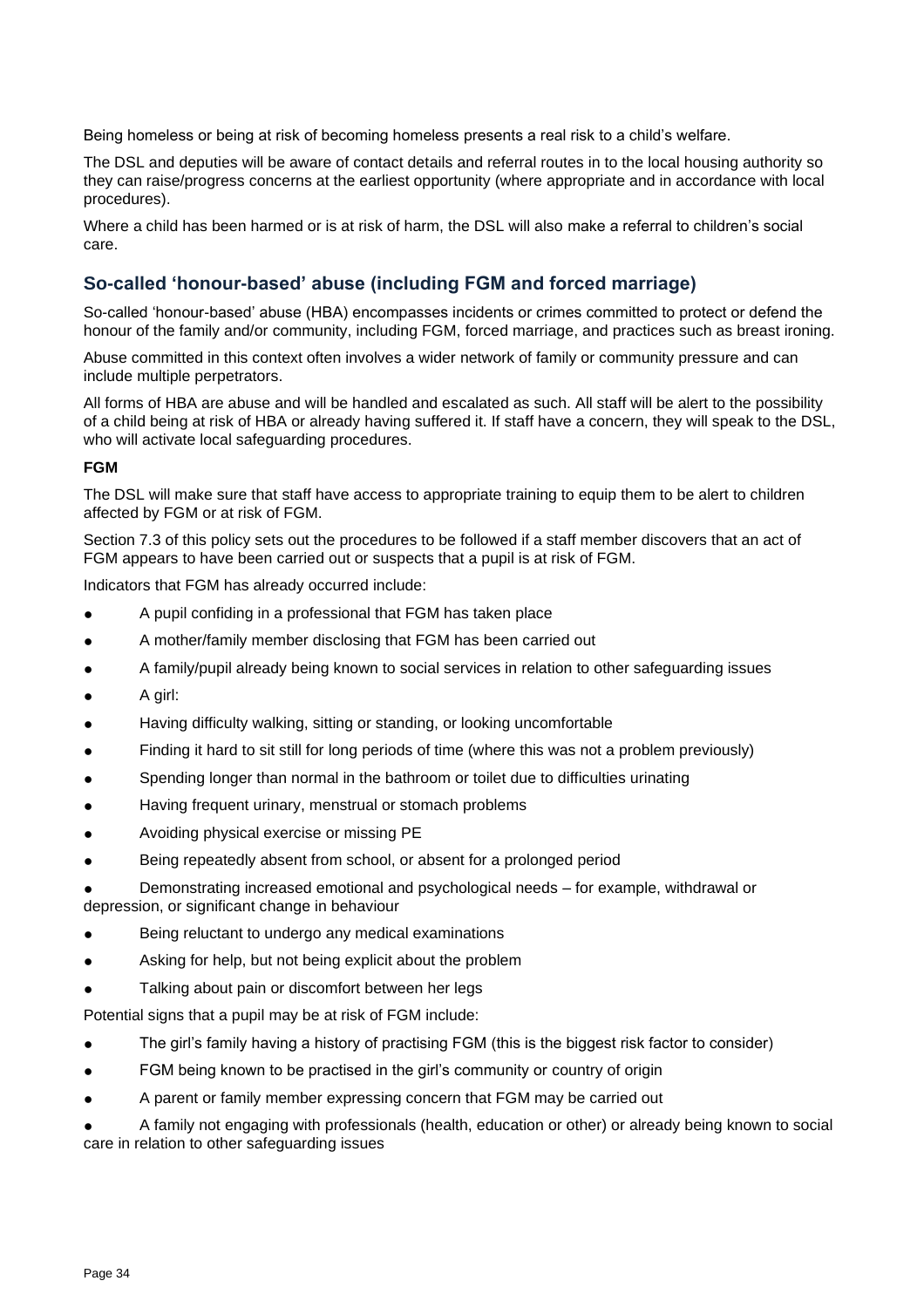- A girl:
- Having a mother, older sibling or cousin who has undergone FGM
- Having limited level of integration within UK society

Confiding to a professional that she is to have a "special procedure" or to attend a special occasion to "become a woman"

Talking about a long holiday to her country of origin or another country where the practice is prevalent, or parents/carers stating that they or a relative will take the girl out of the country for a prolonged period

Requesting help from a teacher or another adult because she is aware or suspects that she is at immediate risk of FGM

Talking about FGM in conversation – for example, a girl may tell other children about it (although it is important to take into account the context of the discussion)

Being unexpectedly absent from school

Having sections missing from her 'red book' (child health record) and/or attending a travel clinic or equivalent for vaccinations/anti-malarial medication

The above indicators and risk factors are not intended to be exhaustive.

#### **Forced marriage**

Forcing a person into marriage is a crime. A forced marriage is one entered into without the full and free consent of one or both parties and where violence, threats, or any other form of coercion is used to cause a person to enter into a marriage. Threats can be physical or emotional and psychological.

Staff will receive training around forced marriage and the presenting symptoms. We are aware of the 'one chance' rule, i.e. we may only have one chance to speak to the potential victim and only one chance to save them.

If a member of staff suspects that a pupil is being forced into marriage, they will speak to the pupil about their concerns in a secure and private place. They will then report this to the DSL.

The DSL will:

- Speak to the pupil about the concerns in a secure and private place
- Activate the local safeguarding procedures and refer the case to the local authority's designated officer
- Seek advice from the Forced Marriage Unit on 020 7008 0151 or [fmu@fco.gov.uk](mailto:fmu@fco.gov.uk)

Refer the pupil to an education welfare officer, pastoral tutor, learning mentor, or school counsellor, as appropriate

# **Preventing radicalisation**

**Radicalisation** refers to the process by which a person comes to support terrorism and extremist ideologies associated with terrorist groups

**Extremism** is vocal or active opposition to fundamental British values, such as democracy, the rule of law, individual liberty, and mutual respect and tolerance of different faiths and beliefs. This also includes calling for the death of members of the armed forces

- **Terrorism** is an action that:
- Endangers or causes serious violence to a person/people;
- Causes serious damage to property; or
- Seriously interferes or disrupts an electronic system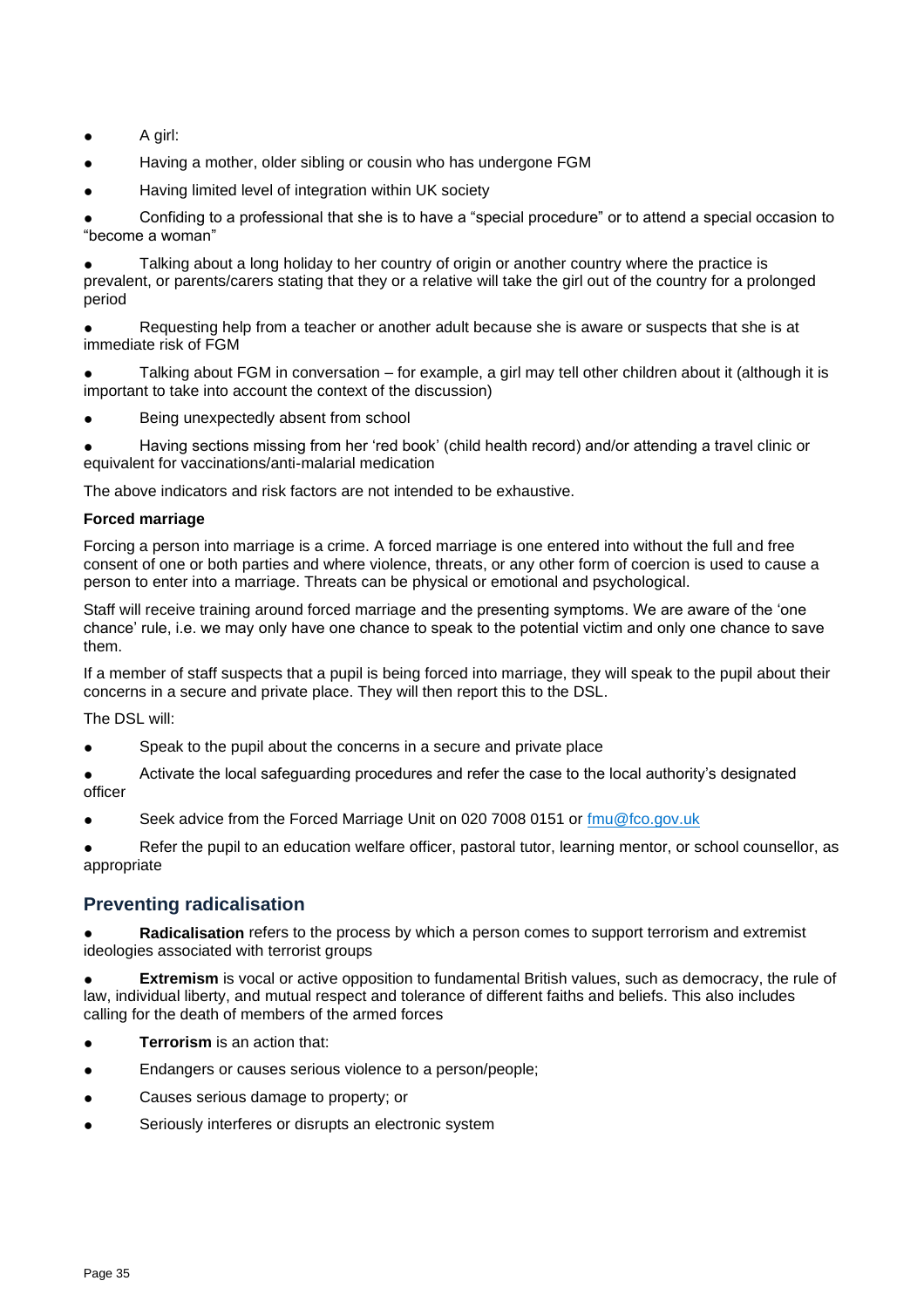The use or threat of terrorism must be designed to influence the government or to intimidate the public and is made for the purpose of advancing a political, religious or ideological cause.

Schools have a duty to prevent children from being drawn into terrorism. The DSL will undertake Prevent awareness training and make sure that staff have access to appropriate training to equip them to identify children at risk.

We will assess the risk of children in our school being drawn into terrorism. This assessment will be based on an understanding of the potential risk in our local area, in collaboration with our local safeguarding partners and local police force.

We will ensure that suitable internet filtering is in place, and equip our pupils to stay safe online at school and at home.

There is no single way of identifying an individual who is likely to be susceptible to an extremist ideology. Radicalisation can occur quickly or over a long period.

Staff will be alert to changes in pupils' behaviour.

The government website [Educate Against Hate](http://educateagainsthate.com/parents/what-are-the-warning-signs/) and charity [NSPCC](https://www.nspcc.org.uk/what-you-can-do/report-abuse/dedicated-helplines/protecting-children-from-radicalisation/) say that signs that a pupil is being radicalised can include:

- Refusal to engage with, or becoming abusive to, peers who are different from themselves
- Becoming susceptible to conspiracy theories and feelings of persecution
- Changes in friendship groups and appearance
- Rejecting activities they used to enjoy
- Converting to a new religion
- Isolating themselves from family and friends
- Talking as if from a scripted speech
- An unwillingness or inability to discuss their views
- A sudden disrespectful attitude towards others
- Increased levels of anger
- Increased secretiveness, especially around internet use
- Expressions of sympathy for extremist ideologies and groups, or justification of their actions
- Accessing extremist material online, including on Facebook or Twitter
- Possessing extremist literature
- Being in contact with extremist recruiters and joining, or seeking to join, extremist organisations

Children who are at risk of radicalisation may have low self-esteem, or be victims of bullying or discrimination. It is important to note that these signs can also be part of normal teenage behaviour – staff should have confidence in their instincts and seek advice if something feels wrong.

If staff are concerned about a pupil, they will follow our procedures set out in section 7.5 of this policy, including discussing their concerns with the DSL.

Staff should **always** take action if they are worried.

Further information on the school's measures to prevent radicalisation are set out in other school policies and procedures.

# **Peer-on-peer abuse**

Peer-on-peer abuse is when children abuse other children. This type of abuse can take place inside and outside of school and online.

Peer-on-peer abuse is most likely to include, but may not be limited to: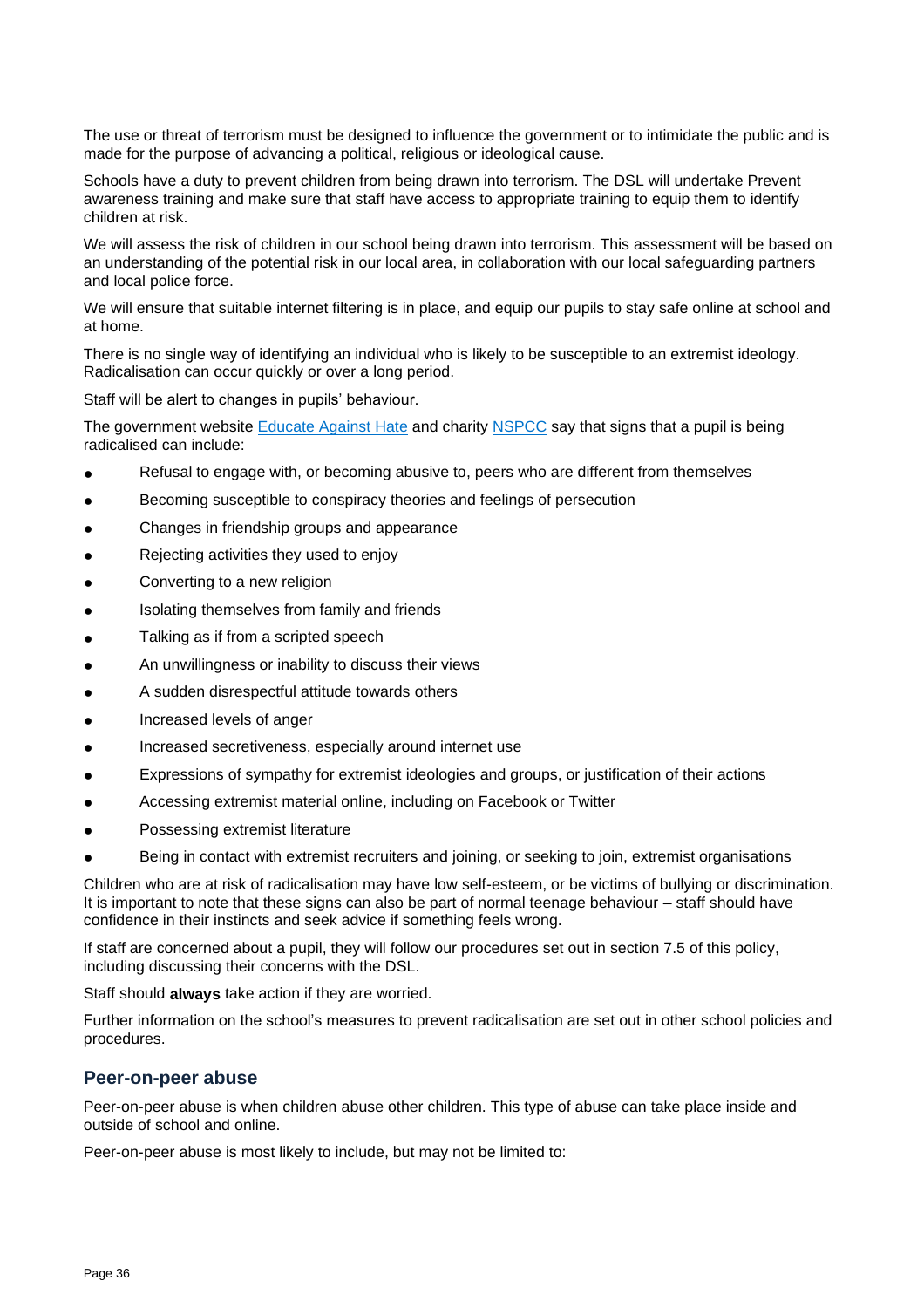- Bullying (including cyber-bullying, prejudice-based and discriminatory bullying)
- Abuse in intimate personal relationships between peers

Physical abuse such as hitting, kicking, shaking, biting, hair pulling, or otherwise causing physical harm (this may include an online element which facilitates, threatens and/or encourages physical abuse)

Sexual violence, such as rape, assault by penetration and sexual assault (this may include an online element which facilitates, threatens and/or encourages sexual violence)

Sexual harassment, such as sexual comments, remarks, jokes and online sexual harassment, which may be standalone or part of a broader pattern of abuse

Causing someone to engage in sexual activity without consent, such as forcing someone to strip, touch themselves sexually, or to engage in sexual activity with a third party

Consensual and non-consensual sharing of nudes and semi nudes images and/or videos (also known as sexting or youth produced sexual imagery)

Upskirting, which typically involves taking a picture under a person's clothing without their permission, with the intention of viewing their genitals or buttocks to obtain sexual gratification, or cause the victim humiliation, distress or alarm

● Initiation/hazing type violence and rituals (this could include activities involving harassment, abuse or humiliation used as a way of initiating a person into a group and may also include an online element)

Where children abuse their peers online, this can take the form of, for example, abusive, harassing, and misogynistic messages; the non-consensual sharing of indecent images, especially around chat groups; and the sharing of abusive images and pornography, to those who don't want to receive such content.

If staff have any concerns about peer-on-peer abuse, or a child makes a report to them, they will follow the procedures set out in section 7 of this policy, as appropriate. In particular, section 7.8 and 7.9 set out more detail about our school's approach to this type of abuse.

# **Sexual violence and sexual harassment between children in schools**

Sexual violence and sexual harassment can occur:

Between 2 children of any age and sex

Through a group of children sexually assaulting or sexually harassing a single child or group of children

Online and face to face (both physically and verbally)

Sexual violence and sexual harassment exist on a continuum and may overlap.

Children who are victims of sexual violence and sexual harassment will likely find the experience stressful and distressing. This will, in all likelihood, adversely affect their educational attainment and will be exacerbated if the alleged perpetrator(s) attends the same school.

If a victim reports an incident, it is essential that staff make sure they are reassured that they are being taken seriously and that they will be supported and kept safe. A victim should never be given the impression that they are creating a problem by reporting sexual violence or sexual harassment. Nor should a victim ever be made to feel ashamed for making a report.

Some groups are potentially more at risk. Evidence shows that girls, children with SEN and/or disabilities, and lesbian, gay, bisexual and transgender (LGBT) children are at greater risk.

Staff should be aware of the importance of:

Challenging inappropriate behaviours

Making clear that sexual violence and sexual harassment is not acceptable, will never be tolerated and is not an inevitable part of growing up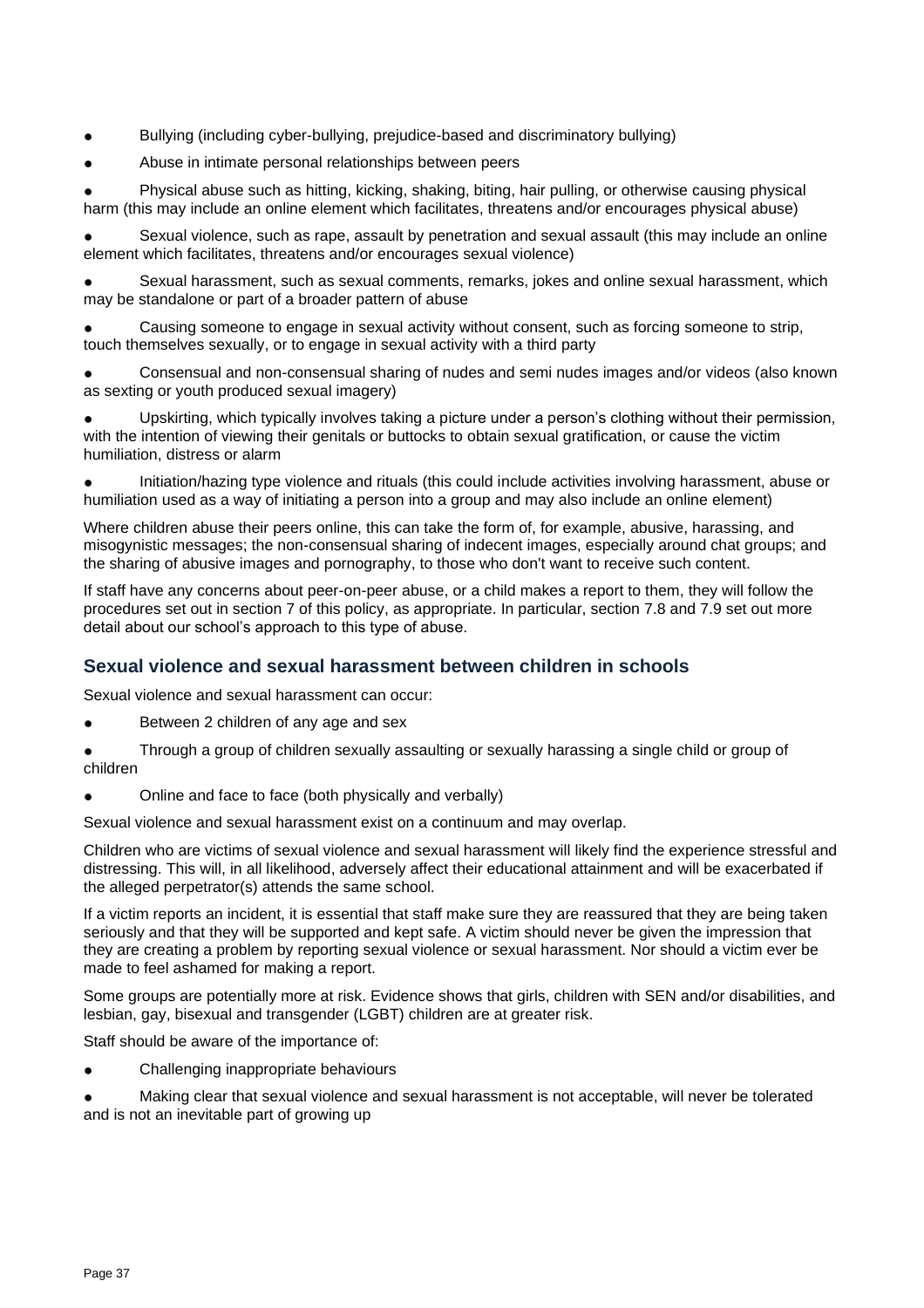Challenging physical behaviours (potentially criminal in nature), such as grabbing bottoms, breasts and genitalia, pulling down trousers, flicking bras and lifting up skirts. Dismissing or tolerating such behaviours risks normalising them

If staff have any concerns about sexual violence or sexual harassment, or a child makes a report to them, they will follow the procedures set out in section 7 of this policy, as appropriate. In particular, section 7.8 and 7.9 set out more detail about our school's approach to this type of abuse.

# **Serious violence**

Indicators which may signal that a child is at risk from, or involved with, serious violent crime may include:

- Increased absence from school
- Change in friendships or relationships with older individuals or groups
- Significant decline in performance
- Signs of self-harm or a significant change in wellbeing
- Signs of assault or unexplained injuries

Unexplained gifts or new possessions (this could indicate that the child has been approached by, or is involved with, individuals associated with criminal networks or gangs and may be at risk of criminal exploitation (see above))

Risk factors which increase the likelihood of involvement in serious violence include:

- **Being male**
- Having been frequently absent or permanently excluded from school
- Having experienced child maltreatment
- Having been involved in offending, such as theft or robbery

Staff will be aware of these indicators and risk factors. If a member of staff has a concern about a pupil being involved in, or at risk of, serious violence, they will report this to the DSL.

# **Checking the identity and suitability of visitors**

If the visitor is unknown to the setting, we will check their credentials and reason for visiting before allowing them to enter the setting. Visitors should be ready to produce identification.

Visitors are expected to sign in on the visitors' system and wear a visitor's badge.

Visitors to the school who are visiting for a professional purpose, such as educational psychologists and school improvement officers, will be asked to show photo ID and:

Will be asked to show their DBS certificate, which will be checked alongside their photo ID; or

The organisation sending the professional, such as the LA or educational psychology service, will provide prior written confirmation that an appropriate level of DBS check has been carried out

All other visitors, including visiting speakers, will be accompanied by a member of staff at all times. We will not invite into the school any speaker who is known to disseminate extremist views, and will carry out appropriate checks to ensure that any individual or organisation using school facilities is not seeking to disseminate extremist views or radicalise pupils or staff.

# **Non-collection of children**

If a child is not collected at the end of the session/day, we will:

Focus support on the student, ensure we protect them from anxiety and stress. offer them activities to distract/engage them.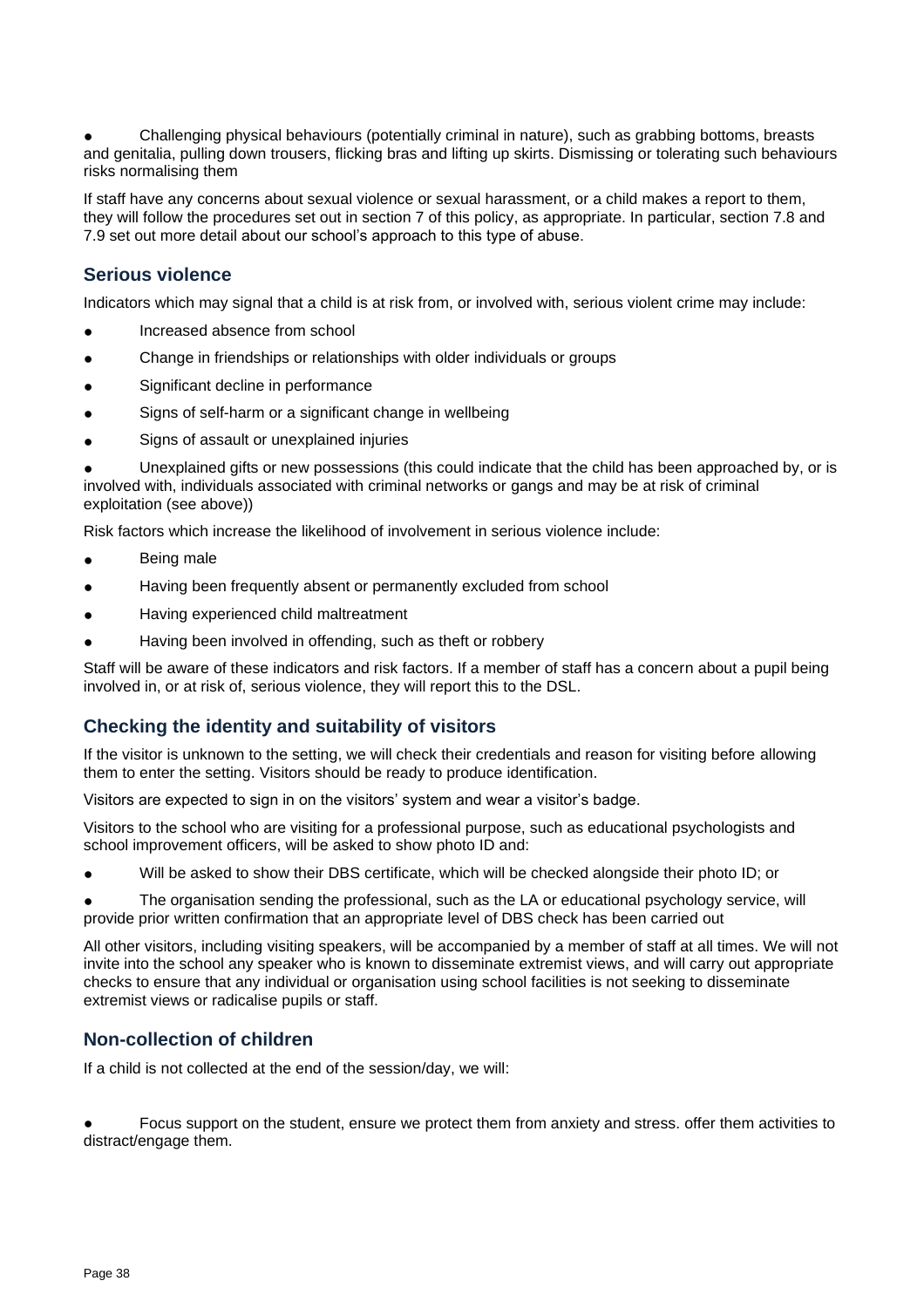- Contact parents/carers/emergency contacts directly
- Contact Local Authority Transport if appropriate

Seek advice from the Emergency Duty Team within the Local Authority of the child's home, if appropriate.

- Contact Social Care if appropriate
- Coordinate safe arrangements to get a child back home.

If it is necessary for Silver Bridge School to provide transport, attention must be given to:

- Safe staffing levels
- Individual student risk assessment
- Suitability of the vehicle
- Suitability of the driver

Follow up on the incident, understand the breakdown and put suitable measures in place to ensure it doesn't happen again.

# **Missing pupils**

Our procedures are designed to ensure that a missing child is found and returned to effective supervision as soon as possible. If a child goes missing, we will refer to our missing student procedure:

If a student is missing for more than 10 minutes the following procedure must be followed:-

- Search the building, grounds and immediate vicinity thoroughly.
- Inform the reception immediately on 200. Who will inform Curriculum Co Ordinator

If the Curriculum Co-Ordinator is not available please contact:-

● Head Teacher - Mob: 07563 023 494

If the individual is not found the Head Teacher, or one of the above named people only, must notify Police on 101

- A photograph of the individual can be found in their EHCP and sign-in app.
- Each student has a "missing child plan" found in their file.

If, after a suitable period of time the individual still cannot be found, their next of kin and/or social worker must be informed – by one of the above only.

- In all circumstances a full and detailed report of the incident. The report must include:-
- Date the individual went missing.
- Time the individual was last seen
- Time the individual was discovered to be missing.